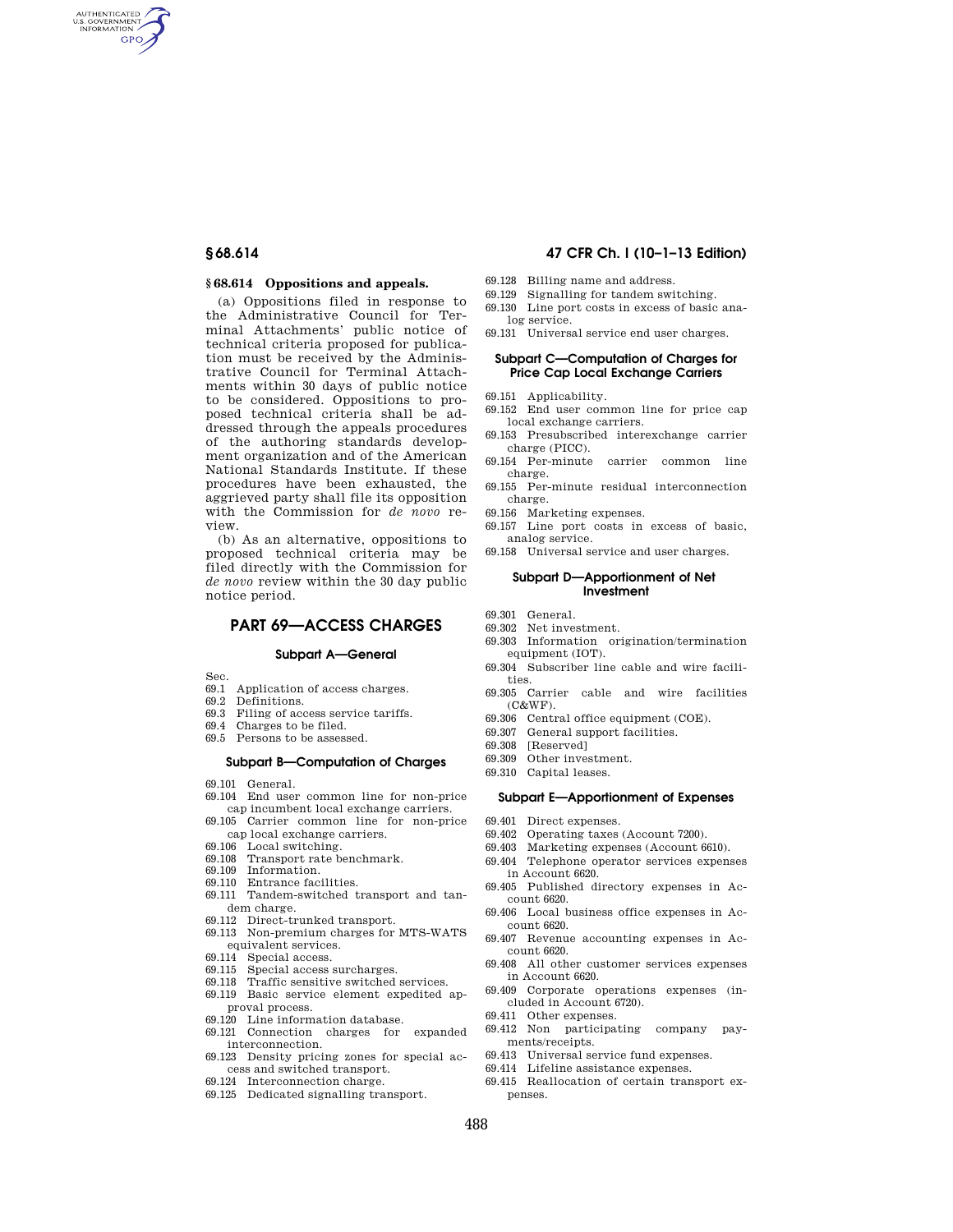## **Subpart F—Segregation of Common Line Element Revenue Requirement**

- 69.501 General.
- 69.502 Base factor allocation.

# **Subpart G—Exchange Carrier Association**

- 69.601 Exchange carrier association.
- 69.602 Board of directors.
- 69.603 Association functions.
- 69.604 Billing and collection of access charges.
- 69.605 Reporting and distribution of pool access revenues.
- 69.606 Computation of average schedule company payments.
- 69.607 Disbursement of Carrier Common Line residue.
- 69.608 Carrier Common Line hypothetical net balance.
- 69.609 End User Common Line hypothetical net balances.
- 69.610 Other hypothetical net balances.

## **Subpart H—Pricing Flexibility**

- 69.701 Application of rules in this subpart.
- 69.703 Definitions.
- 69.705 Procedure.
- 69.707 Geographic scope of petition.
- 69.709 Dedicated transport and special access services other than channel terminations between LEC end offices and customer premises.
- 69.711 Channel terminations between LEC end offices and customer premises.
- 69.713 Common line, traffic-sensitive, and tandem-switched transport services.
- 69.714–69.724 [Reserved]
- 69.725 Attribution of revenues to particular wire centers.
- 69.727 Regulatory relief.
- 69.729 New services.
- 69.731 Low-end adjustment mechanism.

AUTHORITY: 47 U.S.C. 154, 201, 202, 203, 205, 218, 220, 254, 403.

SOURCE: 48 FR 10358, Mar. 11, 1983, unless otherwise noted.

## **Subpart A—General**

# **§ 69.1 Application of access charges.**

(a) This part establishes rules for access charges for interstate or foreign access services provided by telephone companies on or after January 1, 1984.

(b) Except as provided in §69.1(c), charges for such access service shall be computed, assessed, and collected and revenues from such charges shall be distributed as provided in this part. Access service tariffs shall be filed and supported as provided under part 61 of this chapter, except as modified herein.

(c) The following provisions of this part shall apply to telephone companies subject to price cap regulation only to the extent that application of such provisions is necessary to develop the nationwide average carrier common line charge, for purposes of reporting pursuant to §§43.21 and 43.22 of this chapter, and for computing initial charges for new rate elements: §§69.3(f), 69.106(b), 69.106(f), 69.106(g), 69.109(b), 69.110(d), 69.111(c), 69.111(g)(1),  $69.111(g)(2),$   $69.111(g)(3),$   $69.111(1),$ 69.112(d), 69.114(b), 69.114(d), 69.125(b)(2), 69.301 through 69.310, and 69.401 through 69.412. The computation of rates pursuant to these provisions by telephone companies subject to price cap regulation shall be governed by the price cap rules set forth in part 61 of this chapter and other applicable Commission rules and orders.

(d) To the extent any provision contained in 47 CFR part 51 subparts H and J conflict with any provision of this part, the 47 CFR part 51 provision supersedes the provision of this part.

[48 FR 10358, Mar. 11, 1983, as amended at 55 FR 42385, Oct. 19, 1990; 58 FR 41189, Aug. 3, 1993; 62 FR 40463, July 29, 1997; 76 FR 73882, Nov. 29, 2011]

#### **§ 69.2 Definitions.**

For purposes of the part:

(a) *Access minutes* or *Access minutes of use* is that usage of exchange facilities in interstate or foreign service for the purpose of calculating chargeable usage. On the originating end of an interstate or foreign call, usage is to be measured from the time the originating end user's call is delivered by the telephone company and acknowledged as received by the interexchange carrier's facilities connected with the originating exchange. On the terminating end of an interstate or foreign call, usage is to be measured from the time the call is received by the end user in the terminating exchange. Timing of usage at both the originating and terminating end of an interstate or foreign call shall terminate when the calling or called party disconnects, whichever event is recognized first in the originating and terminating end exchanges, as applicable.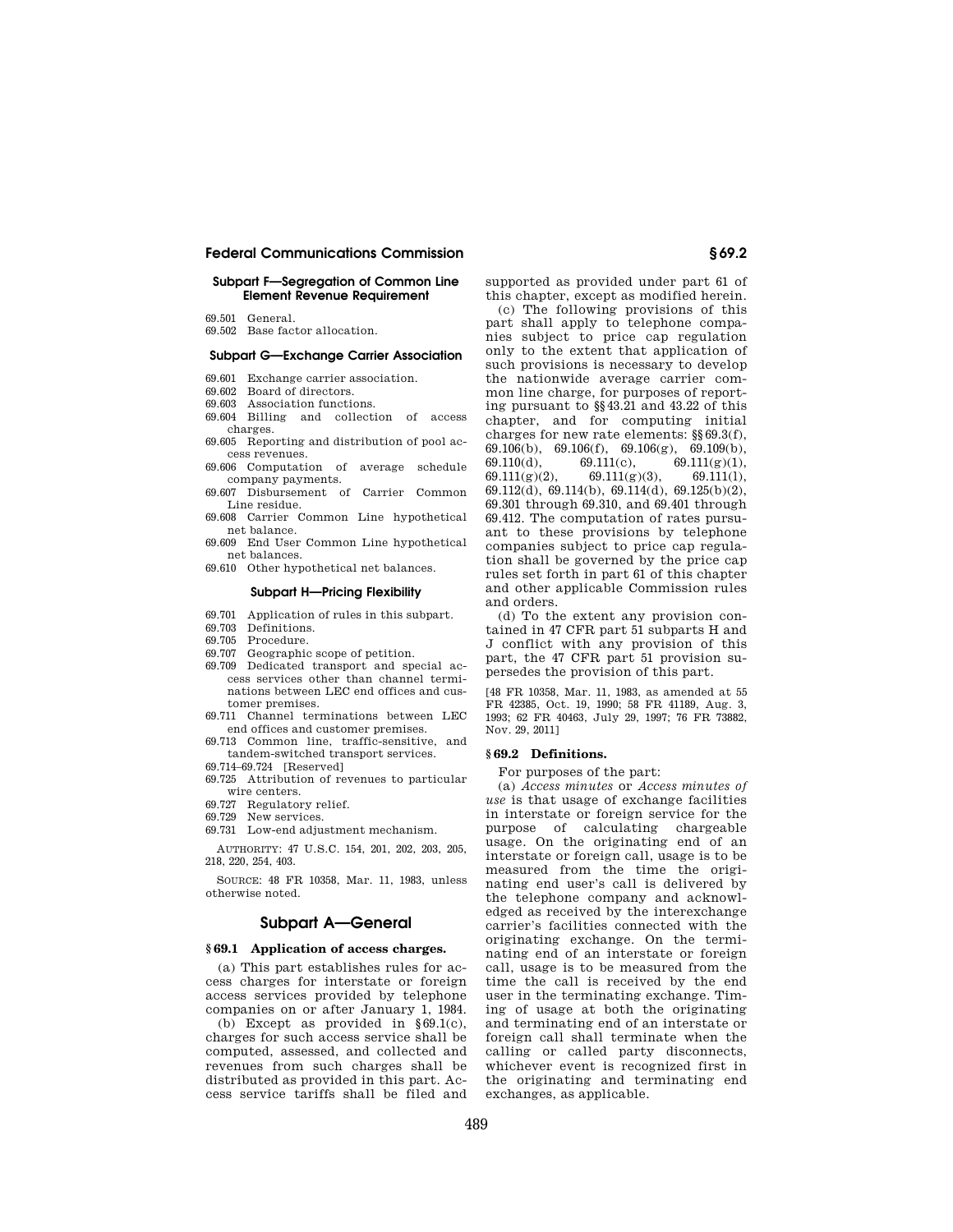**§ 69.2 47 CFR Ch. I (10–1–13 Edition)** 

(b) *Access service* includes services and facilities provided for the origination or termination of any interstate or foreign telecommunication.

(c) *Annual revenue requirement* means the sum of the return component and the expense component.

(d) *Association* means the telephone company association described in subpart G of this part.

(e) *Big Three Expenses* are the combined expense groups comprising: Plant Specific Operations Expense, Accounts 6110, 6120, 6210, 6220, 6230, 6310 and 6410; Plant Nonspecific Operations Expenses, Accounts 6510, 6530 and 6540, and Customer Operations Expenses, Accounts 6610 and 6620.

(f) *Big Three Expense Factors* are the ratios of the sum of Big Three Expenses apportioned to each element or category to the combined Big Three Expenses.

(g) *Cable and wire facilities* includes all equipment or facilities that are described as cable and wire facilities in the *Separations Manual* and included in Account 2410.

(h) *Carrier cable and wire facilities*  means all cable and wire facilities that are not subscriber line cable and wire facilities.

(i) *Central Office Equipment* or *COE* includes all equipment or facilities that are described as Central Office Equipment in the *Separations Manual* and included in Accounts 2210, 2220 and 2230.

(j) *Corporate operations expenses* are included in General and Administrative Expenses (Account 6720).

(k) *Customer operations expenses* include Marketing and Services expenses in Accounts 6610 and 6620, respectively.

(l) *Direct expense* means expenses that are attributable to a particular category or categories of tangible investment described in subpart D of this part and includes:

(1) Plant Specific Operations expenses in Accounts 6110, 6120, 6210, 6220, 6230, 6310 and 6410; and

(2) Plant Nonspecific Operations Expenses in Accounts 6510, 6530, 6540 and 6560.

(m) *End user* means any customer of an interstate or foreign telecommunications service that is not a carrier except that a carrier other than a telephone company shall be deemed to be an ''end user'' when such carrier uses a telecommunications service for administrative purposes and a person or entity that offers telecommunications services exclusively as a reseller shall be deemed to be an ''end user'' if all resale transmissions offered by such reseller originate on the premises of such reseller.

(n) *Entry switch* means the telephone company switch in which a transport line or trunk terminates.

(o) *Expense component* means the total expenses and income charges for an annual period that are attributable to a particular element or category.

(p) *Expenses* include allowable expenses in the Uniform System of Accounts, part 32, apportioned to interstate or international services pursuant to the *Separations Manual* and allowable income charges apportioned to interstate and international services pursuant to the *Separations Manual.* 

(q) *General support facilities* include buildings, land, vehicles, aircraft, work equipment, furniture, office equipment and general purpose computers as described in the *Separations Manual* and included in Account 2110.

(r) *Information origination/termination equipment* includes all equipment or facilities that are described as information origination/termination equipment in the *Separations Manual* and in Account 2310 except information origination/termination equipment that is used by telephone companies in their own operations.

(s) *Interexchange* or the *interexchange category* includes services or facilities provided as an integral part of interstate or foreign telecommunications that is not described as ''access service'' for purposes of this part.

(t) *Level I Contributors.* Telephone companies that are not association Common Line tariff participants, file their own Common Line tariffs effective April 1, 1989, and had a lower than average Common Line revenue requirement per minute of use in 1988 and thus were net contributors (*i.e.,* had a negative net balance) to the association Common Line pool in 1988.

(u) *Level I Receivers.* Telephone companies that are not association Common Line tariff participants, file their own Common Line tariffs effective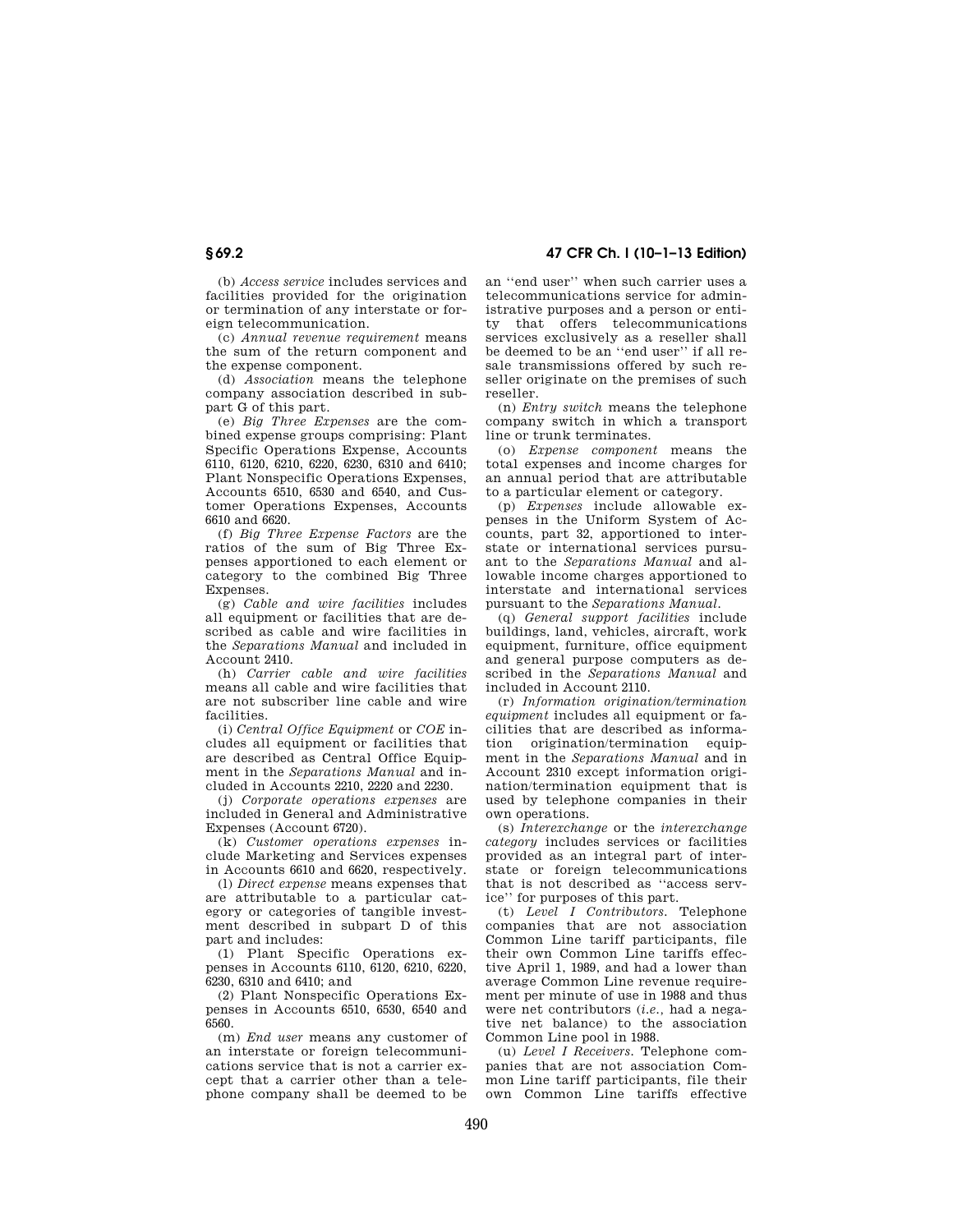April 1, 1989, and had a higher than average Common Line revenue requirement per minute of use in 1988 and thus were net receivers (*i.e.,* had a positive net balance) from the association Common Line Pool in 1988.

(v) *Level II Contributors.* A telephone company or group of affiliated telephone companies with fewer than 300,000 access lines and less than \$150 million in annual operating revenues that is not an association Common Line tariff participant, that files its own Common Line tariff effective July 1, 1990, and that had a lower than average Common Line revenue requirement per minute of use in 1988 and thus was a net contributor (i.e., had a negative net balance) to the association Common Line pool in 1988.

(w) *Level II Receivers.* A telephone company or group of affiliated telephone companies with fewer than 300,000 access lines and less than \$150 million in annual operating revenues that is not an association Common Line tariff participant, that files its own Common Line tariff effective July 1, 1990, and that had a higher than average Common Line revenue requirement per minute of use in 1988 and thus was a net receiver (i.e., had a positive net balance) from the association Common Line pool in 1988.

(x) *Line* or *Trunk* includes, but is not limited to, transmission media such as radio, satellite, wire, cable and fiber optic cable means of transmission.

(y) [Reserved]

(z) *Net investment* means allowable original cost investment in Accounts 2001 through 2003, 1220 and the investments in nonaffiliated companies included in Account 1410, that has been apportioned to interstate and foreign services pursuant to the Separations Manual from which depreciation, amortization and other reserves attributable to such investment that has been apportioned to interstate and foreign services pursuant to the Separations Manual have been subtracted and to which working capital that is attributable to interstate and foreign services has been added.

(aa) *Operating taxes* include all taxes in Account 7200;

(bb) *Origination* of a service that is switched in a Class 4 switch or an interexchange switch that performs an equivalent function ends when the transmission enters such switch and *termination* of such a service begins when the transmission leaves such a switch, except that;

(1) Switching in a Class 4 switch or transmission between Class 4 switches that is not deemed to be interexchange for purposes of the Modified Final Judgement entered August 24, 1982, in *United States v Western Electric Co.,* D.C. Civil Action No. 82–0192, will be ''origination'' or ''termination'' for purposes of this part; and

(2) *Origination* and *Termination* does not include the use of any part of a line, trunk or switch that is not owned or leased by a telephone company.

(cc) *Origination* of any service other than a service that is switched in a Class 4 switch or a switch that performs an equivalent function ends and ''termination'' of any such service begins at a point of demarcation that corresponds with the point of demarcation that is used for a service that is switched in a Class 4 switch or a switch that performs an equivalent function.

(dd) *Private line* means a line that is used exclusively for an interexchange service other than MTS, WATS or an MTS-WATS equivalent service, including a line that is used at the closed end of an FX WATS or CCSA service or any service that is substantially equivalent to a CCSA service.

(ee) *Public telephone* is a telephone provided by a telephone company through which an end user may originate interstate or foreign telecommunications for which he pays with coins or by credit card, collect or third number billing procedures.

(ff) *Return component* means net investment attributable to a particular element or category multiplied by the authorized annual rate of return.

(gg) *Subscriber line cable and wire facilities* means all lines or trunks on the subscriber side of a Class 5 or end office switch, including lines or trunks that do not terminate in such a switch, except lines or trunks that connect an interexchange carrier.

(hh) *Telephone company* or *Local exchange carrier* as used in this part means an incumbent local exchange carrier as defined in section  $251(h)(1)$  of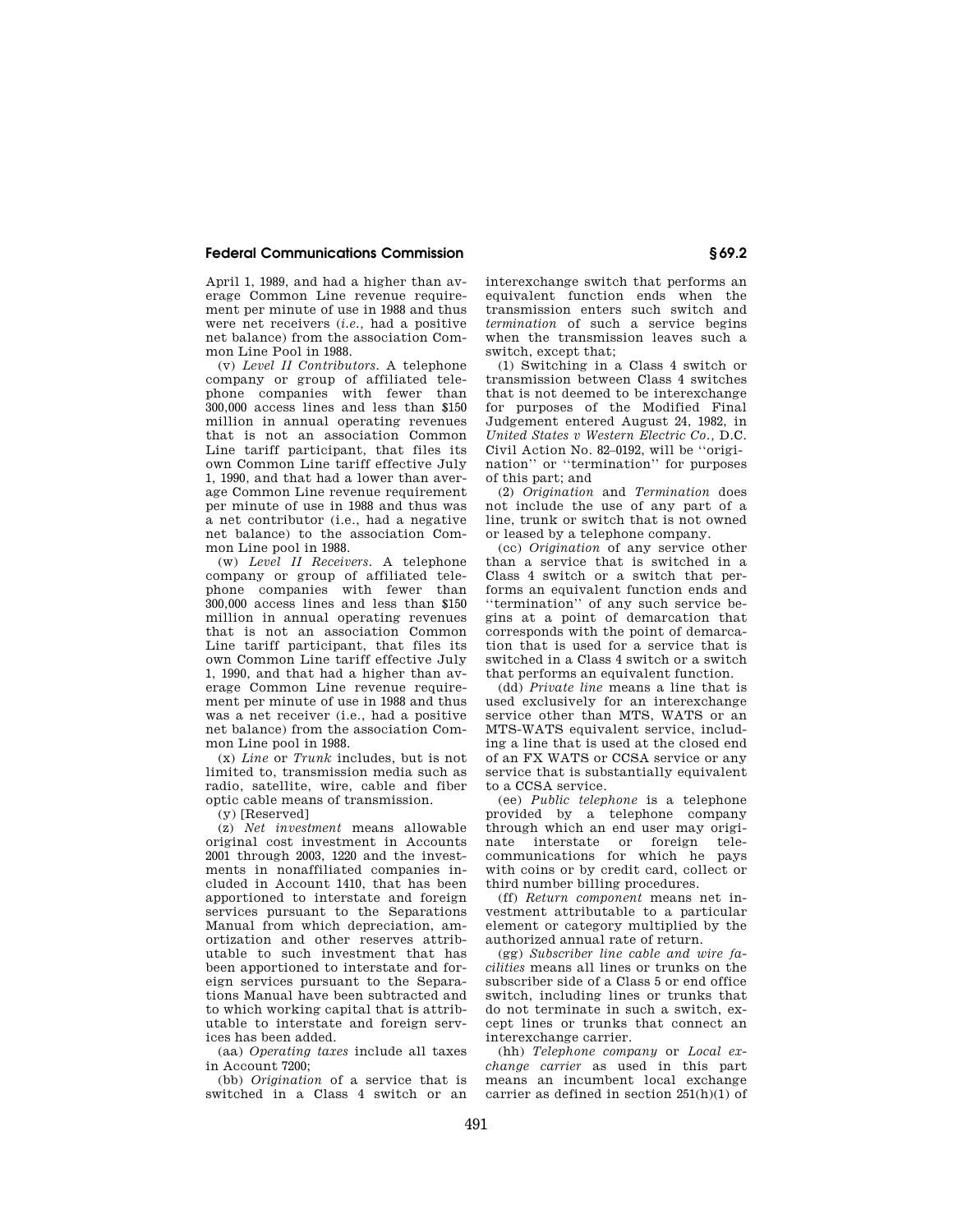# **§ 69.3 47 CFR Ch. I (10–1–13 Edition)**

the 1934 Act as amended by the 1996 Act.

(ii) *Transitional support* (TRS) means funds provided by telephone companies that are not association Common Line tariff participants, but were net contributors to the association Common Line pool in 1988, to telephone companies that are not association Common Line tariff participants and were net receivers from the association Common Line pool in 1988.

(jj) *Unit of capacity* means the capability to transmit one conversation.

(kk) *WATS access line* means a line or trunk that is used exclusively for WATS service.

(ll) *Equal access investment and equal access expenses* mean equal access investment and expenses as defined for purposes of the part 36 separations rules.

(mm) *Basic service elements* are optional unbundled features that enhanced service providers may require or find useful in the provision of enhanced services, as defined in Amendments of part 69 of the Commission's rules relating to the Creation of Access Charge Subelements for Open Network Architecture, Report and Order, 6 FCC<br>Red. CC Docket No. 89–79. FCC , CC Docket No. 89-79, FCC 91–186 (1991).

(nn) *Dedicated signalling transport*  means transport of out-of-band signalling information between an interexchange carrier or other person's common channel signalling network and a telephone company's signalling transport point on facilities dedicated to the use of a single customer.

(oo) *Direct-trunked transport* means transport on circuits dedicated to the use of a single interexchange carrier or other person, without switching at the tandem,

(1) Between the serving wire center and the end office, or

(2) Between two customer-designated telephone company offices.

(pp) *End office* means the telephone company office from which the end user receives exchange service.

(qq) *Entrance facilities* means transport from the interexchange carrier or other person's point of demarcation to the serving wire center.

(rr) *Serving wire center* means the telephone company central office designated by the telephone company to serve the geographic area in which the interexchange carrier or other person's point of demarcation is located.

(ss) *Tandem-switched transport* means transport of traffic that is switched at a tandem switch—

(1) Between the serving wire center and the end office, or

(2) Between the telephone company office containing the tandem switching equipment, as described in §36.124 of this chapter, and the end office.

Tandem-switched transport between a serving wire center and an end office consists of circuits dedicated to the use of a single interexchange carrier or other person from the serving wire center to the tandem (although this dedicated link will not exist if the serving wire center and the tandem are located in the same place) and circuits used in common by multiple interexchange carriers or other persons from the tandem to the end office.

(tt) [Reserved]

(uu) *Price cap regulation* means the method of regulation of dominant carriers provided in §§61.41 through 61.49 of this chapter.

(vv) *Signalling for tandem switching*  means the carrier identification code (CIC) and the OZZ code, or equivalent information needed to perform tandem switching functions. The CIC identifies the interexchange carrier and the OZZ identifies the interexchange carrier trunk to which traffic should be routed.

(ww) *Interstate common line support (ICLS)* means funds that are provided pursuant to §54.901 of this chapter.

## [52 FR 37309, Oct. 6, 1987]

EDITORIAL NOTE: For FEDERAL REGISTER citations affecting §69.2, see the List of CFR Sections Affected, which appears in the Finding Aids section of the printed volume and at *www.fdsys.gov*.

#### **§ 69.3 Filing of access service tariffs.**

(a) Except as provided in paragraphs (g) and (h) of this section, a tariff for access service shall be filed with this Commission for a two-year period. Such tariffs shall be filed with a scheduled effective date of July 1. Such tariff filings shall be limited to rate level changes.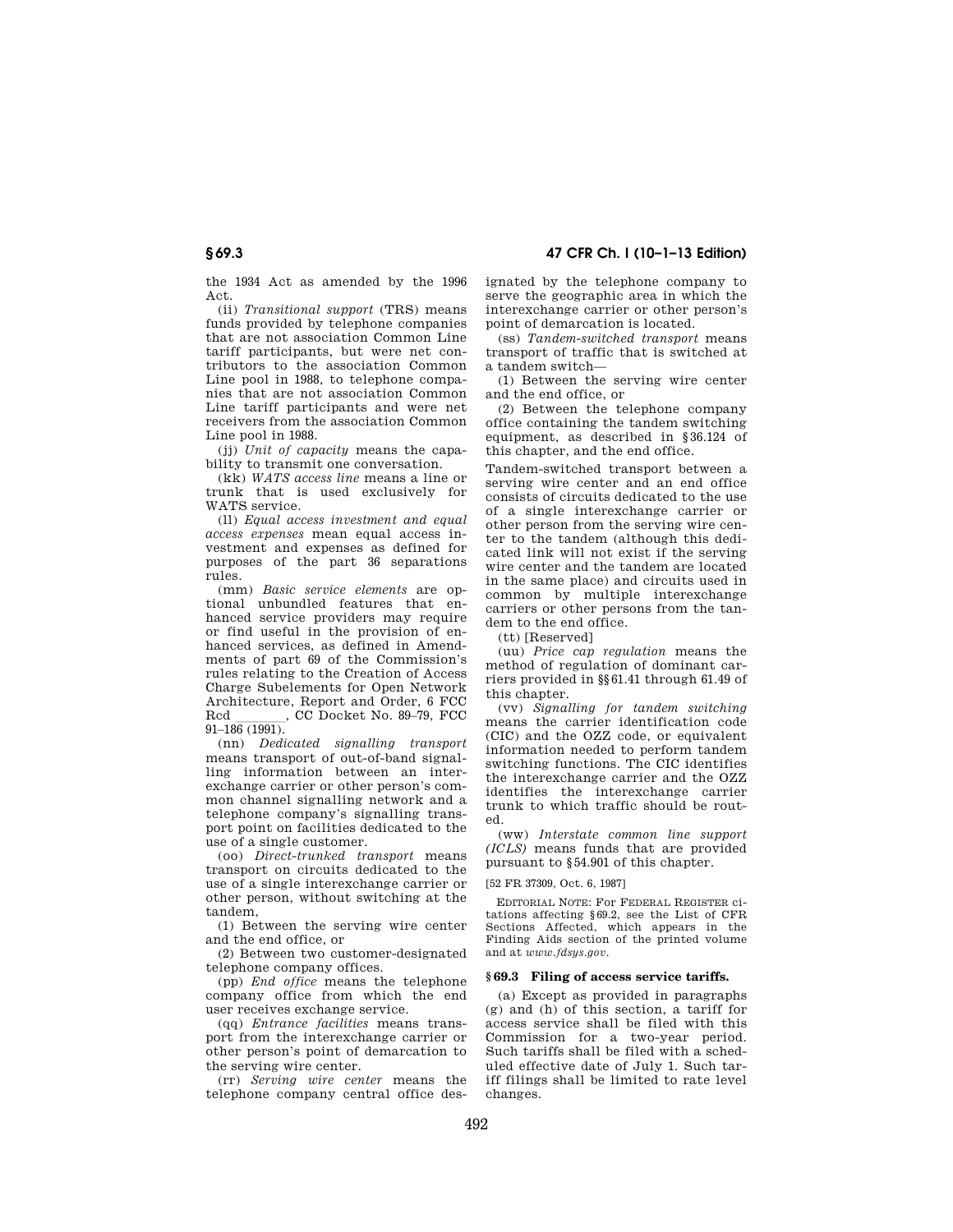(b) The requirements imposed by paragraph (a) of this section shall not preclude the filing of revisions to those annual tariffs that will become effective on dates other than July 1.

(c) Any access service tariff filing, the filing of any petitions for rejection, investigation or suspension and the filing of any responses to such petitions shall comply with the applicable rules of this Commission relating to tariff filings.

(d) The association shall file a tariff as agent for all telephone companies that participate in an association tariff.

(e) A telephone company or group of telephone companies may file a tariff that is not an association tariff. Such a tariff may cross-reference the association tariff for some access elements and include separately computed charges of such company or companies for other elements. Any such tariff must comply with the requirements hereinafter provided:

(1) Such a tariff must cross reference association charges for the Carrier Common Line and End User Common Line element or elements if such company or companies participate in the pooling of revenues and revenue requirements for such elements.

(2) Such a tariff that cross-references an association charge for any end user access element must cross-reference association charges for all end user access elements;

(3) Such a tariff that cross-references an association charge for any carrier's carrier access element other than the Carrier Common Line element must cross-reference association charges for all carrier's carrier access charges other than the Carrier Common Line element;

(4) Except for charges subject to price cap regulation as that term is defined in  $§61.3(v)$  of this chapter, any charge in such a tariff that is not an association charge must be computed to reflect the combined investment and expenses of all companies that participate in such a charge;

(5) A telephone company or companies that elect to file such a tariff for 1984 access charges shall notify AT&T on or before the 40th day after the release of the Commission order adopting this part;

(6) Except as provided in paragraph (e)(12) of this section, a telephone company or companies that elect to file such a tariff shall notify the association not later than March 1 of the year the tariff becomes effective, if such company or companies did not file such a tariff in the preceding biennial period or cross-reference association charges in such preceding period that will be cross-referenced in the new tariff. A telephone company or companies that elect to file such a tariff not in the biennial period shall file its tariff to become effective July 1 for a period of one year. Thereafter, such telephone company or companies must file its tariff pursuant to paragraphs (f)(1) or (f)(2) of this section.

(7) Such a tariff shall not contain charges for any access elements that are disaggregated or deaveraged within a study area that is used for purposes of jurisdictional separations, except as otherwise provided in this chapter.

(8) Such a tariff shall not contain charges included in the billing and collection category.

(9) Except as provided in paragraph (e)(12) of this section, a telephone company or group of affiliated telephone companies that elects to file its own Carrier Common Line tariff pursuant to paragraph (a) of this section shall notify the association not later than March 1 of the year the tariff becomes effective that it will no longer participate in the association tariff. A telephone company or group of affiliated telephone companies that elects to file its own Carrier Common Line tariff for one of its study areas shall file its own Carrier Common Line tariff(s) for all of its study areas.

(10) Any data supporting a tariff that is not an association tariff shall be consistent with any data that the filing carrier submitted to the association.

(11) Any changes in Association common line tariff participation and Long Term and Transitional Support resulting from the merger or acquisition of telephone properties are to be made effective on the next annual access tariff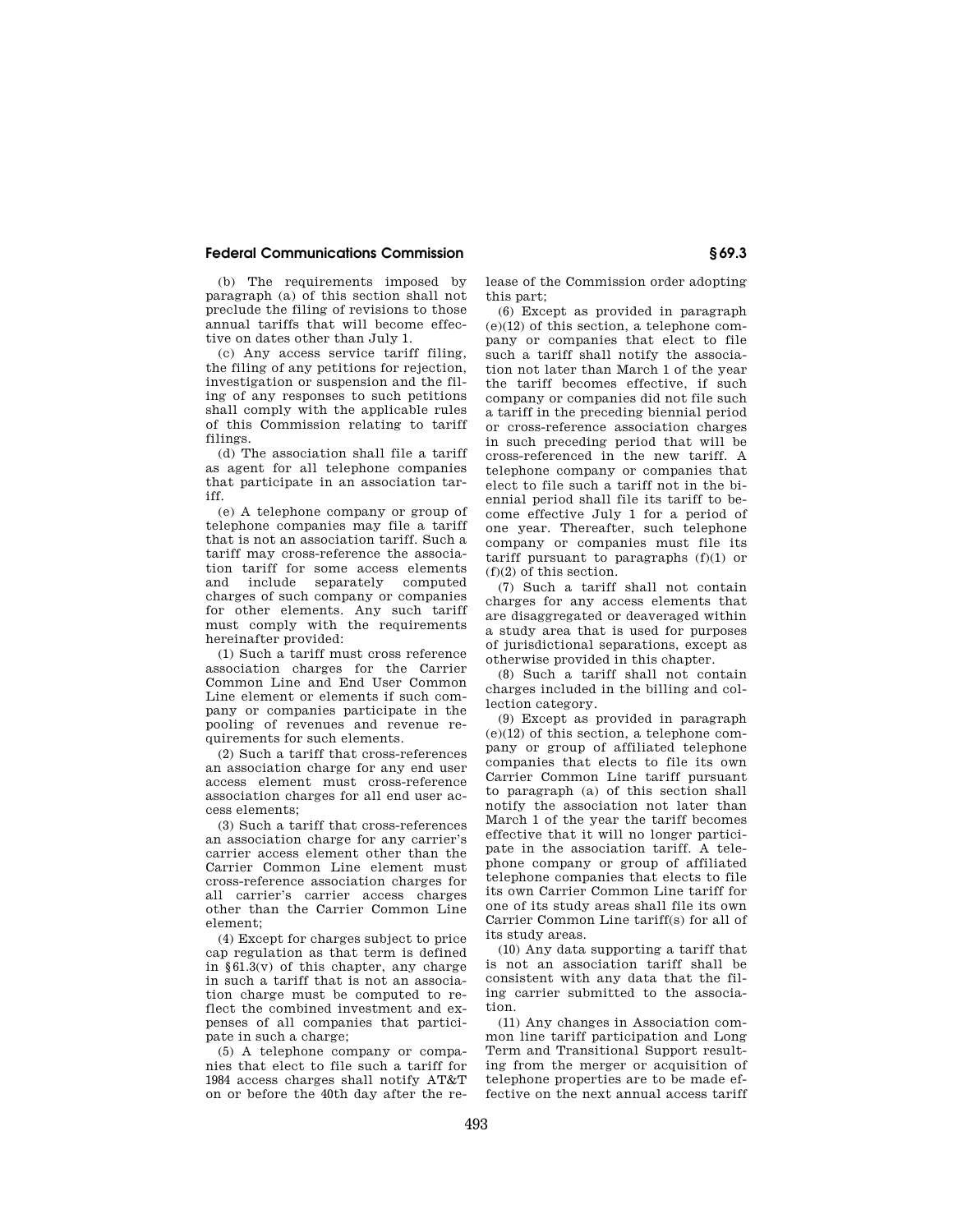filing effective date following consummation of the merger or acquisition transaction, in accordance with the provisions of  $§69.3(e)(9)$ .

 $(12)(i)$  A local exchange carrier, or a group of affiliated carriers in which at least one carrier is engaging in access stimulation, as that term is defined in §61.3(bbb) of this chapter, shall file its own access tariffs within forty-five (45) days of commencing access stimulation, as that term is defined in §61.3(bbb) of this chapter, or within forty-five (45) days of December 29, 2011 if the local exchange carrier on that date is engaged in access stimulation, as that term is defined in §61.3(bbb) of this chapter.

(ii) Notwithstanding paragraphs (e)(6) and (e)(9) of this section, a local exchange carrier, or a group of affiliated carriers in which at least one carrier is engaging in access stimulation, as that term is defined in §61.3(bbb) of this chapter, must withdraw from all interstate access tariffs issued by the association within forty-five (45) days of engaging in access stimulation, as that term is defined in §61.3(bbb) of this chapter, or within forty-five (45) days of December 29, 2011 if the local exchange carrier on that date is engaged in access stimulation, as that term is defined in §61.3(bbb) of this chapter.

(iii) Any such carrier(s) shall notify the association when it begins access stimulation, or on December 29, 2011 if it is engaged in access stimulation, as that term is defined in §61.3(bbb) of this chapter, on that date, of its intent to leave the association tariffs within forty-five (45) days.

 $(f)(1)$  A tariff for access service provided by a telephone company that is required to file an access tariff pursuant to §61.38 of this Chapter shall be filed for a biennial period and with a scheduled effective date of July 1 of any even numbered year.

(2) A tariff for access service provided by a telephone company that may file an access tariff pursuant to §61.39 of this Chapter shall be filed for a biennial period and with a scheduled effective date of July 1 of any odd numbered year. Any such telephone company that does not elect to file an access tariff pursuant to the §61.39 procedures, and does not participate in the

**§ 69.3 47 CFR Ch. I (10–1–13 Edition)** 

Association tariff, and does not elect to become subject to price cap regulation, must file an access tariff pursuant to §61.38 for a biennial period and with a scheduled effective date of July 1 of any even numbered year.

(3) For purposes of computing charges for access elements other than Common Line elements to be effective on July 1 of any even-numbered year, the association may compute rate changes based upon statistical methods which represent a reasonable equivalent to the cost support information otherwise required under part 61 of this chapter.

(g) The following rules apply to telephone company participation in the Association common line pool for telephone companies involved in a merger or acquisition.

(1) Notwithstanding the requirements of §69.3(e)(9), any Association common line tariff participant that is party to a merger or acquisition may continue to participate in the Association common line tariff.

(2) Notwithstanding the requirements of §69.3(e)(9), any Association common line tariff participant that is party to a merger or acquisition may include other telephone properties involved in the transaction in the Association common line tariff, provided that the net addition of common lines to the Association common line tariff resulting from the transaction in not greater than 50,000, and provided further that, if any common lines involved in a merger or acquisition are returned to the Association common line tariff, all of the common lines involved in the merger or acquisition must be returned to the Association common line tariff.

(3) Telephone companies involved in mergers or acquisitions that wish to have more than 50,000 common lines reenter the Association common line pool must request a waiver of §69.3(e)(9). If the telephone company has met all other legal obligations, the waiver request will be deemed granted on the sixty-first (61st) day from the date of public notice inviting comment on the requested waiver unless:

(i) The merger or acquisition involves one or more partial study areas;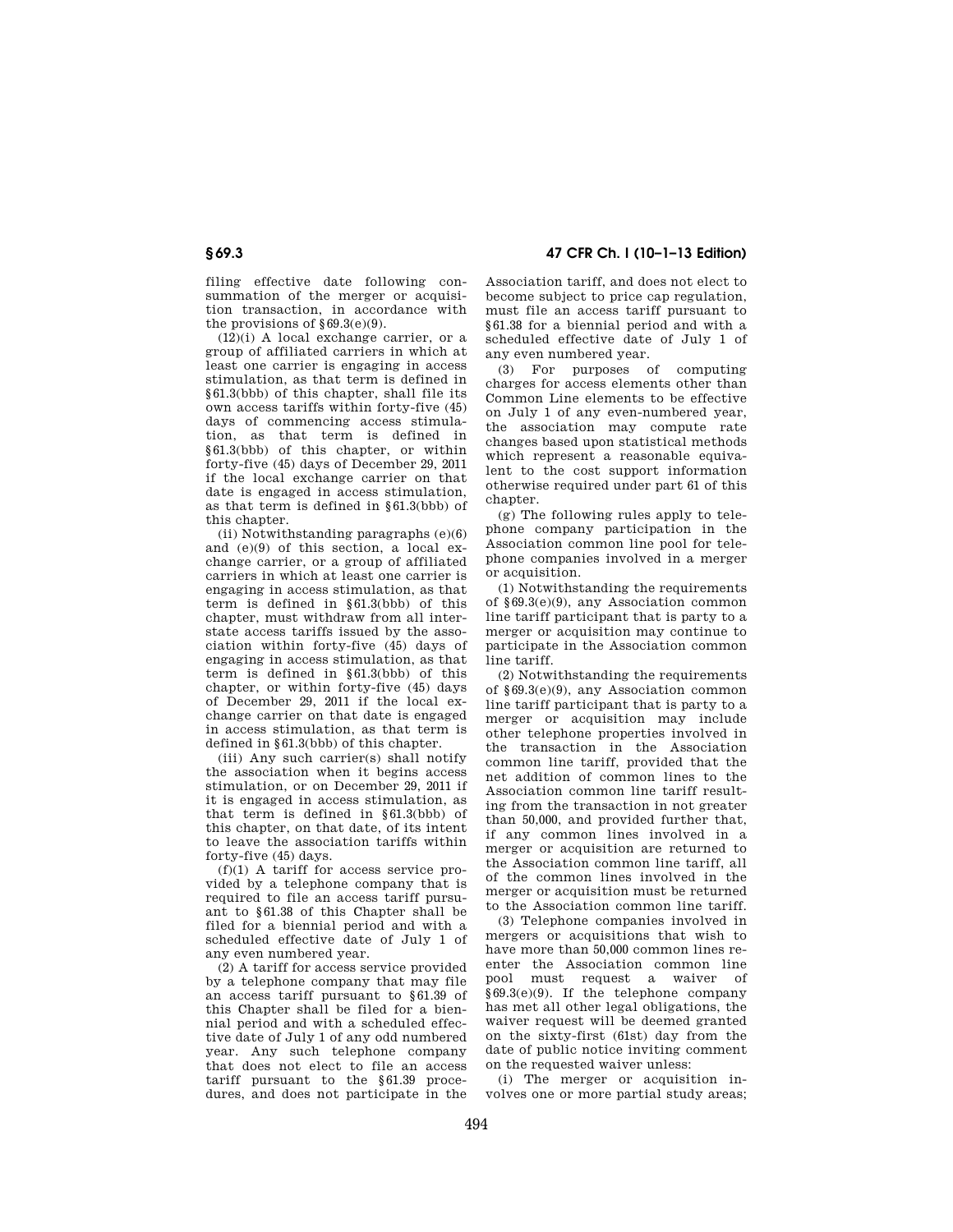(ii) The waiver includes a request for confidentiality of some or all of the materials supporting the request;

(iii) The waiver includes a request to return only a portion of the telephone properties involved in the transaction to the Association common line tariff;

(iv) The Commission rejects the waiver request prior to the expiration of the sixty-day period;

(v) The Commission requests additional time or information to process the waiver application prior to the expiration of the sixty-day period; or

(vi) A party, in a timely manner, opposes a waiver request or seeks conditional approval of the waiver in response to our public notice of the waiver request.

(h) Local exchange carriers subject to price cap regulation as that term is defined in §61.3(ee) of this chapter, shall file with this Commission a price cap tariff for access service for an annual period. Such tariffs shall be filed to meet the notice requirements of §61.58 of this chapter, with a scheduled effective date of July 1. Such tariff filings shall be limited to changes in the Price Cap Indexes, rate level changes (with corresponding adjustments to the affected Actual Price Indexes and Service Band Indexes), and the incorporation of new services into the affected indexes as required by §61.49 of this chapter.

(i) The following rules apply to the withdrawal from Association tariffs under the provision of paragraph  $(e)(6)$ or (e)(9) of this section or both by telephone companies electing to file price cap tariffs pursuant to paragraph (h) of this section.

(1) In addition to the withdrawal provisions of paragraphs  $(e)(6)$  and  $(e)(9)$  of this section, a telephone company or group of affiliated companies that participates in one or more association tariffs during the current tariff year and that elects to file price cap tariffs or optional incentive regulation tariffs effective July 1 of the following tariff year shall notify the association by March 1 of the following tariff year that it is withdrawing from association tariffs, subject to the terms of this section, to participate in price cap regulation or optional incentive regulation.

(2) The Association shall maintain records of such withdrawals sufficient to discharge its obligations under these Rules and to detect efforts by such companies or their affiliates to rejoin any Association tariffs in violation of the provisions of paragraph (i)(4) of this section.

(3) Notwithstanding the provisions of paragraphs (e) (3), (6), and (9) of this section, in the event a telephone company withdraws from all Association tariffs for the purpose of filing price cap tariffs or optional incentive plan tariffs, such company shall exclude from such withdrawal all ''average schedule'' affiliates and all affiliates so excluded shall be specified in the withdrawal. However, such company may include one or more ''average schedule'' affiliates in price cap regulation or optional incentive plan regulation provided that each price cap or optional incentive plan affiliate relinquishes ''average schedule'' status and withdraws from all Association tariffs and any tariff filed pursuant to §61.39(b)(2) of this chapter. See generally  $\frac{$869.605(c)}{61.39(b)}$  of this chapter; MTS and WATS Market Structure: Average Schedule Companies, Report and Order, 103 FCC 2d 1026–1027 (1986).

(4) If a telephone company elects to withdraw from Association tariffs and thereafter becomes subject to price cap regulation as that term is defined in §61.3(v) of this chapter, neither such telephone company nor any of its withdrawing affiliates shall thereafter be permitted to participate in any Association tariffs.

(j) [Reserved]

(47 U.S.C. 154 (i) and (j), 201, 202, 203, 205, 218 and 403 and 5 U.S.C. 553)

[48 FR 10358, Mar. 11, 1983]

EDITORIAL NOTE: For FEDERAL REGISTER citations affecting §69.3, see the List of CFR Sections Affected, which appears in the Finding Aids section of the printed volume and at *www.fdsys.gov*.

#### **§ 69.4 Charges to be filed.**

(a) The end user charges for access service filed with this Commission shall include charges for the End User Common Line element, and for line port costs in excess of basic, analog service.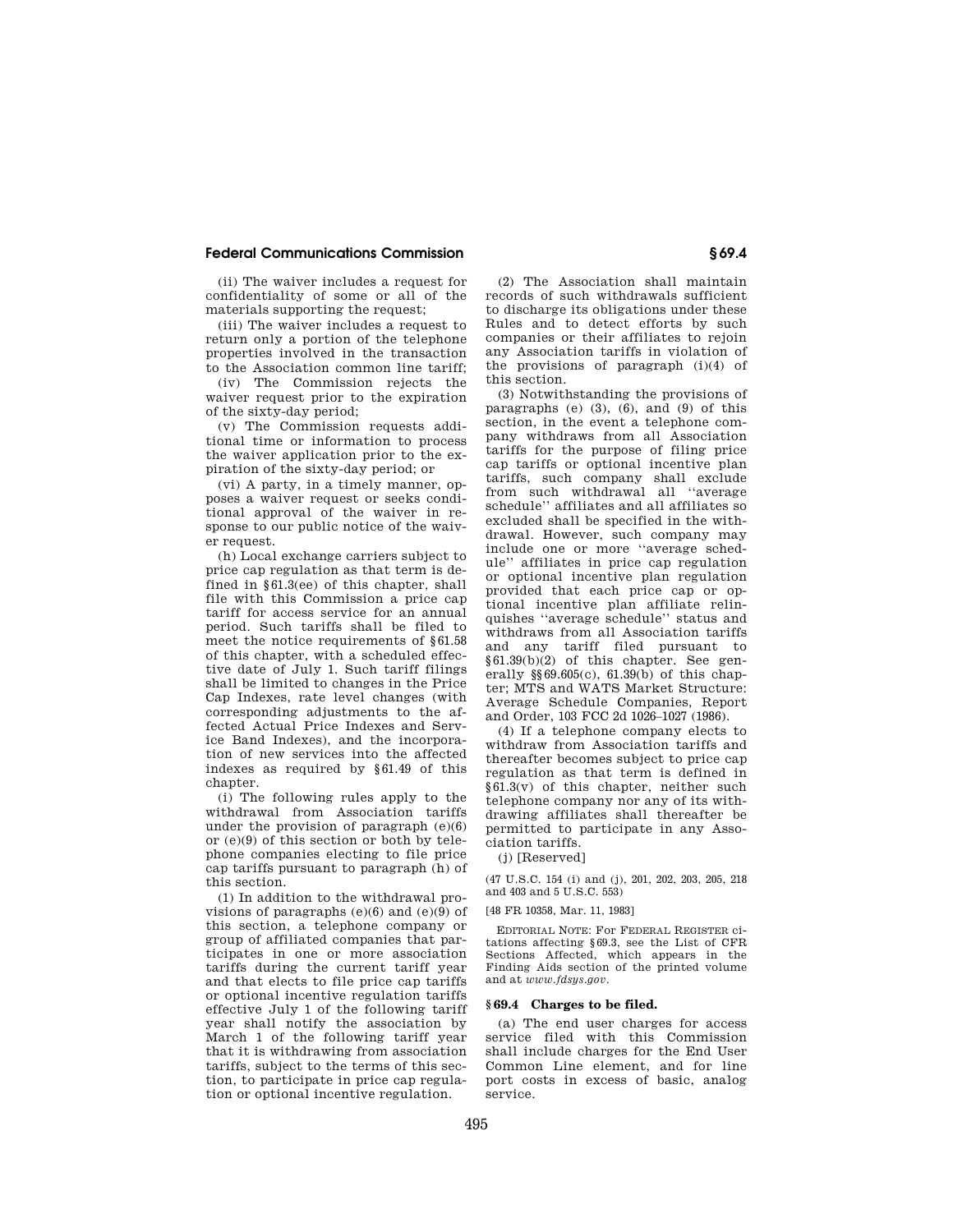(b) Except as provided in paragraphs (c), (e), and (h) of this section, and in §69.118, the carrier's carrier charges for access service filed with this Commission shall include charges for each of the following elements:

(1) [Reserved]

(2) Carrier common line, provided that after June 30, 2003, non-price cap local exchange carriers may not assess a carrier common line charge;

(3) Local switching;

(4) Information;

(5) Tandem-switched transport;

(6) Direct-trunked transport;

(7) Special access; and

(8) Line information database;

(9) Entrance facilities.

(c) [Reserved]

(d) Recovery of Contributions to the Universal Service Support Mechanisms by Incumbent Local Exchange Carriers.

(1) [Reserved]

(2)(i) Local exchange carriers may recover their contributions to the universal service support mechanisms only through explicit, interstate, enduser charges assessed pursuant to either §69.131 or §69.158 that are equitable and nondiscriminatory.

(ii) Local exchange carriers may not recover any of their contributions to the universal service support mechanisms through access charges imposed on interexchange carriers.

(e) The carrier's carrier charges for access service filed with this Commission by the telephone companies specified in §64.1401(a) of this chapter shall include an element for connection charges for expanded interconnection. The carrier's carrier charges for access service filed with this Commission by the telephone companies not specified in §64.1401(a) of this chapter may include an element for connection charges for expanded interconnection.

(f) [Reserved]

(g) Local exchange carriers may establish appropriate rate elements for a new service, within the meaning of §61.3(x) of this chapter, in any tariff filing.

(h) In addition to the charges specified in paragraph (b) of this section, the carrier's carrier charges for access service filed with this Commission by price cap local exchange carriers shall include charges for each of the following elements:

(1) Presubscribed interexchange carrier;

(2) Per-minute residual interconnection;

(3) Dedicated local switching trunk port;

(4) Shared local switching trunk pork;

(5) Dedicated tandem switching trunk port;

(6) [Reserved]

(7) Multiplexers associated with tandem switching.

(i) Paragraphs (b) and (h) of this section are not applicable to a price cap local exchange carrier to the extent that it has been granted the pricing flexibility in  $\S 69.727(b)(1)$ .

(j) In addition to the charges specified in paragraph (b) of this section, the carrier's carrier charges for access service filed with this Commission by non-price cap local exchange carriers may include charges for each of the following elements:

(1) Dedicated local switching trunk port;

(2) Shared local switching trunk port; (3) Dedicated tandem switching trunk port;

(4) Multiplexers associated with tandem switching;

(5) DS1/voice grade multiplexers associated with analog switches; and

(6) Per-message call setup.

[48 FR 43017, Sept. 21, 1983]

EDITORIAL NOTE: For FEDERAL REGISTER citations affecting §69.4, see the List of CFR Sections Affected, which appears in the Finding Aids section of the printed volume and at *www.fdsys.gov*.

#### **§ 69.5 Persons to be assessed.**

(a) End user charges shall be computed and assessed upon public end users, and upon providers of public telephones, as defined in this subpart, and as provided in subpart B of this part.

(b) Carrier's carrier charges shall be computed and assessed upon all interexchange carriers that use local exchange switching facilities for the provision of interstate or foreign telecommunications services.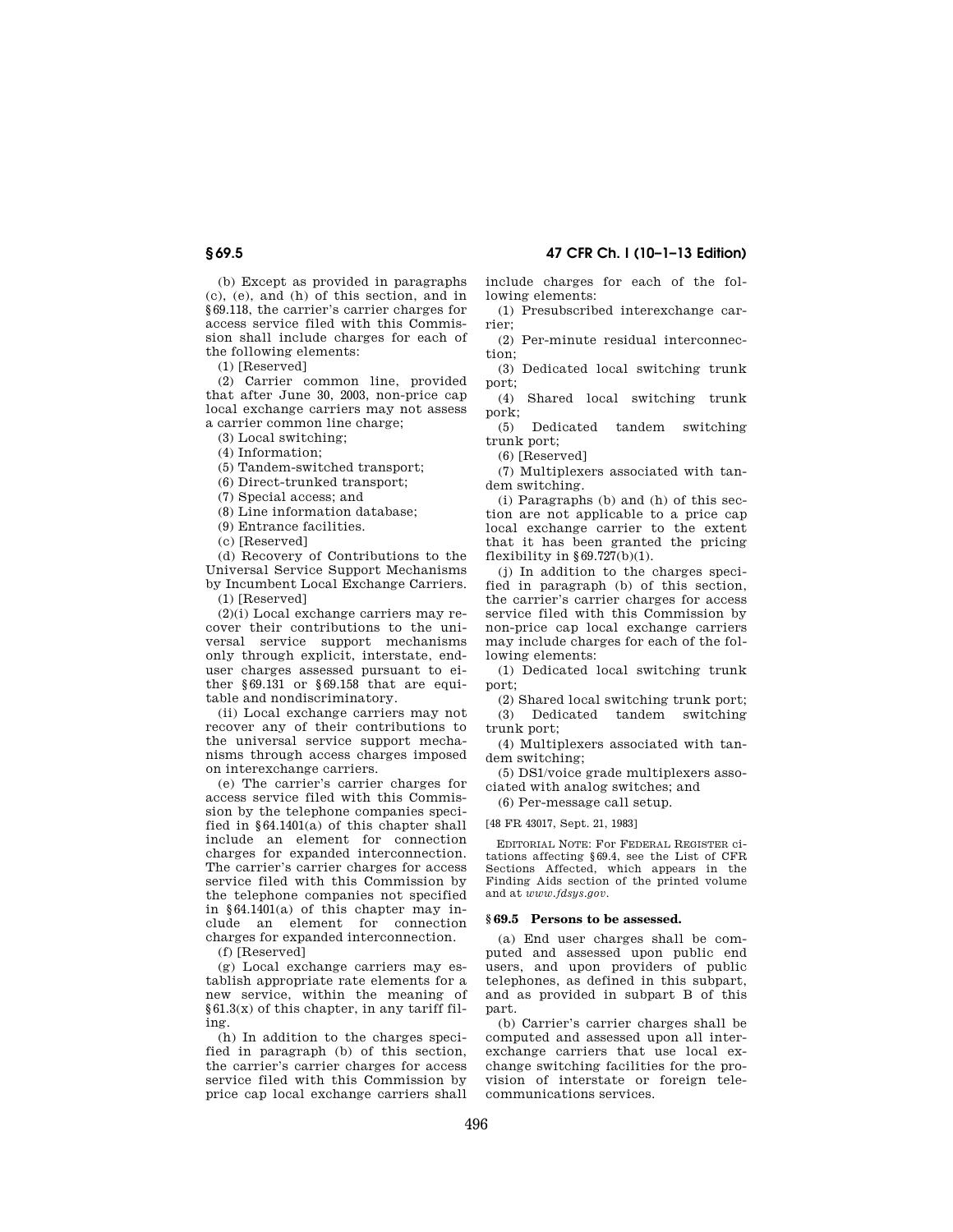(c) Special access surcharges shall be assessed upon users of exchange facilities that interconnect these facilities with means of interstate or foreign telecommunications to the extent that carrier's carrier charges are not assessed upon such interconnected usage. As an interim measure pending the development of techniques accurately to measure such interconnected use and to assess such charges on a reasonable and non-discriminatory basis, telephone companies shall assess special access surcharges upon the closed ends of private line services and WATS services pursuant to the provisions of §69.115 of this part.

(d) [Reserved]

(47 U.S.C. 154 (i) and (j), 201, 202, 203, 205, 218 and 403 and 5 U.S.C. 553)

[48 FR 43017, Sept. 21, 1983, as amended at 51 FR 10840, Mar. 31, 1986; 51 FR 33752, Sept. 23, 1986; 52 FR 21540, June 8, 1987; 54 FR 50624, Dec. 8, 1989; 61 FR 65364, Dec. 12, 1996; 64 FR 60359, Nov. 5, 1999]

# **Subpart B—Computation of Charges**

# **§ 69.101 General.**

Except as provided in §69.1 and subpart C of this part, charges for each access element shall be computed and assessed as provided in this subpart.

[55 FR 42386, Oct. 19, 1990]

#### **§ 69.104 End user common line for non-price cap incumbent local exchange carriers.**

(a) This section is applicable only to incumbent local exchange carriers that are not subject to price cap regulation as that term is defined in §61.3(ee) of this chapter. A charge that is expressed in dollars and cents per line per month shall be assessed upon end users that subscribe to local exchange telephone service or Centrex service to the extent they do not pay carrier common line charges. A charge that is expressed in dollars and cents per line per month shall be assessed upon providers of public telephones. Such charges shall be assessed for each line between the premises of an end user, or public telephone location, and a Class 5 office that is or may be used for local exchange service transmissions.

(b) Charges to multi-line subscribers shall be computed by multiplying a single line rate by the number of lines used by such subscriber.

(c) Until December 31, 2001, except as provided in paragraphs (d) through (h) of this section, the single-line rate or charge shall be computed by dividing one-twelfth of the projected annual revenue requirement for the End User Common Line element by the projected average number of local exchange service subscriber lines in use during such annual period.

 $(d)(1)$  Until December 31, 2001, if the monthly charge computed in accordance with paragraph (c) of this section exceeds \$6, the charge for each local exchange service subscriber line, except a residential line, a single-line business line, or a line used for Centrex-CO service that was in place or on order as of July 27, 1983, shall be \$6.

(2) Until December 31, 2001, the charge for each subscriber line associated with a public telephone shall be equal to the monthly charge computed in accordance with paragraph (d)(1) of this section.

(e) Until December 31, 2001, the monthly charge for each residential and single-line business local exchange service subscriber shall be the charge computed in accordance with paragraph (c) of this section, or \$3.50, whichever is lower.

(f) Except as provided in §54.403 of this chapter, the charge for each residential local exchange service subscriber line shall be the same as the charge for each single-line business local exchange service subscriber line.

(g) A line shall be deemed to be a residential line if the subscriber pays a rate for such line that is described as a residential rate in the local exchange service tariff.

(h) A line shall be deemed to be a single line business line if the subscriber pays a rate that is not described as a residential rate in the local exchange service tariff and does not obtain more than one such line from a particular telephone company.

(i) The End User Common Line charge for each multi-party subscriber shall be assessed as if such subscriber had subscribed to single-party service.

 $(j)$ – $(l)$  [Reserved]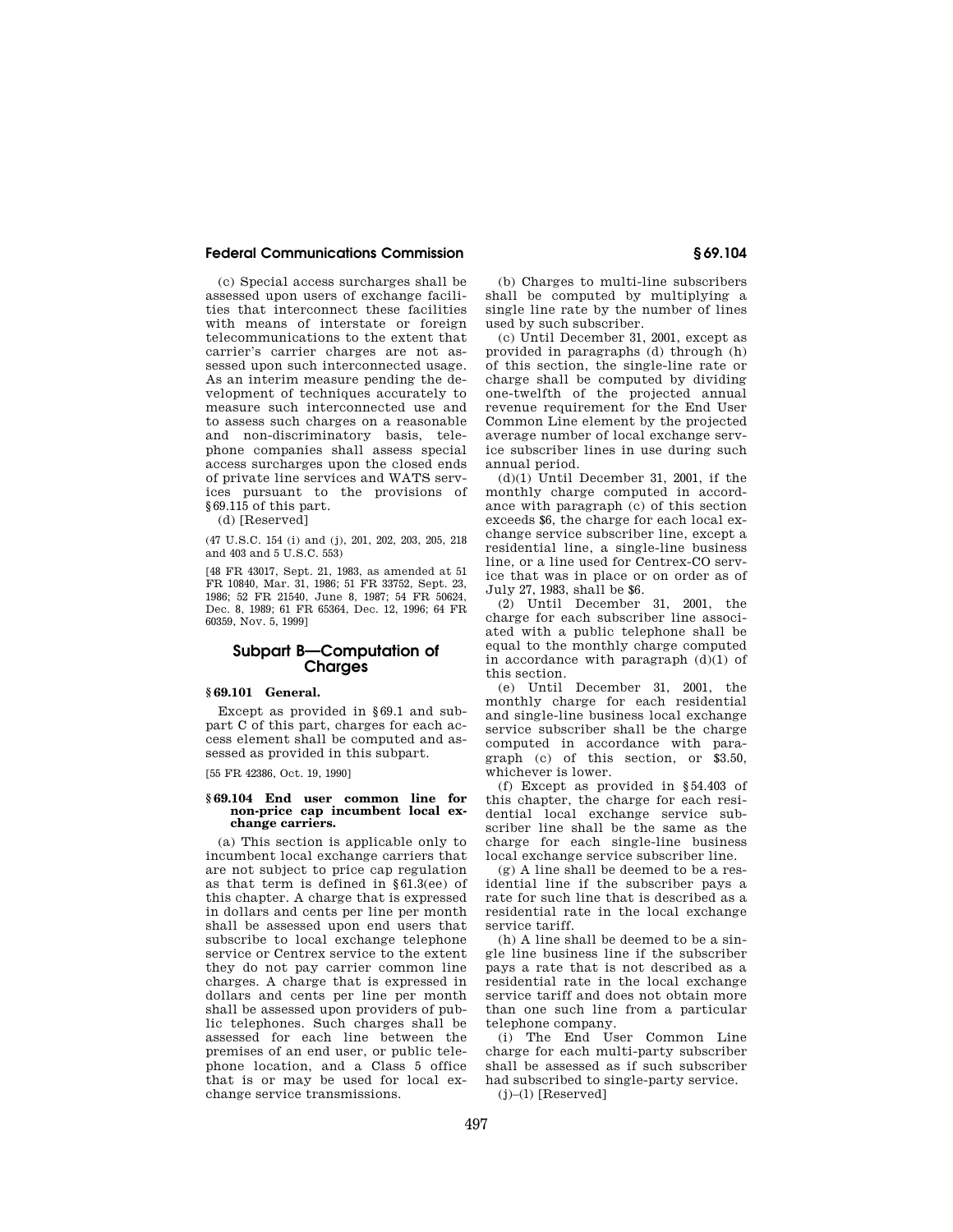(m) No charge shall be assessed for any WATS access line.

 $(n)(1)$  Beginning January 1, 2002, except as provided in paragraph (r) of this section, the maximum monthly charge for each residential or single-line business local exchange service subscriber line shall be the lesser of:

(i) One-twelfth of the projected annual revenue requirement for the End User Common Line element divided by the projected average number of local exchange service subscriber lines in use during such annual period; or

(ii) The following:

(A) Beginning January 1, 2002, \$5.00.

(B) Beginning July 1, 2002, \$6.00.

(C) Beginning July 1, 2003, \$6.50.

(2) In the event that GDP-PI exceeds 6.5% or is less than 0%, the maximum monthly charge in paragraph  $(n)(1)(ii)$ of this section will be adjusted in the same manner as the adjustment in §69.152(d)(2).

 $(0)(1)$  Beginning on January 1, 2002, except as provided in paragraph (r) of this section, the maximum monthly End User Common Line Charge for multi-line business lines will be the lesser of:

(i) \$9.20; or

(ii) One-twelfth of the projected annual revenue requirement for the End User Common Line element divided by the projected average number of local exchange service subscriber lines in use during such annual period;

(2) In the event that GDP-PI is greater than  $6.5\%$  or is less than  $0\%$ , the maximum monthly charge in para $graph (o)(1)(i)$  of this section will be adjusted in the same manner as the adjustment in §69.152(k)(2).

(p) Beginning January 1, 2002, nonprice cap local exchange carriers shall assess:

(1) No more than one End User Common Line charge as calculated under the applicable method under paragraph (n) of this section for Basic Rate Interface integrated services digital network (ISDN) service.

(2) No more than five End User Common Line charges as calculated under paragraph (o) of this section for Primary Rate Interface ISDN service.

(q) In the event a non-price cap local exchange carrier charges less than the maximum End User Common Line charge for any subscriber lines, the carrier may not recover the difference between the amount collected and the maximum from carrier common line charges, Interstate Common Line Support, or Long Term Support.

(r) *End User Common Line charge deaveraging.* Beginning on January 1, 2002, non-price cap local exchange carriers may geographically deaverage End User Common Line charges subject to the following conditions.

(1) In order for a non-price cap local exchange carrier to be allowed to deaverage End User Common Line charges within a study area, the nonprice cap local exchange carrier must have:

(i) State commission-approved geographically deaveraged rates for UNE loops within that study area; or

(ii) A universal service support disaggregation plan established pursuant to §54.315 of this chapter.

(2) All geographic deaveraging of End User Common Line charges by customer class within a study area must be according to the state commissionapproved UNE loop zone, or the universal service support disaggregation plan established pursuant to §54.315 of this chapter.

(3) Within a given zone, Multi-line Business End User Common Line rates cannot fall below Residential and Single-Line Business rates.

(4) For any given class of customer in any given zone, the End User Common Line Charge in that zone must be greater than or equal to the End User Common Line charge in the zone with the next lower cost per line.

(5) A non-price cap local exchange carrier shall not receive more through deaveraged End User Common Line charges than it would have received if it had not deaveraged its End User Common Line charges.

(6) *Maximum charge.* The maximum zone deaveraged End User Common Line Charge that may be charged in any zone is the applicable cap specified in paragraphs (n) or (o) of this section.

(7) *Voluntary Reductions.* A ''Voluntary Reduction'' is one in which the non-price cap local exchange carrier charges End User Common Line rates below the maximum charges specified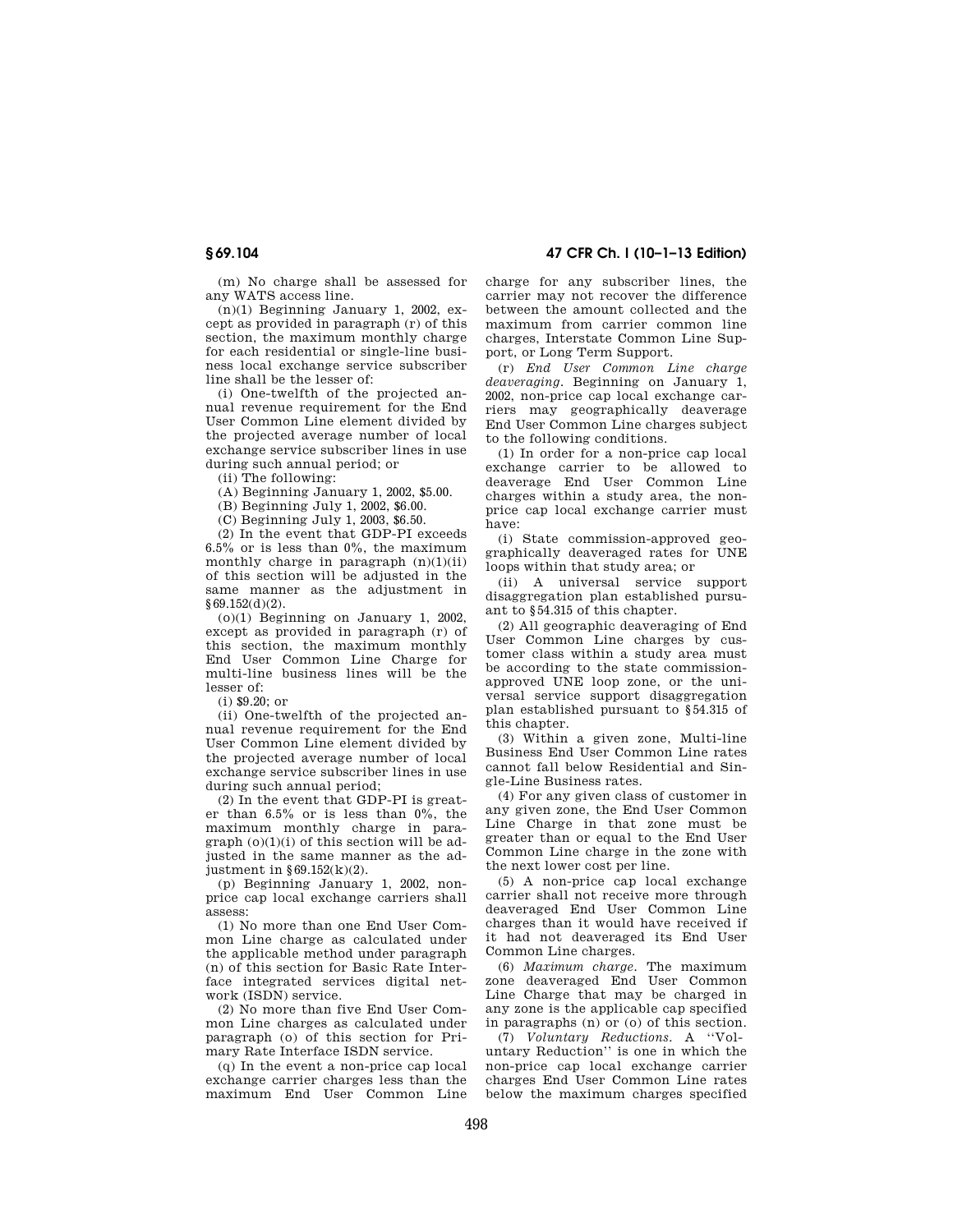in paragraphs  $(n)(1)$  or  $(o)(1)$  of this section other than through offset of net increases in End User Common Line charge revenues or through increases in other zone deaveraged End User Common Line charges.

[48 FR 10358, Mar. 11, 1983, as amended at 48 FR 43018, Sept. 21, 1983; 52 FR 21540, June 8, 1987; 53 FR 28395, July 28, 1988; 61 FR 65364, Dec. 12, 1996; 62 FR 31933, June 11, 1997; 62 FR 32962, June 17, 1997; 66 FR 59730, Nov. 30, 2001]

## **§ 69.105 Carrier common line for nonprice cap local exchange carriers.**

(a) This section is applicable only to local exchange carriers that are not subject to price cap regulation as that term is defined in §61.3(ee) of this chapter. Until June 30, 2003, a charge that is expressed in dollars and cents per line per access minute of use shall be assessed upon all interexchange carriers that use local exchange common line facilities for the provision of interstate or foreign telecommunications services, except that the charge shall not be assessed upon interexchange carriers to the extent they resell MTS or MTS-type services of other common carriers (OCCs).

(b)(1) For purposes of this section and §69.113:

(i) A carrier or other person shall be deemed to receive premium access if access is provided through a local exchange switch that has the capability to provide access for an MTS-WATS equivalent service that is substantially equivalent to the access provided for MTS or WATS, except that access provided for an MTS-WATS equivalent service that does not use such capability shall not be deemed to be premium access until six months after the carrier that provides such MTS-WATS equivalent service receives actual notice that such equivalent access is or will be available at such switch;

(ii) The term *open end* of a call describes the origination or termination of a call that utilizes exchange carrier common line plant (a call can have no, one, or two open ends); and

(iii) All open end minutes on calls with one open end (e.g., an 800 or FX call) shall be treated as terminating minutes.

(2) For association Carrier Common Line tariff participants:

(i) The premium originating Carrier Common Line charge shall be one cent per minute, except as described in  $§69.105(b)(3)$ , and

(ii) The premium terminating Carrier Common Line charge shall be computed as follows:

(A) For each telephone company subject to price cap regulation, multiply the company's proposed premium originating rate by a number equal to the sum of the premium originating base period minutes and a number equal to 0.45 multiplied by the non-premium originating base period minutes of that telephone company;

(B) For each telephone company subject to price cap regulation, multiply the company's proposed premium terminating rate by a number equal to the sum of the premium terminating base period minutes and a number equal to 0.45 multiplied by the non-premium terminating base period minutes of that telephone company;

(C) Sum the numbers computed in paragraphs  $(b)(2)(ii)$  (A) and  $(\overline{B})$  of this section for all companies subject to price cap regulation;

(D) From the number computed in paragraph  $(b)(2)(ii)(C)$  of this section, subtract a number equal to one cent times the sum of the premium originating base period minutes and a number equal to 0.45 multiplied by the nonpremium originating base period minutes of all telephone companies subject to price cap regulation, and;

(E) Divide the number computed in paragraph  $(b)(2)(ii)(D)$  of this section by the sum of the premium terminating base period minutes and a number equal to 0.45 multiplied by the nonpremium terminating base period minutes of all telephone companies subject to price cap regulation.

(3) If the calculations described in §69.105(b)(2) result in a per minute charge on premium terminating minutes that is less than once cent, both the originating and terminating premium charges for the association CCL tariff participants shall be computed by dividing the number computed in paragraph  $(b)(2)(ii)(C)$  of this section by a number equal to the sum of the premium originating and terminating base period minutes and a number equal to 0.45 multiplied by the sum of the non-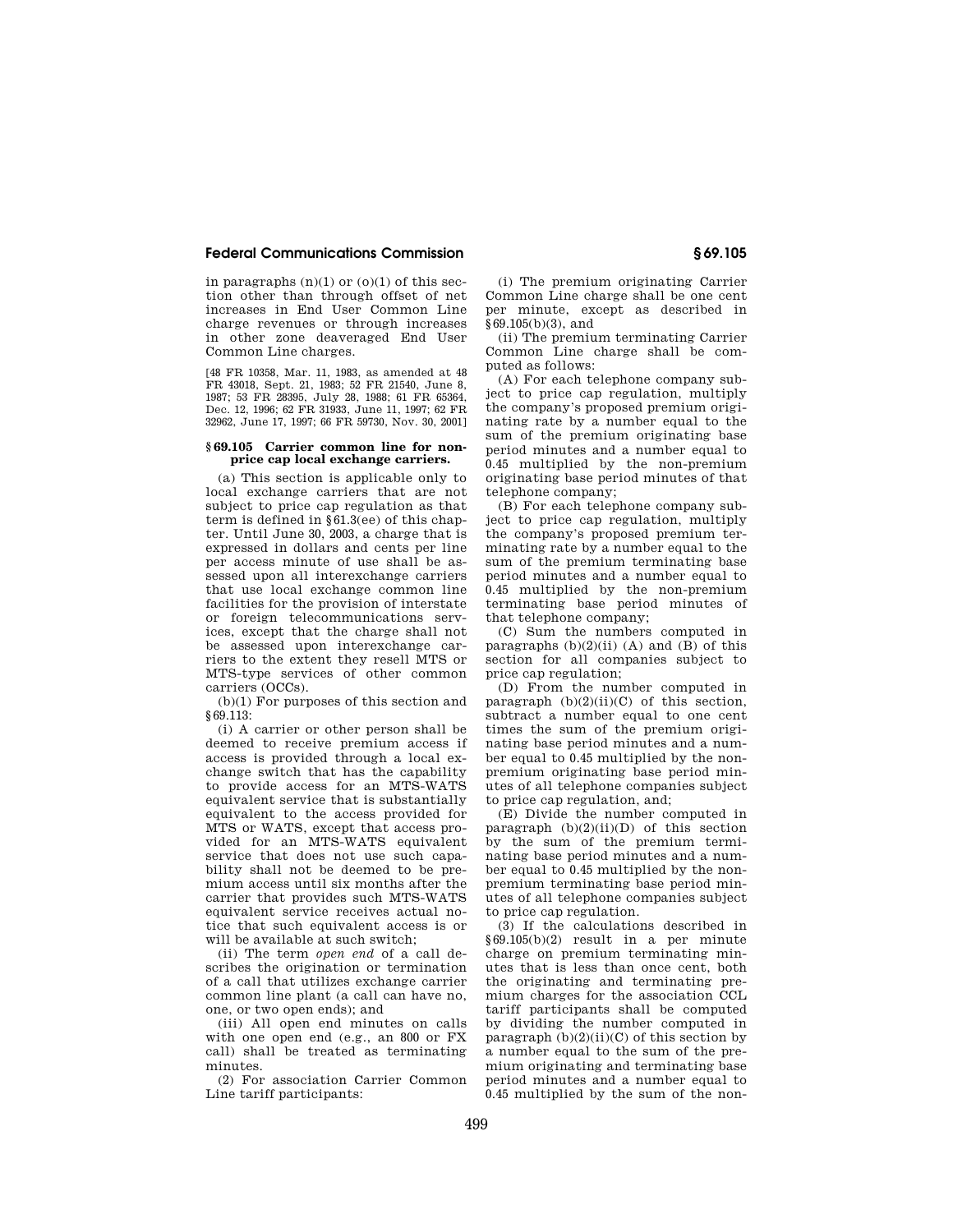premium originating and terminating base period minutes of all telephone companies subject to price cap regulation.

(4) The Carrier Common Line charges of telephone companies that are not association Carrier Common Line tariff participants shall be computed at the level of Carrier Common Line access element aggregation selected by such telephone companies pursuant to §69.3(e)(7). For each such Carrier Common Line access element tariff—

(i) The premium originating Carrier Common Line charge shall be one cent per minute, and

(ii) The premium terminating Carrier Common Line charge shall be computed by subtracting the projected revenues generated by the originating Carrier Common Line charges (both premium and non-premium) from the Carrier Common Line revenue requirement for the companies participating in that tariff, and dividing the remainder by the sum of the projected premium terminating minutes and a number equal to .45 multiplied by the projected non-premium terminating minutes for such companies.

(5) If the calculations described in §69.105(b)(4) result in a per minute charge on premium terminating minutes that is less than one cent, both the originating and terminating premium charges for the companies participating in said Carrier Common Line tariff shall be computed by dividing the projected Carrier Common Line revenue requirement for such companies by the sum of the projected premium minutes and a number equal to .45 multiplied by the projected non-premium minutes for such companies.

(6) Telephone companies that are not association Carrier Common Line tariff participants shall submit to the Commission and to the association whatever data the Commission shall determine are necessary to calculate the charges described in this section.

(c) Any interexchange carrier shall receive a credit for Carrier Common Line charges to the extent that it resells services for which these charges have already been assessed (e.g., MTS or MTS-type service of other common carriers).

**§ 69.106 47 CFR Ch. I (10–1–13 Edition)** 

(d) From July 1, 2002, to June 30, 2003, the carrier common line charge calculations pursuant to this section shall be limited to an amount equal to the number of projected residential and single-line business lines multiplied by the difference between the residential and single-line business End User Common Line rate cap and the lesser of \$6.50 or the non-price cap local exchange carrier's average cost per line.

[51 FR 10841, Mar. 31, 1986, as amended at 52 FR 21541, June 8, 1987; 54 FR 6293, Feb. 9, 1989; 55 FR 42386, Oct. 19, 1990; 56 FR 21618, May 10, 1991; 62 FR 31933, June 11, 1997; 66 FR 59731, Nov. 30, 2001]

## **§ 69.106 Local switching.**

(a) Except as provided in §69.118, charges that are expressed in dollars and cents per access minute of use shall be assessed by local exchange carriers that are not subject to price cap regulation upon all interexchange carriers that use local exchange switching facilities for the provision of interstate or foreign services.

(b) The per minute charge described in paragraph (a) of this section shall be computed by dividing the projected annual revenue requirement for the Local Switching element, excluding any local switching support received by the carrier pursuant to §54.301 of this chapter, by the projected annual access minutes of use for all interstate or foreign services that use local exchange switching facilities.

(c) If end users of an interstate or foreign service that uses local switching facilities pay message unit charges for such calls in a particular exchange, a credit shall be deducted from the Local Switching element charges to such carrier for access service in such exchange. The per minute credit for each such exchange shall be multiplied by the monthly access minutes for such service to compute the monthly credit to such a carrier.

(d) If all local exchange subscribers in such exchange pay message unit charges, the per minute credit described in paragraph (c) of this section shall be computed by dividing total message unit charges to all subscribers in a particular exchange in a representative month by the total minutes of use that were measured for purposes of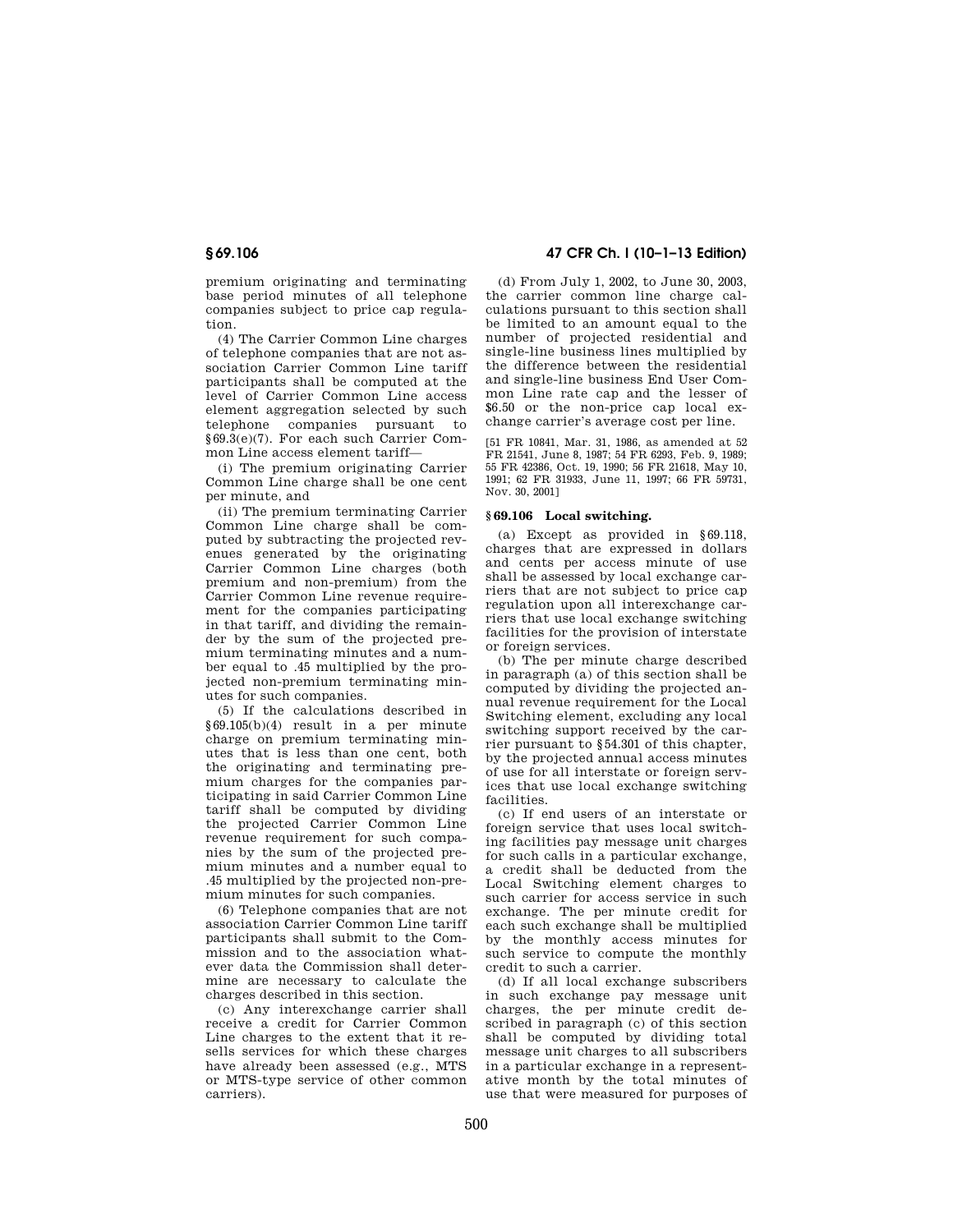computing message unit charges in such month.

(e) If some local exchange subscribers pay message unit charges and some do not, a per minute credit described in paragraph (c) of this section shall be computed by multiplying a credit computed pursuant to paragraph (d) of this section by a factor that is equal to total minutes measured in such month for purposes of computing message unit charges divided by the total local exchange minutes in such month.

(f) Except as provided in §69.118, price cap local exchange carriers shall establish rate elements for local switching as follows:

(1) Price cap local exchange carriers shall separate from the projected annual revenues for the Local Switching element those costs projected to be incurred for ports (including cards and DS1/voice-grade multiplexers required to access end offices equipped with analog switches) on the trunk side of the local switch. Price cap local exchange carriers shall further identify costs incurred for dedicated trunk ports separately from costs incurred for shared trunk ports.

(i) Price cap local exchange carriers shall recover dedicated trunk port costs identified pursuant to paragraph (f)(1) of this section through flat-rated charges expressed in dollars and cents per trunk port and assessed upon the purchaser of the dedicated trunk terminating at the port.

(ii) Price cap local exchange carriers shall recover shared trunk port costs identified pursuant to paragraph  $(f)(1)$ of this section through charges assessed upon purchasers of shared transport. This charge shall be expressed in dollars and cents per access minute of use. The charge shall be computed by dividing the projected costs of the shared ports by the historical annual access minutes of use calculated for purposes of recovery of common transport costs in §69.111(c).

(2) Price cap local exchange carriers shall recover the projected annual revenues for the Local Switching element that are not recovered in paragraph  $(f)(1)$  of this section through charges that are expressed in dollars and cents per access minute of use and assessed .<br>upon all interexchange carriers that

use local exchange switching facilities for the provision of interstate or foreign services. The maximum charge shall be computed by dividing the projected remainder of the annual revenues for the Local Switching element by the historical annual access minutes of use for all interstate or foreign services that use local exchange switching facilities.

(g) A local exchange carrier may recover signaling costs associated with call setup through a call setup charge imposed upon all interstate interexchange carriers that use that local exchange carrier's facilities to originate or terminate interstate interexchange or foreign services. This charge must be expressed as dollars and cents per call attempt and may be assessed on originating calls handed off to the interexchange carrier's point of presence and on terminating calls received from an interexchange carrier's point of presence, whether or not that call is completed at the called location. Local exchange carriers may not recover through this charge any costs recovered through other rate elements.

(h) Except as provided in §69.118, nonprice cap local exchange carriers may establish rate elements for local switching as follows:

(1) Non-price cap local exchange carriers may separate from the projected annual revenue requirement for the Local Switching element those costs projected to be incurred for ports (including cards and DS1/voice-grade multiplexers required to access end offices equipped with analog switches) on the trunk side of the local switch. Nonprice cap local exchange carriers electing to assess these charges shall further identify costs incurred for dedicated trunk ports separately from costs incurred for shared trunk ports.

(i) Non-price cap local exchange carriers electing to assess trunk port charges shall recover dedicated trunk port costs identified pursuant to paragraph (h)(1) of this section through flat-rated charges expressed in dollars and cents per trunk port and assessed upon the purchaser of the dedicated trunk terminating at the port.

(ii) Non-price cap local exchange carriers electing to assess trunk port charges shall recover shared trunk port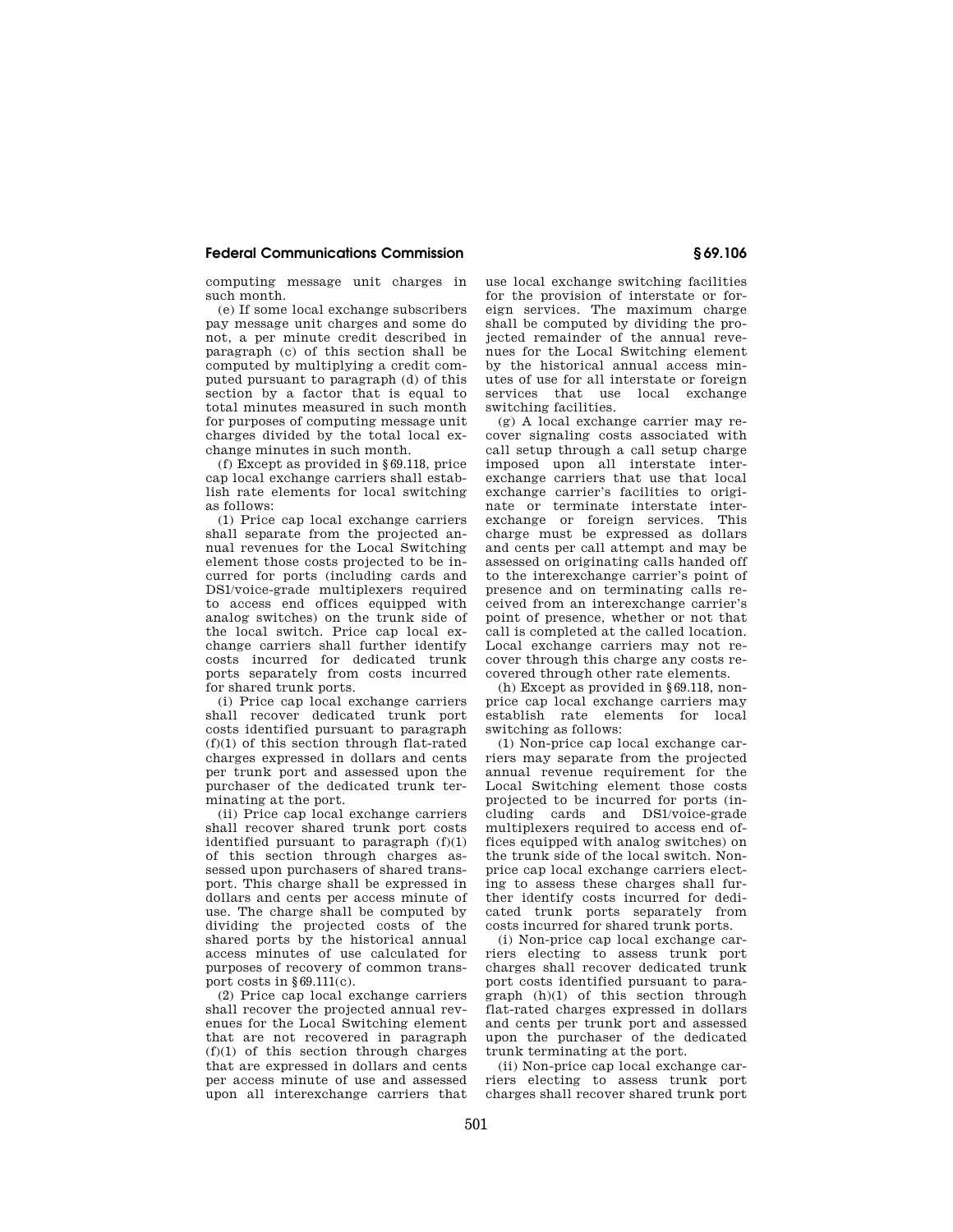costs identified pursuant to paragraph (h)(1) of this section through charges assessed upon purchasers of shared transport. This charge shall be expressed in dollars and cents per access minute of use. The charge shall be computed by dividing the projected costs of the shared ports by the historical annual access minutes of use calculated for purposes of recovery of common transport costs in §69.111(c).

(2) Non-price cap local exchange carriers shall recover the projected annual revenue requirement for the Local Switching element that are not recovered in paragraph (h)(1) of this section through charges that are expressed in dollars and cents per access minute of use and assessed upon all interexchange carriers that use local exchange switching facilities for the provision of interstate or foreign services. The maximum charge shall be computed by dividing the projected remainder of the annual revenue requirement for the Local Switching element by the historical annual access minutes of use for all interstate or foreign services that use local exchange switching facilities.

[52 FR 37310, Oct. 6, 1987, as amended at 56 FR 33881, July 24, 1991; 62 FR 31933, June 11, 1997; 62 FR 40463, July 29, 1997; 66 FR 59731, Nov. 30, 2001]

## **§ 69.108 Transport rate benchmark.**

(a) For transport charges computed in accordance with this subpart, the DS3-to-DS1 benchmark ratio shall be calculated as follows: the telephone company shall calculate the ratio of:

(1) The total charge for a 1.609 km (1 mi) channel termination, 16.09 km (10 mi) of interoffice transmission, and one DS3 multiplexer using the telephone company's DS3 special access rates to;

(2) The total charge for a 1.609 km (1 mi) channel termination plus 16.09 km (10 mi) of interoffice transmission using the telephone company's DS1 special access rates.

(b) Initial transport rates will generally be presumed reasonable if they are based on special access rates with a DS3-to-DS1 benchmark ratio of 9.6 to 1 or higher.

(c) If a telephone company's initial transport rates are based on special access rates with a DS3-to-DS1 bench-

# **§ 69.108 47 CFR Ch. I (10–1–13 Edition)**

mark ratio of less than 9.6 to 1, those initial transport rates will generally be suspended and investigated absent a substantial cause showing by the telephone company. Alternatively, the telephone company may adjust its initial transport rates so that the DS3-to-DS1 ratio calculated as described in paragraph (a) of this section of those rates is 9.6 or higher. In that case, initial transport rates that depart from existing special access rates effective on September 1, 1992 so as to be consistent with the benchmark will be presumed reasonable only so long as the ratio of revenue recovered through the interconnection charge to the revenue recovered through facilities-based charges is the same as it would be if the telephone company's existing special access rates effective on September 1, 1992 were used.

[58 FR 41189, Aug. 3, 1993, as amended at 58 FR 44952, Aug. 25, 1993; 58 FR 45267, Aug. 27, 1993]

## **§ 69.109 Information.**

(a) A charge shall be assessed upon all interexchange carriers that are connected to assistance boards through interexchange directory assistance trunks.

(b) Except as provided in §69.118, if such connections are maintained exclusively by carriers that offer MTS, the projected annual revenue requirement for the Information element shall be divided by 12 to compute the monthly assessment to such carriers.

(c) If such connections are provided to additional carriers, charges shall be established that reflect the relative use of such directory assistance service by such interexchange carriers.

[48 FR 10358, Mar. 11, 1983, as amended at 56 FR 33881, July 24, 1991]

## **§ 69.110 Entrance facilities.**

(a) A flat-rated entrance facilities charge expressed in dollars and cents per unit of capacity shall be assessed upon all interexchange carriers and other persons that use telephone company facilities between the interexchange carrier or other person's point of demarcation and the serving wire center.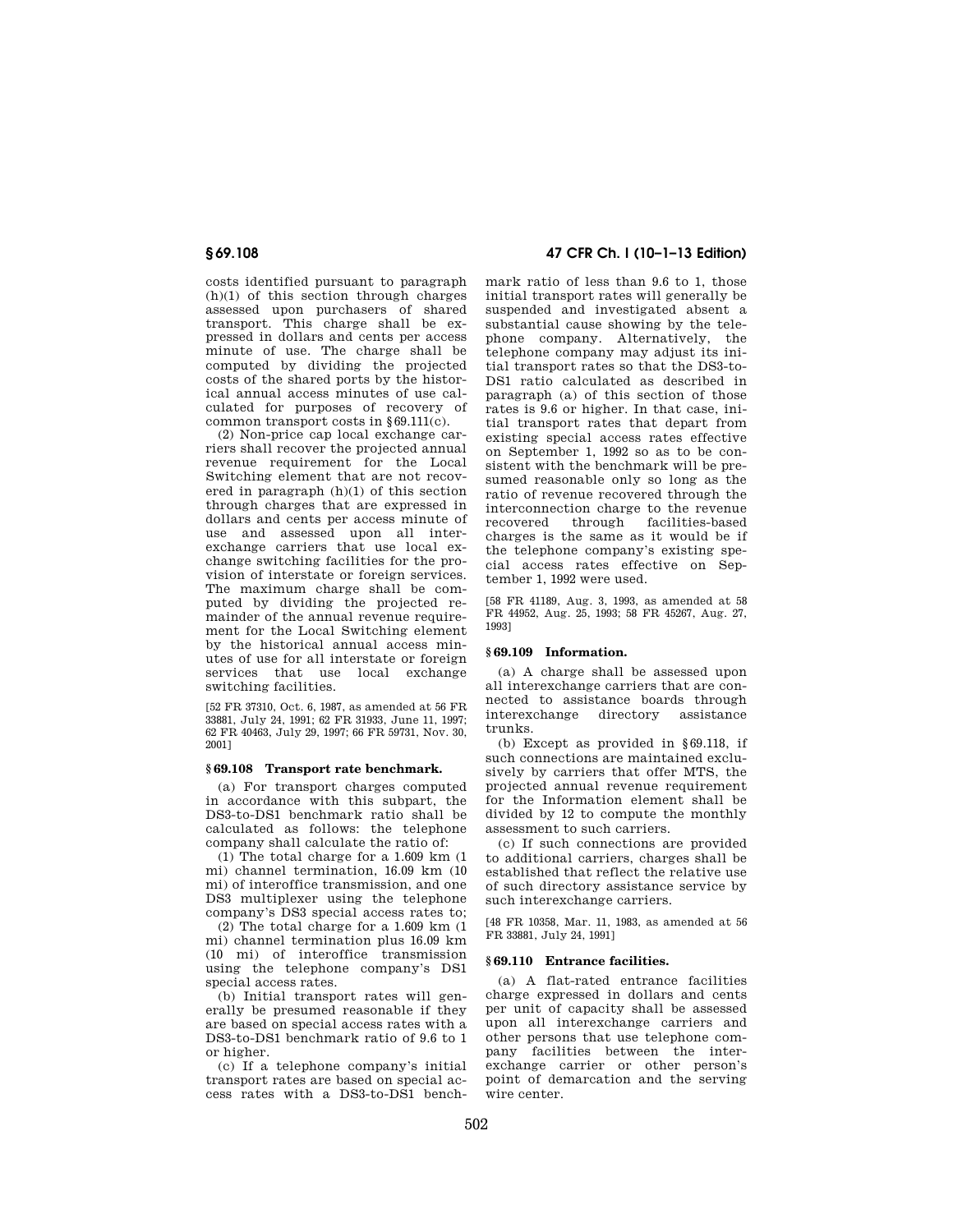(b)(1) For telephone companies subject to price cap regulation, initial entrance facilities charges based on special access channel termination rates for equivalent voice grade, DS1, and DS3 services as of September 1, 1992, adjusted for changes in the price cap index calculated for the July 1, 1993 annual filing for telephone companies subject to price cap regulation, generally shall be presumed reasonable if the benchmark defined in §69.108 is satisfied. Entrance facilities charges may be distance-sensitive. Distance shall be measured as airline kilometers between the point of demarcation and the serving wire center.

(2) For telephone companies not subject to price cap regulation, entrance facilities charges based on special access channel termination rates for equivalent voice grade, DS1, and DS3 services generally shall be presumed reasonable if the benchmark defined in §69.108 is satisfied. Entrance facilities charges may be distance-sensitive. Distance shall be measured as airline kilometers between the point of demarcation and the serving wire center.

(c) If the telephone company employs distance-sensitive rates:

(1) A distance-sensitive component shall be assessed for use of the transmission facilities, including any intermediate transmission circuit equipment between the end points of the entrance facilities; and

(2) A nondistance-sensitive component shall be assessed for use of the circuit equipment at the ends of the transmission links.

(d) Telephone companies shall apply only their shortest term special access rates in setting entrance facilities charges.

(e) Except as provided in paragraphs (f), (g), and (h) of this section, and subpart H of this part, telephone companies shall not offer entrance facilities based on term discounts or volume discounts for multiple DS3s or any other service with higher volume than DS3.

(f) Except in the situations set forth in paragraphs (g) and (h) of this section, telephone companies may offer term and volume discounts in entrance facilities charges within each study area used for the purpose of jurisdictional separations, in which interconnectors have taken either:

(1) At least 100 DS1-equivalent crossconnects for the transmission of traffic (as described in §69.121(a)(1) of this chapter) in offices in the study area that the telephone company has assigned to the lowest priced density pricing zone (zone 1) under an approved density pricing zone plan as described in §§61.38(b)(4) and 61.49(k) of this chapter; or

(2) An average of at least 25 DS1 equivalent cross-connects for the transmission of switched traffic per office assigned to the lowest priced density pricing zone (zone 1).

(g) In study areas in which the telephone company has implemented density zone pricing, but no offices have been assigned to the lowest price density pricing zone (zone 1), telephone companies may offer term and volume discounts in entrance facilities charges within the study area when interconnectors have taken at least 5 DS1 equivalent cross-connects for the transmission of switched traffic (as described in  $§69.121(a)(1)$  of this chapter) in offices in the study area.

(h) In study areas in which the telephone company has not implemented density zone pricing, telephone companies may offer term and volume discounts in entrance facilities charges when interconnectors have taken at least 100 DS1-equivalent cross-connects for the transmission of switched traffic (as described in  $§69.121(a)(1)$  of this chapter) in offices in the study area.

[57 FR 54720, Nov. 20, 1992, as amended at 58 FR 41190 and 41191, Aug. 3, 1993; 58 FR 44950, Aug. 25, 1993; 58 FR 48763, Sept. 17, 1993; 59 FR 10304, Mar. 4, 1994; 60 FR 50121, Sept. 28, 1995; 64 FR 51267, Sept. 22, 1999]

#### **§ 69.111 Tandem-switched transport and tandem charge.**

 $(a)(1)$  Through June 30, 1998, except as provided in paragraph (l) of this section, tandem-switched transport shall consist of two rate elements, a transmission charge and a tandem switching charge.

(2) Beginning July 1, 1998, except as provided in paragraph (l) of this section, tandem-switched transport shall consist of three rate elements as follows: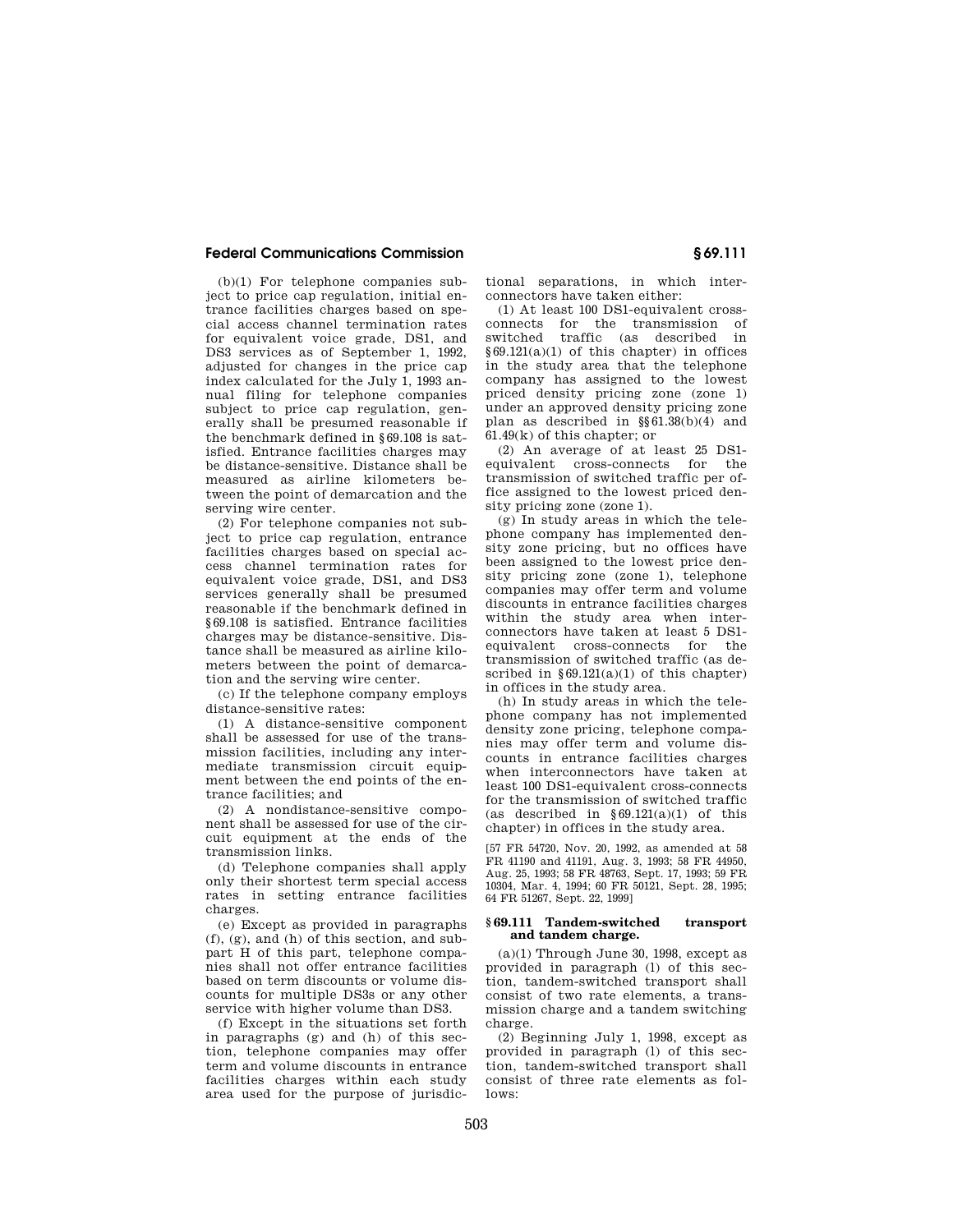**§ 69.111 47 CFR Ch. I (10–1–13 Edition)** 

(i) A per-minute charge for transport of traffic over common transport facilities between the incumbent local exchange carrier's end office and the tandem switching office. This charge shall be expressed in dollars and cents per access minute of use and shall be assessed upon all purchasers of common transport facilities between the local exchange carrier's end office and the tandem switching office.

(ii) A per-minute tandem switching charge. This tandem switching charge shall be set in accordance with paragraph (g) of this section, excluding multiplexer and dedicated port costs recovered in accordance with paragraph (l) of this section, and shall be assessed upon all interexchange carriers and other persons that use incumbent local exchange carrier tandem switching facilities.

(iii) A flat-rated charge for transport of traffic over dedicated transport facilities between the serving wire center and the tandem switching office. This charge shall be assessed as a charge for dedicated transport facilities provisioned between the serving wire center and the tandem switching office in accordance with §69.112.

(b) [Reserved]

(c)(1) Until June 30, 1998:

(i) Except in study areas where the incumbent local exchange carrier has implemented density pricing zones as described in section 69.123, per-minute common transport charges described in paragraph  $(a)(1)$  of this section shall be presumed reasonable if the incumbent local exchange carrier bases the charges on a weighted per-minute equivalent of direct-trunked transport DS1 and DS3 rates that reflects the relative number of DS1 and DS3 circuits used in the tandem to end office links (or a surrogate based on the proportion of copper and fiber facilities in the interoffice network), calculated using the total actual voice-grade minutes of use, geographically averaged on a study-area-wide basis, that the incumbent local exchange carrier experiences based on the prior year's annual use. Tandem-switched transport transmission charges that are not presumed reasonable shall be suspended and investigated absent a substantial cause

showing by the incumbent local exchange carrier.

(ii) In study areas where the incumbent local exchange carrier has implemented density pricing zones as described in section 69.123, per-minute common transport charges described in paragraph  $(a)(1)$  of this section shall be presumed reasonable if the incumbent local exchange carrier bases the charges on a weighted per-minute equivalent of direct-trunked transport DS1 and DS3 rates that reflects the relative number of DS1 and DS3 circuits used in the tandem to end office links (or a surrogate based on the proportion of copper and fiber facilities in the interoffice network), calculated using the total actual voice-grade minutes of use, averaged on a zone-wide basis, that the incumbent local exchange carrier experiences based on the prior year's annual use. Tandem-switched transport transmission charges that are not presumed reasonable shall be suspended and investigated absent a substantial cause showing by the incumbent local exchange carrier.

(2) Beginning July 1, 1998:

(i) Except in study areas where the incumbent local exchange carrier has implemented density pricing zones as described in section 69.123, per-minute common transport charges described in paragraph  $(a)(2)(i)$  of this section shall be presumed reasonable if the incumbent local exchange carrier bases the charges on a weighted per-minute equivalent of direct-trunked transport DS1 and DS3 rates that reflects the relative number of DS1 and DS3 circuits used in the tandem to end office links (or a surrogate based on the proportion of copper and fiber facilities in the interoffice network), calculated using the total actual voice-grade minutes of use, geographically averaged on a study-area-wide basis, that the incumbent local exchange carrier experiences based on the prior year's annual use. Tandem-switched transport transmission charges that are not presumed reasonable shall be suspended and investigated absent a substantial cause showing by the incumbent local exchange carrier.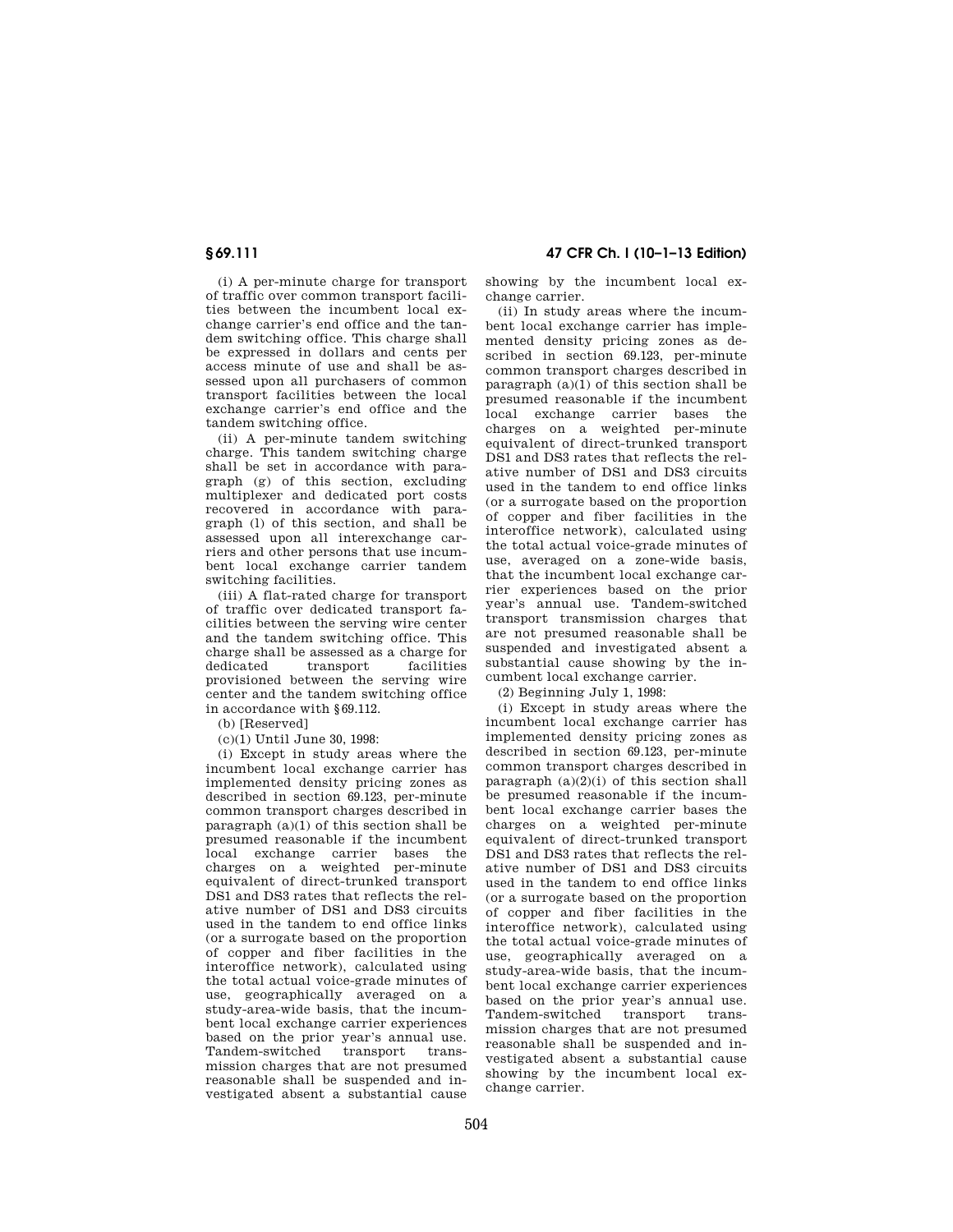(ii) In study areas where the incumbent local exchange carrier has implemented density pricing zones as described in section 69.123, per-minute common transport charges described in paragraph  $(a)(2)(i)$  of this section shall be presumed reasonable if the incumbent local exchange carrier bases the charges on a weighted per-minute equivalent of direct-trunked transport DS1 and DS3 rates that reflects the relative number of DS1 and DS3 circuits used in the tandem to end office links (or a surrogate based on the proportion of copper and fiber facilities in the interoffice network), calculated using the total actual voice-grade minutes of use, averaged on a zone-wide basis, that the incumbent local exchange carrier experiences based on the prior year's annual use. Tandem-switched transport transmission charges that are not presumed reasonable shall be suspended and investigated absent a substantial cause showing by the incumbent local exchange carrier.

 $(d)(1)$  Through June 30, 1998, the tandem-switched transport transmission charges may be distance-sensitive. Distance shall be measured as airline distance between the serving wire center and the end office, unless the customer has ordered tandem-switched transport between the tandem office and the end office, in which case distance shall be measured as airline distance between the tandem office and the end office.

(2) Beginning July 1, 1998, the perminute charge for transport of traffic over common transport facilities described in paragraph  $(a)(2)(i)$  of this section may be distance-sensitive. Distance shall be measured as airline distance between the tandem switching office and the end office.

(e)(1) Through June 30, 1998, if the telephone company employs distancesensitive rates:

(i) A distance-sensitive component shall be assessed for use of the transmission facilities, including intermediate transmission circuit equipment between the end points of the interoffice circuit; and

(ii) A non-distance-sensitive component shall be assessed for use of the circuit equipment at the ends of the interoffice transmission links.

(2) Beginning July 1, 1998, if the telephone company employs distance-sensitive rates for transport of traffic over common transport facilities, as described in paragraph  $(a)(2)(i)$  of this section:

(i) A distance-sensitive component shall be assessed for use of the common transport facilities, including intermediate transmission circuit equipment between the end office and tandem switching office; and

(ii) A non-distance-sensitive component shall be assessed for use of the circuit equipment at the ends of the interoffice transmission links.

(f) [Reserved]

 $(g)(1)$  The tandem switching charge imposed pursuant to paragraphs (a)(1) or  $(a)(2)(ii)$  of this section, as applicable, shall be set to recover twenty percent of the annual part 69 interstate tandem revenue requirement plus one third of the portion of the tandem switching revenue requirement being recovered through the interconnection charge recovered by §§69.124, 69.153, and 69.155, excluding multiplexer and dedicated port costs recovered in accordance with paragraph (l) of this section.

(2) Beginning January 1, 1999, the tandem switching charge imposed pursuant to paragraph  $(a)(2)(ii)$  of this section shall be set to recover the amount prescribed in paragraph (g)(1) of this section plus one half of the remaining portion of the tandem switching revenue requirement then being recovered through the interconnection charge recovered by §§69.124, 69.153, and 69.155, excluding multiplexer and dedicated port costs recovered in accordance with paragraph (l) of this section.

(3) Beginning January 1, 2000, the tandem switching charge imposed pursuant to paragraph  $(a)(2)(ii)$  of this section shall be set to recover the entire interstate tandem switching revenue requirement, including that portion formerly recovered through the interconnection charge recovered in §§69.124, 69.153, and 69.155, and excluding multiplexer and dedicated port costs recovered in accordance with paragraph (l) of this section.

(4) A local exchange carrier that is subject to price cap regulation as that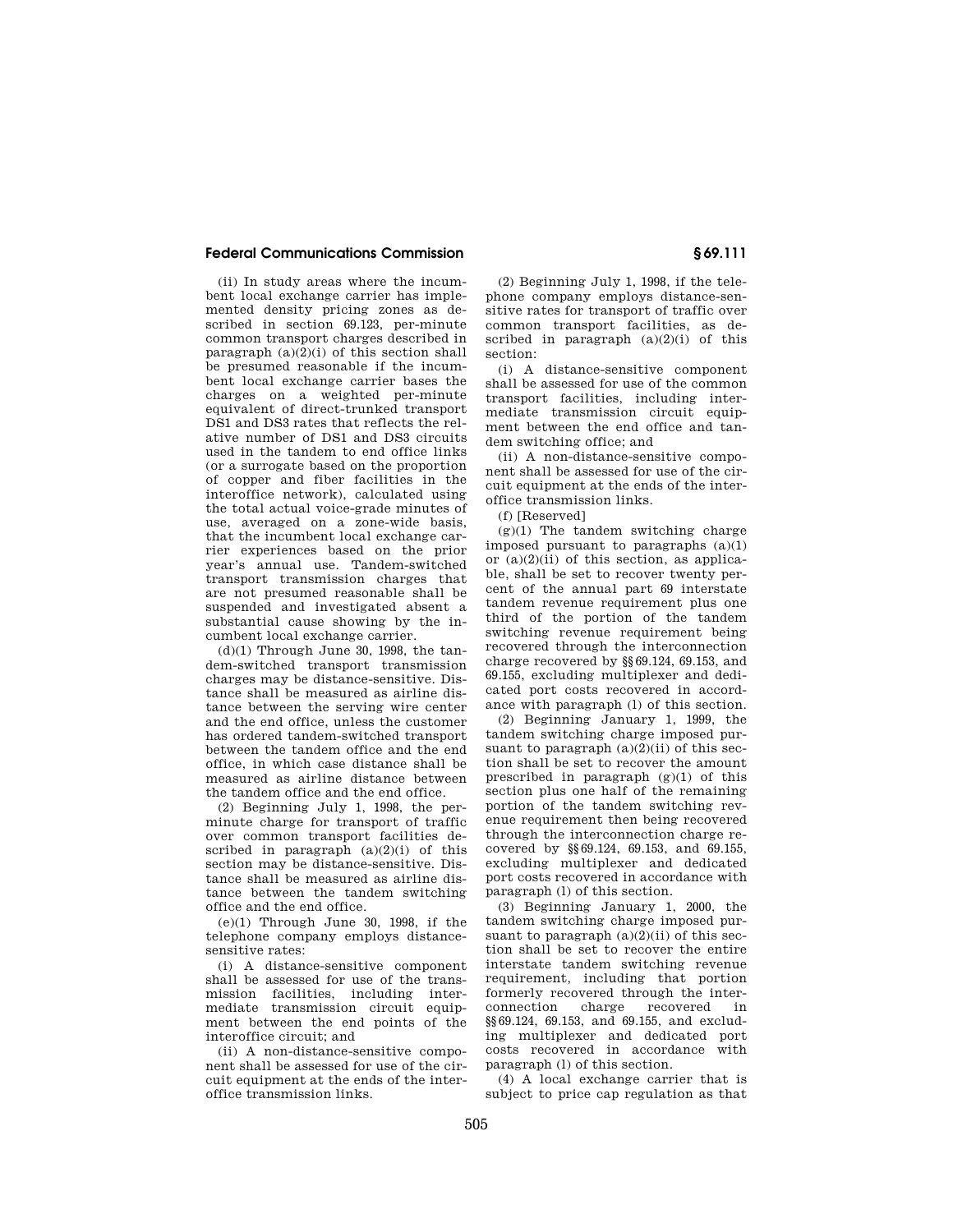**§ 69.111 47 CFR Ch. I (10–1–13 Edition)** 

term is defined in  $\S 61.3(x)$  of this chapter shall calculate its tandem switching revenue requirement as used in this paragraph by dividing the tandem switching revenue requirement that was included in the original interconnection charge by the original interconnection charge, and then multiplying this result by the annual revenues recovered through the interconnection charge, described in §69.124, as of June 30, 1997. A local exchange carrier that is subject to price cap regulation as that term is defined in §61.3(x) of this chapter shall then make downward exogenous adjustments to the service band index for the interconnection charge service category (defined in  $§61.42(e)(2)(vi)$  of this chapter) and corresponding upward adjustments to the service band index for the tandem-switched transport service category (defined in  $§61.42(e)(2)(v)$  of this chapter) at the times and in the amounts prescribed in paragraphs (g)(1) through  $(g)(3)$  of this section.

(h) All telephone companies shall provide tandem-switched transport service.

(i) Except in the situations set forth in paragraphs (j) and (k) of this section, telephone companies may offer term and volume discounts in tandemswitched transport charges within each study area used for the purpose of jurisdictional separations, in which interconnectors have taken either:

(1) At least 100 DS1-equivalent crossconnects for the transmission of switched traffic (as described in  $§69.121(a)(1)$  of this chapter) in offices in the study area that the telephone company has assigned to the lowest priced density pricing zone (zone 1) under an approved density pricing zone plan as described in §§61.38(b)(4) and  $61.49(k)$  of this chapter; or

(2) An average of at least 25 DS1 equivalent cross-connects for the transmission of switched traffic per office assigned to the lowest priced density pricing zone (zone 1).

(j) In study areas in which the telephone company has implemented density zone pricing, but no offices have been assigned to the lowest priced density pricing zone (zone 1), telephone companies may offer term and volume discounts in tandem-switched trans-

port charges within the study area when interconnectors have taken at least 5 DS1-equivalent cross-connects for the transmission of switched traffic (as described in  $\delta 69.121(a)(1)$  of this chapter) in offices in the study area.

(k) In study areas in which the telephone company has not implemented density zone pricing, telephone companies may offer term and volume discounts in tandem-switched transport charges when interconnectors have taken at least 100 DS1-equivalent cross-connects for the transmission of switched traffic (as described in  $§69.121(a)(1)$  of this chapter) in offices in the study area.

(l) In addition to the charges described in this section, price cap local exchange carriers shall establish separate charges for multiplexers and dedicated trunk ports used in conjunction with the tandem switch as follows:

(1) Local exchange carriers must establish a traffic-sensitive charge for DS3/DS1 multiplexers used on the end office side of the tandem switch, assessed on purchasers of common transport to the tandem switch. This charge must be expressed in dollars and cents per access minute of use. The maximum charge shall be calculated by dividing the total costs of the multiplexers on the end office-side of the tandem switch by the annual access minutes of use calculated for purposes of recovery of common transport costs in paragraph (c) of this section. A similar charge shall be assessed for DS1/ voice-grade multiplexing provided on the end-office side of analog tandem switches.

(2)(i) Local exchange carriers must establish a flat-rated charge for dedicated DS3/DS1 multiplexing on the serving wire center side of the tandem switch provided in conjunction with dedicated DS3 transport service from the serving wire center to the tandem switch. This charge shall be assessed on interexchange carriers purchasing tandem-switched transport in proportion to the number of DS3 trunks provisioned for that interexchange carrier between the serving wire center and the tandem-switch.

(ii) Local exchange carriers must establish a flat-rated charge for dedicated DS1/voice-grade multiplexing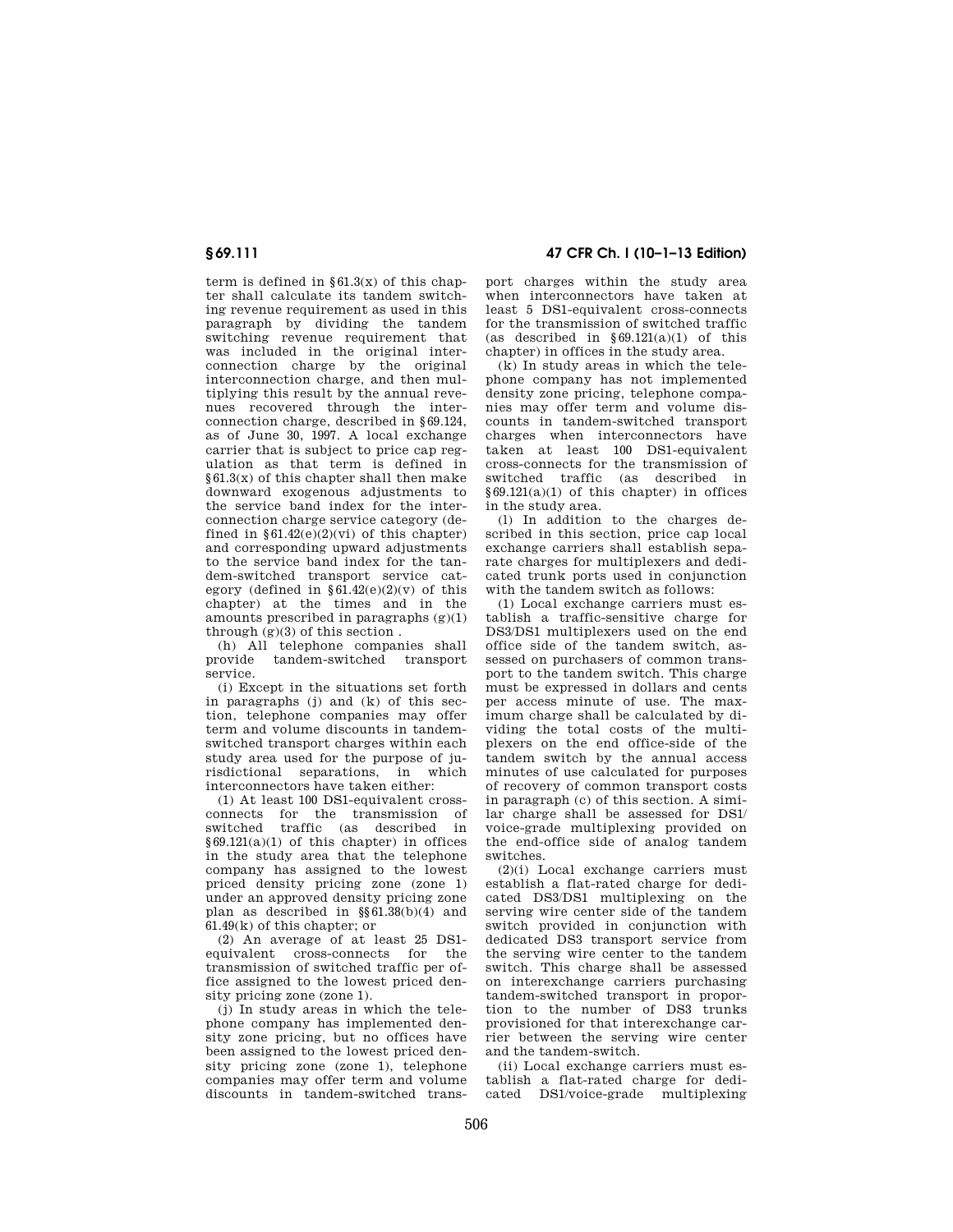provided on the serving wire center side of analog tandem switches. This charge may be assessed on interexchange carriers purchasing tandemswitched transport in proportion to the interexchange carrier's transport capacity on the serving wire center side of the tandem.

(3) Price cap local exchange carriers may recover the costs of dedicated trunk ports on the serving wire center side of the tandem switch only through flat-rated charges expressed in dollars and cents per trunk port and assessed upon the purchaser of the dedicated trunk terminating at the port.

(m) In addition to the charges described in this section, non-price cap local exchange carriers may establish separate charges for multiplexers and dedicated trunk ports used in conjunction with the tandem switch as follows:

(1)(i) Non-price cap local exchange carriers may establish a flat-rated charge for dedicated DS3/DS1 multiplexing on the serving wire center side of the tandem switch provided in conjunction with dedicated DS3 transport service from the serving wire center to the tandem switch. This charge shall be assessed on interexchange carriers purchasing tandem-switched transport in proportion to the number of DS3 trunks provisioned for that interexchange carrier between the serving wire center and the tandem switch.

(ii) Non-price cap local exchange carriers may establish a flat-rated charge for dedicated DS1/voice-grade multiplexing provided on the serving wire center side of analog tandem switches. This charge may be assessed on interexchange carriers purchasing tandemswitched transport in proportion to the interexchange carrier's transport capacity on the serving wire center side of the tandem.

(2) Non-price cap local exchange carriers may recover the costs of dedicated trunk ports on the serving wire center side of the tandem switch through flat-rated charges expressed in dollars and cents per trunk port and assessed upon the purchaser of the

dedicated trunk terminating at the port.

[57 FR 54720, Nov. 20, 1992, as amended at 58 FR 41190, Aug. 3, 1993; 58 FR 48764, Sept. 17, 1993; 60 FR 50121, Sept. 28, 1995; 62 FR 31933, June 11, 1997; 62 FR 40463, July 29, 1997; 62 FR 56132, Oct. 29, 1997; 64 FR 46594, Aug. 26, 1999; 66 FR 59732, Nov. 30, 2001]

## **§ 69.112 Direct-trunked transport.**

(a) A flat-rated direct-trunked transport charge expressed in dollars and cents per unit of capacity shall be assessed upon all interexchange carriers and other persons that use telephone company direct-trunked transport facilities.

(b)(1) For telephone companies subject to price cap regulation, initial direct-trunked transport charges based on the interoffice charges for equivalent voice grade, DS1, and DS3 special access services as of September 1, 1992, adjusted for changes in the price cap index calculated for the July 1, 1993 annual filing for telephone companies subject to price cap regulation, generally shall be presumed reasonable if the benchmark defined in §69.108 is satisfied. Direct-trunked transport charges may be distance-sensitive. Distance shall be measured as airline kilometers between customer-designated points.

(2) For telephone companies not subject to price cap regulation, initial direct-trunked transport charges based on the interoffice charges for equivalent voice grade, DS1, and DS3 special access services generally shall be presumed reasonable if the benchmark defined in §69.108 is satisfied. Directtrunked transport charges may be distance-sensitive. Distance shall be measured as airline kilometers between customer-designated points.

(c) If the telephone company employs distance-sensitive rates:

(1) A distance-sensitive component shall be assessed for use of the transmission facilities, including intermediate transmission circuit equipment, between the end points of the circuit; and

(2) A nondistance-sensitive component shall be assessed for use of the circuit equipment at the ends of the transmission links.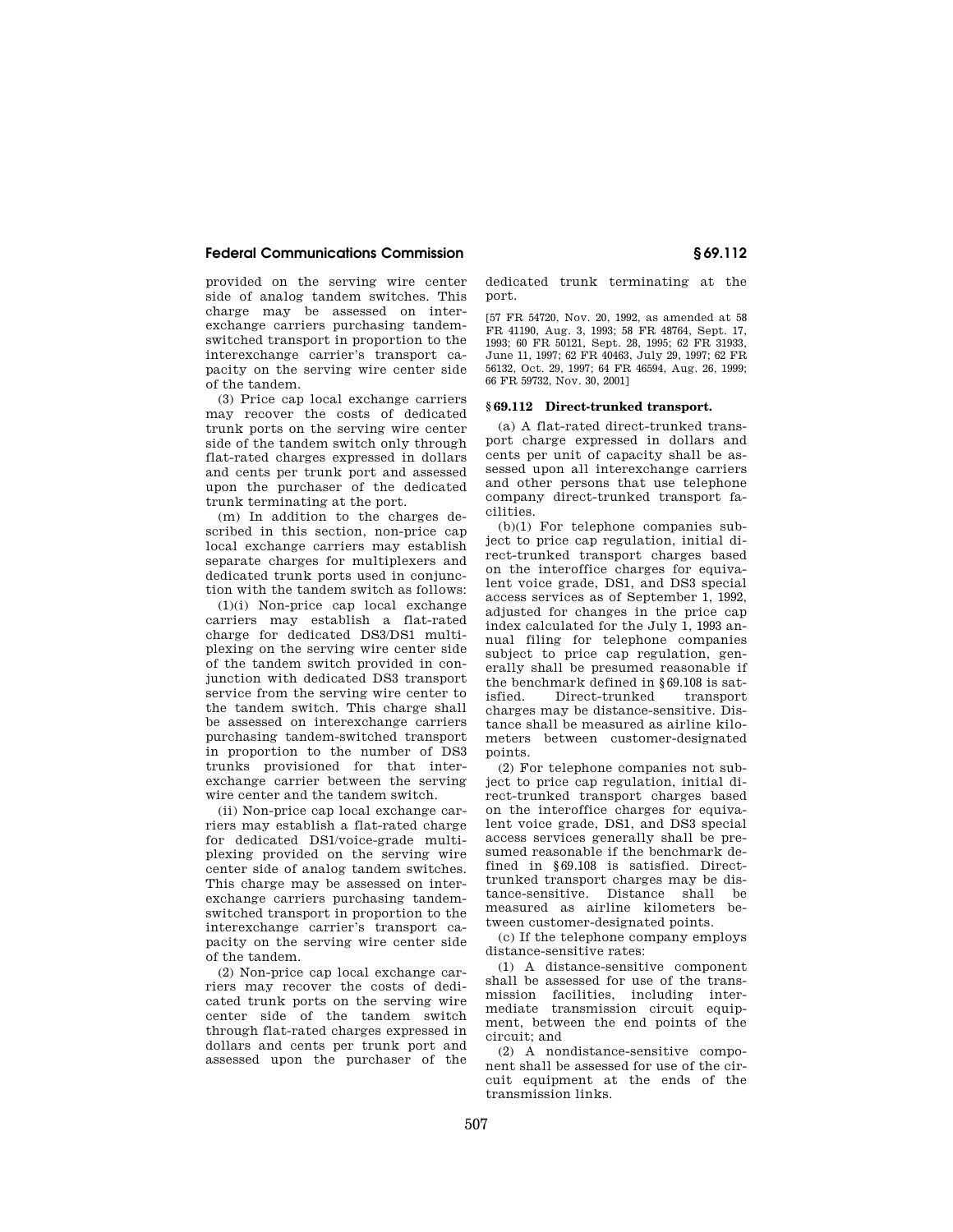(d) Telephone companies shall apply only their shortest term special access rates in setting direct-trunked transport rates.

(e) Except as provided in pagagraphs (f), (g), and (h) of this section, telephone companies shall not offer directtrunked transport rates based on term discounts or volume discounts for multiple DS3s or any other service with higher volume than DS3.

(f) Except in the situations set forth in paragraphs (g) and (h) of this section, telephone companies may offer term and volume discounts in directtrunked transport charges within each study area used for the purpose of jurisdictional separations, in which interconnectors have taken either:

(1) At least 100 DS1-equivalent crossconnects for the transmission of switched traffic (as described in §69.121(a)(1)) in offices in the study area that the telephone company has assigned to the lowest priced density pricing zone (zone 1) under an approved density pricing zone plan as described in §§61.38(b)(4) and 61.49(k) of this section; or

(2) An average of at least 25 DS1 equivalent cross-connects for the transmission of switched traffic per office assigned to the lowest priced density pricing zone (zone 1).

(g) In study areas in which the telephone company has implemented density zone pricing, but no offices have been assigned to the lowest priced density pricing zone (zone 1), telephone companies may offer term and volume discounts in direct-trunked transport charges within the study area when interconnectors have taken at least 5 DS1-equivalent cross-connects for the transmission of switched traffic (as described in  $§69.121(a)(1)$  of this chapter) in offices in the study area.

(h) In study areas in which the telephone company has not implemented density zone pricing, telephone companies may offer term and volume discounts in direct-trunked transport charges when interconnectors have taken at least 100 DS1-equivalent cross-connects for the transmission of switched traffic (as described in §69.121(a)(1) of this chapter) in offices in the study area.

# **§ 69.113 47 CFR Ch. I (10–1–13 Edition)**

(i) Centralized equal access providers as described in Transport Rate Structure and Pricing, CC Docket No. 91–213, FCC 92–442, 7 FCC Rcd 7002 (1992), are not required to provide direct-trunked transport service. Telephone companies that do not have measurement and billing capabilities at their end offices are not required to provide directtrunked transport services at those end offices without measurement and billing capabilities. Telephone companies that are not classified as Class A companies under §32.11 of this chapter are required to provide direct-trunked transport service upon request. All other telephone companies shall provide a direct-trunked transport service.

[57 FR 54720, Nov. 20, 1992, as amended at 58 FR 41190, Aug. 3, 1993; 58 FR 44950, Aug. 25, 1993; 58 FR 48764, Sept. 17, 1993; 60 FR 50121, Sept. 28, 1995]

## **§ 69.113 Non-premium charges for MTS-WATS equivalent services.**

(a) Charges that are computed in accordance with this section shall be assessed upon interexchange carriers or other persons that receive access that is not deemed to be premium access as this term in defined in  $\S 69.105(b)(1)$  in lieu of carrier charges that are computed in accordance with §§69.105, 69.106, 69.118, 69.124, and 69.127.

(b) The non-premium charge for the Carrier Common Line element shall be computed by multiplying the premium charge for such element by .45.

(c) For telephone companies that are not subject to price cap regulation as that term is defined in  $§61.3(x)$  of this chapter, the non-premium charge for the Local Switching element shall be computed by multiplying a hypothetical premium charge for such element by .45. The hypothetical premium charge for such element shall be computed by dividing the annual revenue requirement for each element by the sum of the projected access minutes for such period and a number that is computed by multiplying the projected non-premium minutes for such element for such period by .45. For telephone companies that are price cap carriers, the non-premium charge for the Local Switching element shall be computed by multiplying the premium charge for such element by .45. Though June 30,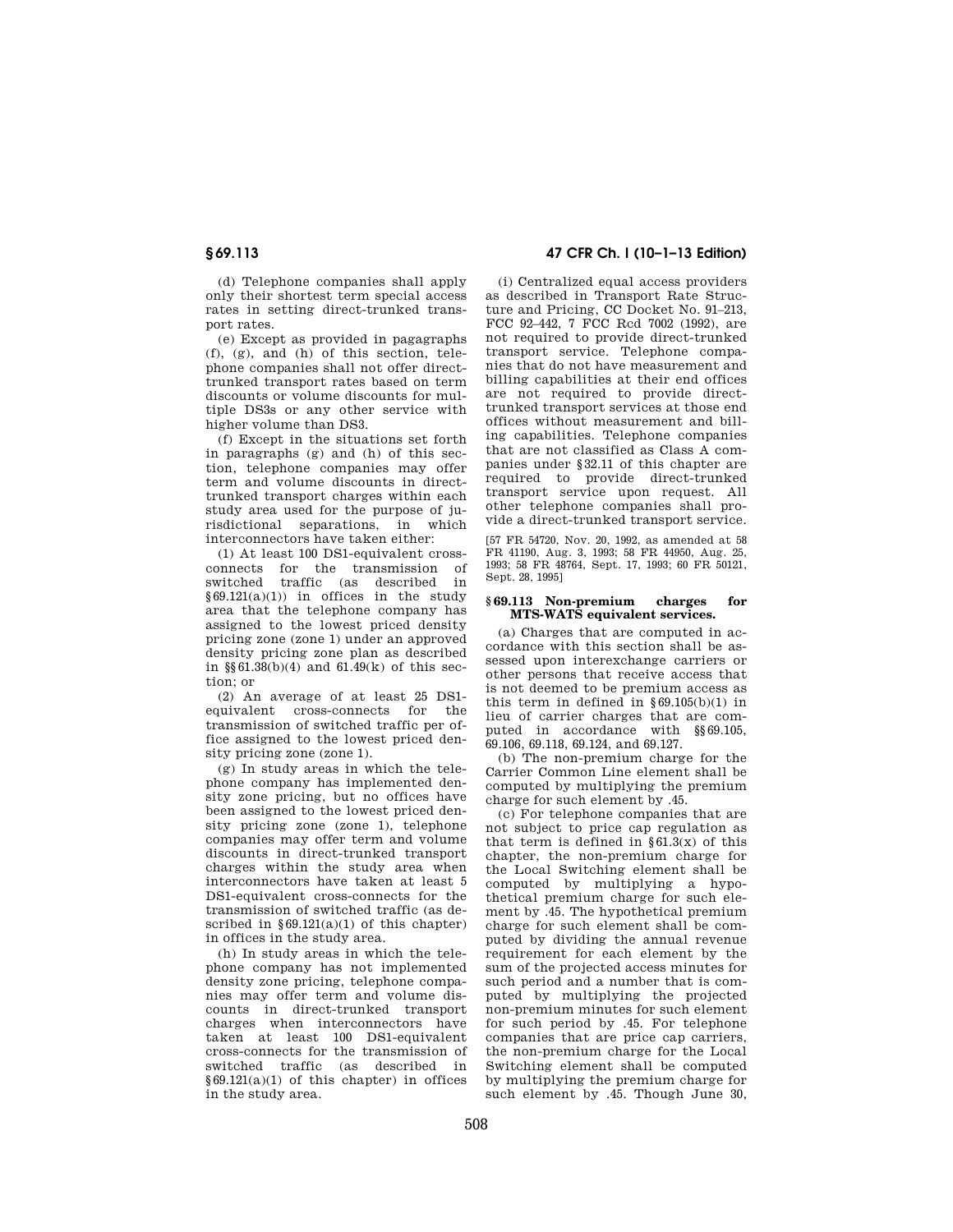1993, the non-premium charge shall be computed by multiplying the LS2 charge for such element by .45.

(d) The non-premium charge or charges for the interconnection charge element shall be computed by multiplying the corresponding premium charge or charges by .45.

(e) The non-premium charge for any BSEs in local switching shall be computed by multiplying the premium charge for the corresponding BSEs by .45.

[54 FR 6293, Feb. 9, 1989, as amended at 55 FR 42386, Oct. 19, 1990; 55 FR 50559, Dec. 7, 1990; 56 FR 33881, July 24, 1991; 57 FR 54721, Nov. 20, 1992; 59 FR 10304, Mar. 4, 1994; 64 FR 46594, Aug. 26, 1999]

#### **§ 69.114 Special access.**

(a) Appropriate subelements shall be established for the use of equipment or facilities that are assigned to the Special Access element for purposes of apportioning net investment, or that are equivalent to such equipment or facilities for companies subject to price cap regulation as that term is defined in §61.3(x) of this chapter.

(b) Charges for all subelements shall be designed to produce total annual revenue that is equal to the projected annual revenue requirement for the Special Access element.

(c) Charges for an individual element shall be assessed upon all interexchange carriers that use the equipment or facilities that are included within such subelement.

(d) Charges for individual subelements shall be designed to reflect cost differences among subelements in a manner that complies with applicable Commission rules or decisions.

[48 FR 10358, Mar. 11, 1983, as amended at 48 FR 43019, Sept. 21, 1983. Redesignated at 54 FR 6293, Feb. 9, 1989, as amended at 55 FR 42386, Oct. 19, 1990; 64 FR 46594, Aug. 26, 1999]

# **§ 69.115 Special access surcharges.**

(a) Pending the development of techniques accurately to measure usage of exchange facilities that are interconnected by users with means of interstate or foreign telecommunications, a surcharge that is expressed in dollars and cents per line termination per month shall be assessed upon users that subscribe to private

line services or WATS services that are not exempt from assessment pursuant to paragraph (e) of this section.

(b) Such surcharge shall be computed to reflect a reasonable approximation of the carrier usage charges which, assuming non-premium interconnection, would have been paid for average interstate or foreign usage of common lines, end office facilities, and transport facilities, attributable to each Special Access line termination which is not exempt from assessment pursuant to paragraph (e) of this section.

(c) If the association, carrier or carriers that file the tariff are unable to estimate such average usage for a period ending May 31, 1985, the surcharge for such period shall be twenty-five dollars (\$25) per line termination per month. As of June 30, 2000, these rates will remain and be capped at the current levels until June 30, 2005.

(d) A telephone company may propose reasonable and nondiscriminatory end user surcharges, to be filed in its federal access tariffs and to be applied to the use of exchange facilities which are interconected by users with means of interstate or foreign telecommunication which are not provided by the telephone company, and which are not exempt from assessment pursuant to paragraph (e) of this section. Telephone companies which wish to avail themselves of this option must undertake to use reasonable efforts to identify such means of interstate or foreign telecommunication, and to assess end user surcharges in a reasonable and nondiscriminatory manner.

(e) No special access surcharges shall be assessed for any of the following terminations:

(1) The open end termination in a telephone company switch of an FX line, including CCSA and CCSA-equivalent ONALs;

(2) Any termination of an analog channel that is used for radio or television program transmission;

(3) Any termination of a line that is used for telex service;

(4) Any termination of a line that by nature of its operating characteristics could not make use of common lines; and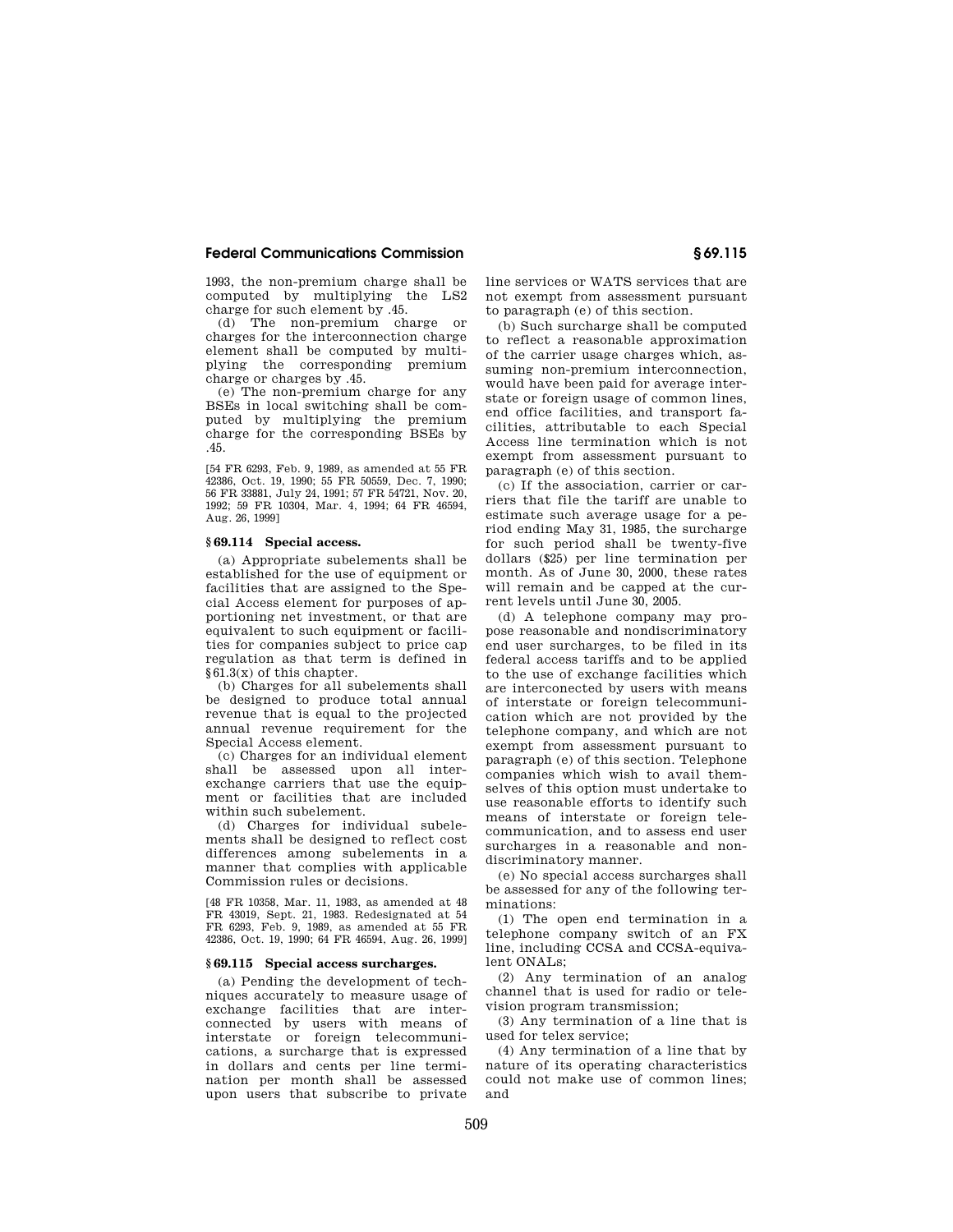(5) Any termination of a line that is subject to carrier usage charges pursuant to §69.5.

(6) Any termination of a line that the customer certifies to the exchange carrier is not connected to a PBX or other device capable of interconnecting a local exchange subscriber line with the private line or WATS access line.

(47 U.S.C. 154 (i) and (j), 201, 202, 203, 205, 218 and 403 and 5 U.S.C. 553)

[48 FR 43019, Sept. 21, 1983, as amended at 49 FR 7829, Mar. 2, 1984; 51 FR 10841, Mar. 31, 1986; 52 FR 8259, Mar. 17, 1987; 65 FR 38701, June 21, 2000]

#### **§ 69.118 Traffic sensitive switched services.**

Notwithstanding §§69.4(b), 69.106, 69.109, 69.110, 69.111, 69.112, and 69.124, telephone companies subject to the BOC ONA Order, 4 FCC Rcd 1 (1988) shall, and other telephone companies may, establish approved Basic Service Elements as provided in Amendments of part 69 of the Commission's rules relating to the Creation of Access Charge Subelements for Open Network Architecture, Report and Order, 6 FCC Rcd 4524 (1991) and 800 data base subelements, as provided in Provision of Ac-

cess for 800 Service, 8 FCC Rcd \_\_\_\_\_\_\_,<br>CC Docket 86–10, FCC 93–53 (1993). Moreover, all customers that use basic 800 database service shall be assessed a charge that is expressed in dollars and cents per query. Telephone companies shall take into account revenues from the relevant Basic Service Element or Elements and 800 Database Service Elements in computing rates for the Local Switching, Entrance Facilities, Tandem-Switched Transport, Direct-Trunked Transport, Interconnection Charge, and/or Information elements.

[58 FR 7868, Feb. 10, 1993]

## **§ 69.119 Basic service element expedited approval process.**

The rules for filing comments and reply comments on requests for expedited approval of new basic service elements are those indicated in §1.45 of the rules, except as specified otherwise.

[56 FR 33881, July 24, 1991]

# **§ 69.118 47 CFR Ch. I (10–1–13 Edition)**

## **§ 69.120 Line information database.**

(a) A charge that is expressed in dollars and cents per query shall be assessed upon all carriers that access validation information from a local exchange carrier database to recover the costs of:

(1) The transmission facilities between the local exchange carrier's signalling transfer point and the database; and

(2) The signalling transfer point facilities dedicated to the termination of the transmission facilities connecting the database to the exchange carrier's signalling network.

(b) A charge that is expressed in dollars and cents per query shall be assessed upon all carriers that access validation information from a local exchange carrier line information database to recover the costs of the database.

[57 FR 24380, June 9, 1992]

#### **§ 69.121 Connection charges for expanded interconnection.**

(a) Appropriate connection charge subelements shall be established for the use of equipment and facilities that are associated with offerings of expanded interconnection for special access and switched transport services, as defined in part 64, subpart N of this chapter. To the extent that the same equipment and facilities are used to provide expanded interconnection for both special access and switched transport, the same connection charge subelements shall be used.

(1) A cross-connect subelement shall be established for charges associated with the cross-connect cable and associated facilities connecting the equipment owned by or dedicated to the use of the interconnector with the telephone company's equipment and facilities used to provide interstate special or switched access services. Charges for the cross-connect subelement shall not be deaveraged within a study area that is used for purposes of jurisdictional separations.

(2) Charges for subelements associated with physical collocation or virtual collocation, other than the subelement described in paragraph  $(a)(1)$  of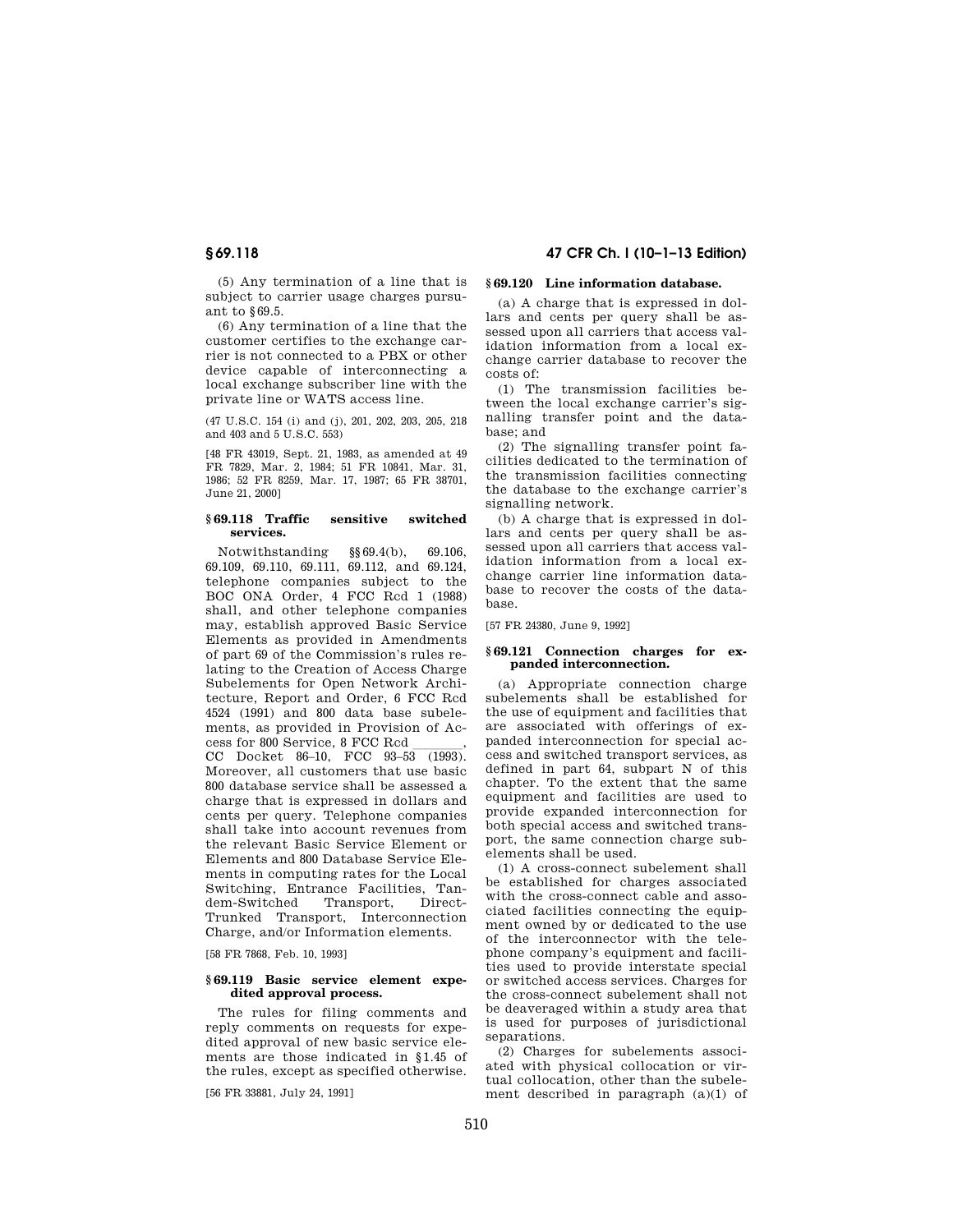this section and subelements recovering the cost of the virtual collocation equipment described in  $§64.1401(e)(1)$  of this chapter, may reasonably differ in different central offices, notwithstanding §69.3(e)(7).

(b) Connection charge subelements shall be computed based upon the costs associated with the equipment and facilities that are included in such subelements, including no more than a just and reasonable portion of the telephone company's overhead costs.

(c) Connection charge subelements shall be assessed upon all interconnectors that use the equipment or facilities that are included in such subelements.

[57 FR 54332, Nov. 18, 1992, as amended at 58 FR 48764, Sept. 17, 1993; 59 FR 38930, Aug. 1, 1994]

## **§ 69.123 Density pricing zones for special access and switched transport.**

(a)(1) Incumbent local exchange carriers not subject to price cap regulation may establish any number of density zones within a study area that is used for purposes of jurisdictional separations, provided that each zone, except the highest-cost zone, accounts for at least 15 percent of that carrier's special access and transport revenues within that study area, calculated pursuant to the methodology set forth in §69.725.

(2) Such a system of pricing zones shall be designed to reasonably reflect cost-related characteristics, such as the density of total interstate traffic in central offices located in the respective zones.

(3) Non-price cap incumbent local exchange carriers may establish only one set of density pricing zones within each study area, to be used for the pricing of both special and switched access pursuant to paragraphs (c) and (d) of this section.

(b)(1) Incumbent local exchange carriers subject to price cap regulation may establish any number of density zones within a study area that is used for purposes of jurisdictional separations, provided that each zone, except the highest-cost zone, accounts for at least 15 percent of that carrier's trunking basket revenues within that study area, calculated pursuant to the methodology set forth in §69.725.

(2) Price cap incumbent local exchange carriers may establish only one set of density pricing zones within each study area, to be used for the pricing of all services within the trunking basket for which zone density pricing is permitted.

(3) An access service subelement for which zone density pricing is permitted shall be deemed to be offered in the zone that contains the telephone company location from which the service is provided.

(4) An access service subelement for which zone density pricing is permitted which is provided to a customer between telephone company locations shall be deemed to be offered in the highest priced zone that contains one of the locations between which the service is offered.

(c) Notwithstanding §69.3(e)(7), in study areas in which a telephone company offers a cross-connect, as described in  $\frac{69.121(a)}{1}$ , for the transmission of interstate special access traffic, telephone companies may charge rates for special access sub-elements of DS1, DS3, and such other special access services as the Commission may designate, that differ depending on the zone in which the service is offered, provided that the charges for any such service shall not be deaveraged within any such zone.

(1) A special access service subelement shall be deemed to be offered in the zone that contains the telephone company location from which the service is provided.

(2) A special access service subelement provided to a customer between telephone company locations shall be deemed to be offered in the highest priced zone that contains one of the locations between which the service is offered.

(d) Notwithstanding §69.3(e)(7), in study areas in which a telephone company offers a cross-connect, as described in  $§69.121(a)(1)$ , for the transmission of interstate switched traffic, or is using collocated facilities to interconnect with telephone company interstate switched transport services, telephone companies may charge rates for sub-elements of direct-trunked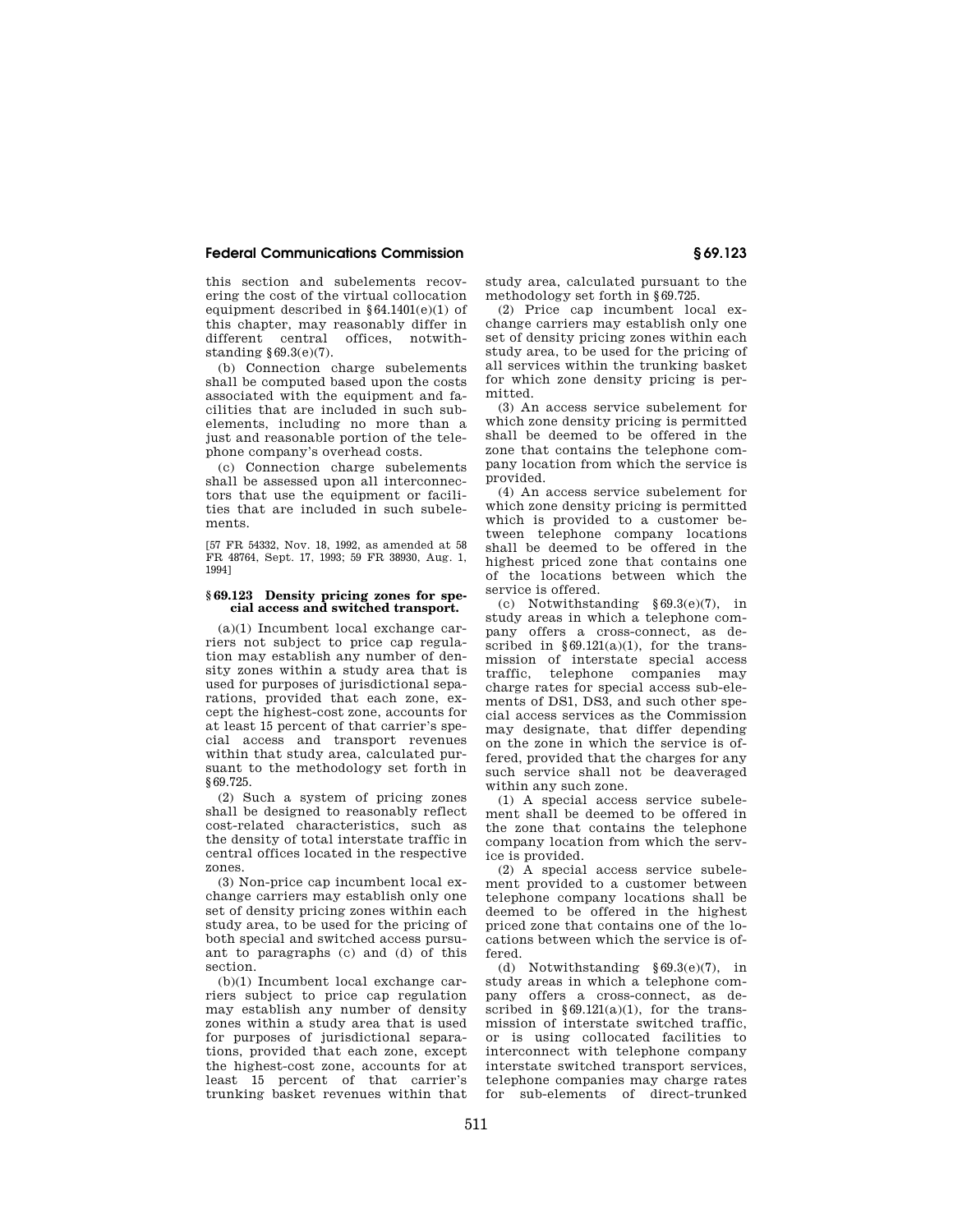transport, tandem-switched transport, entrance facilities, and dedicated signaling transport that differ depending on the zone in which the service is offered, provided that the charge for any such service shall not be deaveraged within any such zone.

(1) A switched transport service subelement shall be deemed to be offered in the zone that contains the telephone company location from which the service is provided.

(2) A switched transport service subelement provided to a customer between telephone company locations shall be deemed to be offered in the highest priced zone that contains either of the locations between which the service is offered.

(e)(1) Telephone companies not subject to price cap regulation may charge a rate for each service in the highest priced zone that exceeds the rate for the same service in the lowest priced zone by no more than fifteen percent of the rate for the service in the lowest priced zone during the period from the date that the zones are initially established through the following June 30. The difference between the rates for any such service in the highest priced zone and the lowest priced zone in a study area, measured as a percentage of the rate for the service in the lowest priced zone, may increase by no more than an additional fifteen percentage points in each succeeding year, measured from the rate differential in effect on the last day of the preceding tariff year.

(2) Notwithstanding §69.3(e)(7), incumbent local exchange carriers subject to price cap regulation may charge different rates for services in different zones pursuant to §61.47(f) of this chapter, provided that the charges for any such service are not deaveraged within any such zone.

(f)(1) An incumbent local exchange carrier that establishes density pricing zones under this section must reallocate additional amounts recovered under the interconnection charge prescribed in §69.124 of this subpart to facilities-based transport rates, to reflect the higher costs of serving lower density areas. Each incumbent local exchange carrier must reallocate costs from the interexchange charge each

**§ 69.124 47 CFR Ch. I (10–1–13 Edition)** 

time it increases the ratio between the prices in its lowest-cost zone and any other zone in that study area.

(2) Any incumbent local exchange carrier that has already deaveraged its rates on January 1, 1998 must reallocate an amount equivalent to that described in paragraph  $(f)(1)$  of this section from the interconnection charge prescribed in §69.124 to its transport services.

(3) Price cap local exchange carriers shall reassign to direct-trunked transport and tandem-switched transport categories or subcategories interconnection charge amounts reallocated under paragraph  $(f)(1)$  or  $(f)(2)$  of this section in a manner that reflects the way density pricing zones are being implemented by the incumbent local exchange carrier.

[57 FR 54333, Nov. 18, 1992, as amended at 58 FR 48764, Sept. 17, 1993; 62 FR 31935, June 11, 1997; 64 FR 51267, Sept. 22, 1999; 69 FR 25336, May 6, 2004]

## **§ 69.124 Interconnection charge.**

(a) Until December 31, 2001, local exchange carriers not subject to price cap regulation shall assess an interconnection charge expressed in dollars and cents per access minute upon all interexchange carriers and upon all other persons using the telephone company switched access network.

(b) If the use made of the local exchange carrier's switched access network includes the local switch, but not local transport, the interconnection charge assessed pursuant to paragraph (a) of this section shall be computed by subtracting entrance facilities, tandem-switched transport, direct-trunked transport, and dedicated signalling transport revenues, as well as any interconnection charge revenues that the local exchange carrier anticipates will be reassigned to other, facilitiesbased rate elements in the future, from the part 69 transport revenue requirement, and dividing by the total interstate local switching minutes.

(c) If the use made of the local exchange carrier's switched access network includes local transport, the interconnection charge to be assessed pursuant to paragraph (a) of this section shall be computed by dividing any interconnection charge revenues that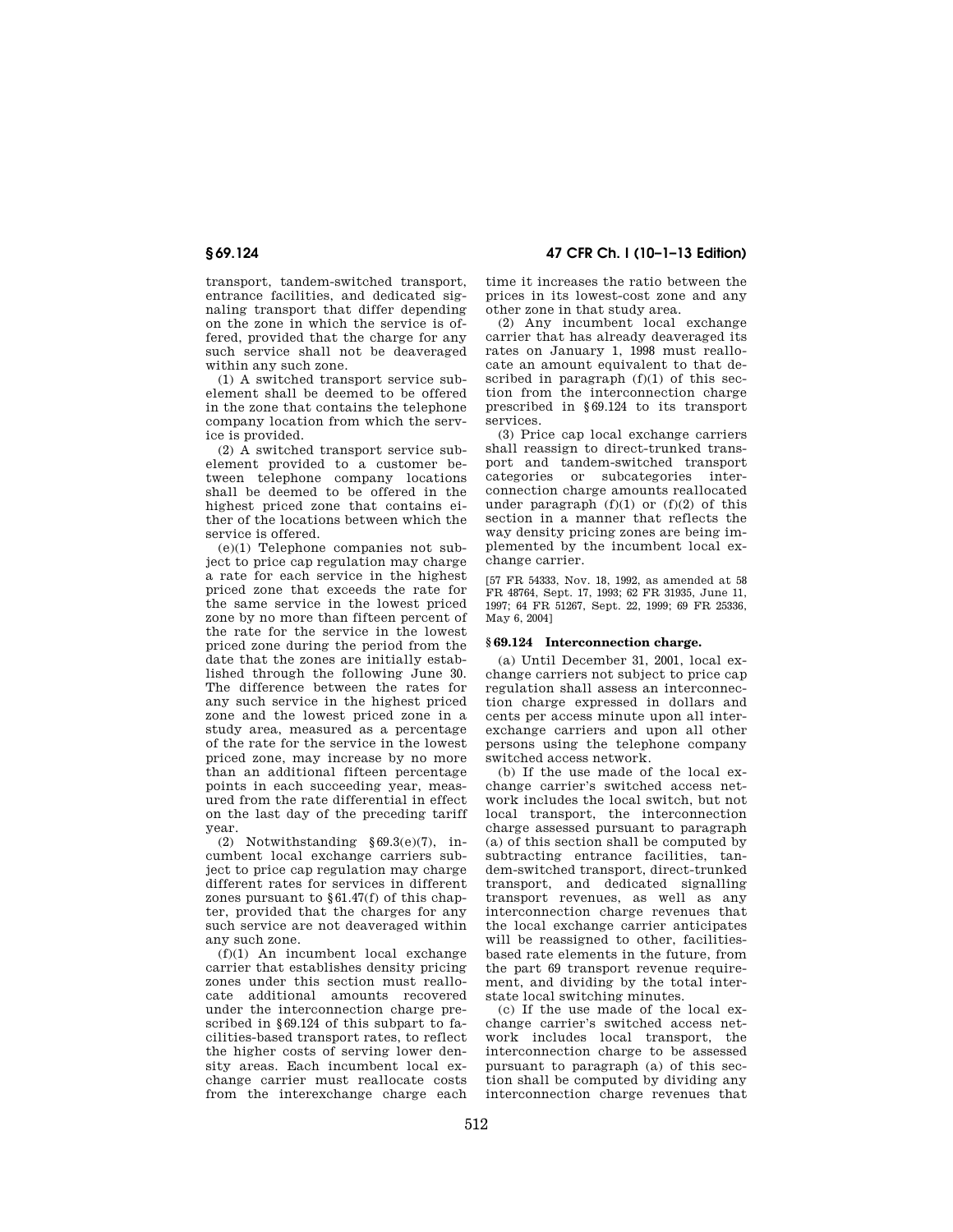the local exchange carrier anticipates will be reassigned to other, facilitiesbased rate elements in the future by the total interstate local transport minutes, and adding thereto the per minute amount calculated pursuant to paragraph (b) of this section.

[62 FR 66030, Dec. 17, 1997, as amended at 66 FR 59732, Nov. 30, 2001]

## **§ 69.125 Dedicated signalling transport.**

(a) Dedicated signalling transport shall consist of two elements, a signalling link charge and a signalling transfer point (STP) port termination charge.

(b)(1) A flat-rated signalling link charge expressed in dollars and cents per unit of capacity shall be assessed upon all interexchange carriers and other persons that use facilities between an interexchange carrier or other person's common channel signalling network and a telephone company signalling transfer point or equivalent facilities offered by a telephone company. Signalling link charges may be distance-sensitive. Distance shall be measured as airline kilometers between the signalling point of interconnection of the interexchange carrier's or other person's common channel signalling network and the telephone company's signalling transfer point.

(2) Signalling link rates will generally be presumed reasonable if they are based on the interoffice charges for equivalent special access services. Telephone companies that have, before February 18, 1993, tariffed a signalling link service for signalling transport between the interexchange carrier's or other person's common channel signalling network and the telephone company's STP are permitted to use the rates that are in place.

(c) A flat-rated STP port termination charge expressed in dollars and cents per port shall be assessed upon all interexchange carriers and other persons that use dedicated signalling transport.

[57 FR 54721, Nov. 20, 1992, as amended at 58 FR 41191, Aug. 3, 1993; 58 FR 44950, Aug. 25, 1993; 62 FR 31935, June 11, 1997]

# **§ 69.128 Billing name and address.**

Appropriate subelements shall be established for the use of equipment or facilities that are associated with offerings of billing name and address.

[58 FR 36145, July 6, 1993]

## **§ 69.129 Signalling for tandem switching.**

A charge that is expressed in dollars and cents shall be assessed upon the purchasing entity by a local telephone company for provision of signalling for tandem switching.

[59 FR 32930, June 27, 1994]

## **§ 69.130 Line port costs in excess of basic analog service.**

To the extent that the costs of ISDN line ports, and line ports associated with other services, exceed the costs of a line port used for basic, analog service, non-price cap local exchange carriers may recover the difference through a separate monthly end-user charge, provided that no portion of such excess cost may be recovered through other common line access charges, or through Interstate Common Line Support.

[66 FR 59732, Nov. 30, 2001]

## **§ 69.131 Universal service end user charges.**

To the extent the company makes contributions to the Universal Service Support Mechanisms pursuant to §§54.706 and 54.709 of this chapter and the non-price cap local exchange carrier seeks to recover some or all of the amount of such contribution, the nonprice cap local exchange carrier shall recover those contributions through a charge to end users other than Lifeline users. The charge to recover these contributions is not part of any other element established pursuant to part 69. Such a charge may be assessed on a per-line basis or as a percentage of interstate retail revenues, and at the option of the local exchange carrier it may be combined for billing purposes with other end user retail rate elements. A non-price cap local exchange carrier opting to assess the Universal Service end-user rate element on a perline basis may apply that charge using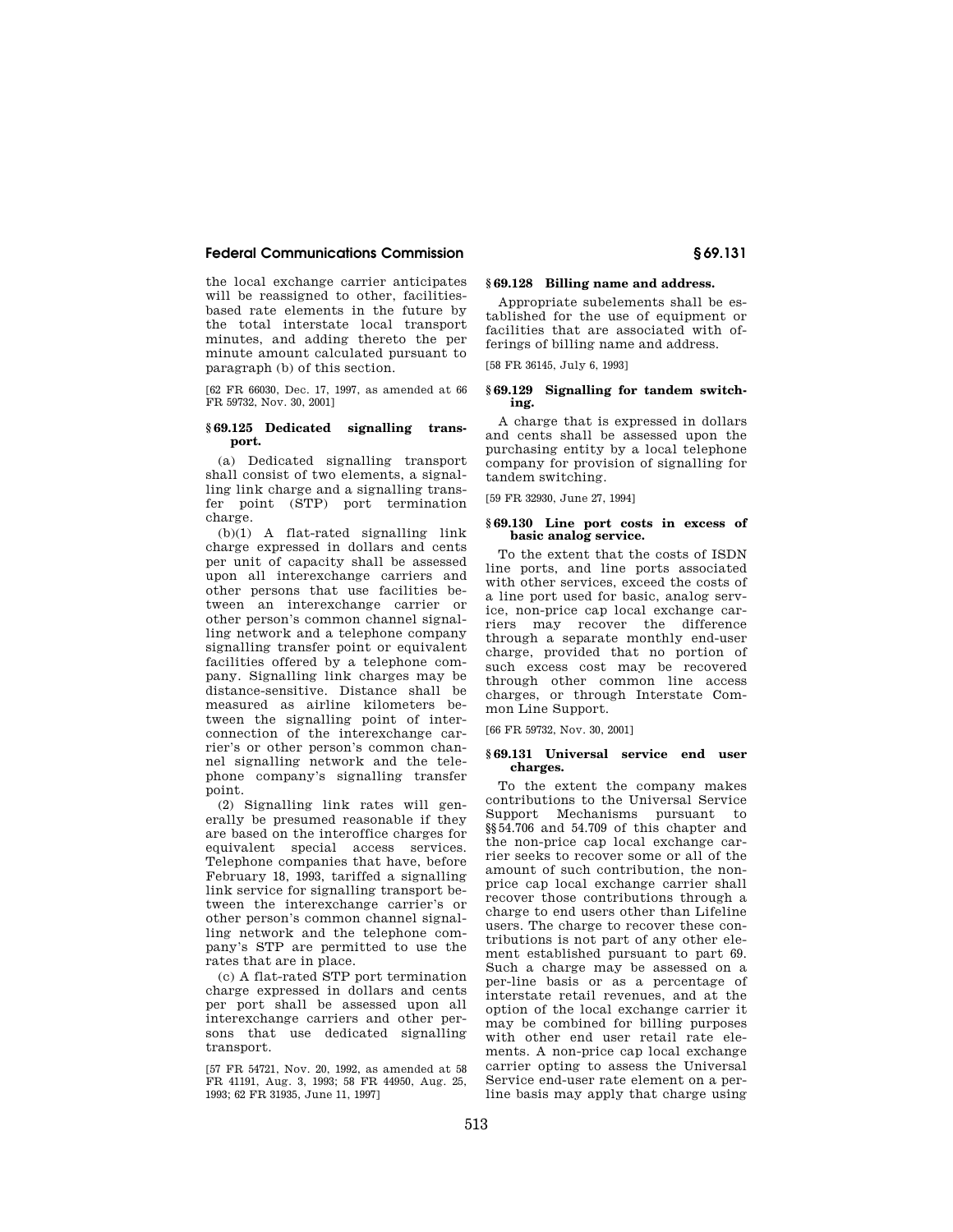the ''equivalency'' relationships established for the multi-line business PICC for Primary Rate ISDN service, as per §69.153(d), and for Centrex lines, as per §69.153(e).

[66 FR 59732, Nov. 30, 2001]

# **Subpart C—Computation of Charges for Price Cap Local Exchange Carriers**

SOURCE: 62 FR 31935, June 11, 1997, unless otherwise noted.

# **§ 69.151 Applicability.**

This subpart shall apply only to telephone companies subject to the price cap regulations set forth in part 61 of this chapter.

## **§ 69.152 End user common line for price cap local exchange carriers.**

(a) A charge that is expressed in dollars and cents per line per month shall be assessed upon end users that subscribe to local exchange telephone service or Centrex service to the extent they do not pay carrier common line charges. A charge that is expressed in dollars and cents per line per month shall be assessed upon providers of public telephones. Such charge shall be assessed for each line between the premises of an end user, or public telephone location, and a Class 5 office that is or may be used for local exchange service transmissions.

(b) [Reserved]

(c) The charge for each subscriber line associated with a public telephone shall be equal to the monthly charge computed in accordance with paragraph (k) of this section.

(d)(1) Beginning July 1, 2000, in a study area that does not have deaveraged End User Common Line Charges, the maximum monthly charge for each primary residential or singleline business local exchange service subscriber line shall be the lesser of:

(i) The Average Price Cap CMT Revenue per Line month as defined in §61.3(d) of this chapter; or

(ii) The following:

(A) On July 1, 2000, \$4.35.

(B) On July 1, 2001, \$5.00.

(C) On July 1, 2002, \$6.00.

(D) On July 1, 2003, \$6.50.

# **§ 69.151 47 CFR Ch. I (10–1–13 Edition)**

(2) In the event that GDP-PI exceeds  $6.5\%$  or is less than  $0\%$ , the maximum monthly charge in paragraph  $(d)(1)(ii)$ of this section and the cap will be adjusted pursuant to  $§61.45(b)(1)(iii)$  of this chapter.

 $(e)(1)$  Beginning July 1, 2000, in a study area that does not have deaveraged End User Common Line Charges, the maximum monthly charge for each non-primary residential local exchange service subscriber line shall be the lesser of:

(i) \$7.00; or

(ii) The greater of:

(A) The rate as of June 30, 2000 less reductions needed to ensure over recovery of CMT Revenues does not occur; or

(B) The Average Price Cap CMT Revenue per Line month as defined in §61.3(d) of this chapter.

(2) In the event that GDP-PI is greater than  $6.5\%$  or is less than  $0\%$ , the maximum monthly charge in paragraph  $(e)(1)(i)$  of this section and the cap will be adjusted pursuant to §61.45(b)(1)(iii) of this chapter.

(3) Where the local exchange carrier provides a residential line to another carrier so that the other carrier may resell that residential line to a residence that already receives a primary residential line, the local exchange carrier may collect the non-primary residential charge described in paragraph (e) of this section from the other carrier.

(f) The charge for each primary residential local exchange service subscriber line shall be the same as the charge for each single-line business local exchange service subscriber line.

(g) A line shall be deemed to be a residential subscriber line if the subscriber pays a rate for such line that is described as a residential rate in the local exchange service tariff.

(h) Effective July 1, 1999, only one of the residential subscriber lines a price cap local exchange carrier provides to a location shall be deemed to be a primary residential line.

(1) Effective July 1, 1999, for purposes of §69.152(h) of this chapter, ''residential subscriber line'' includes residential lines that a price cap local exchange carrier provides to a competitive local exchange carrier that resells the line and on which the price cap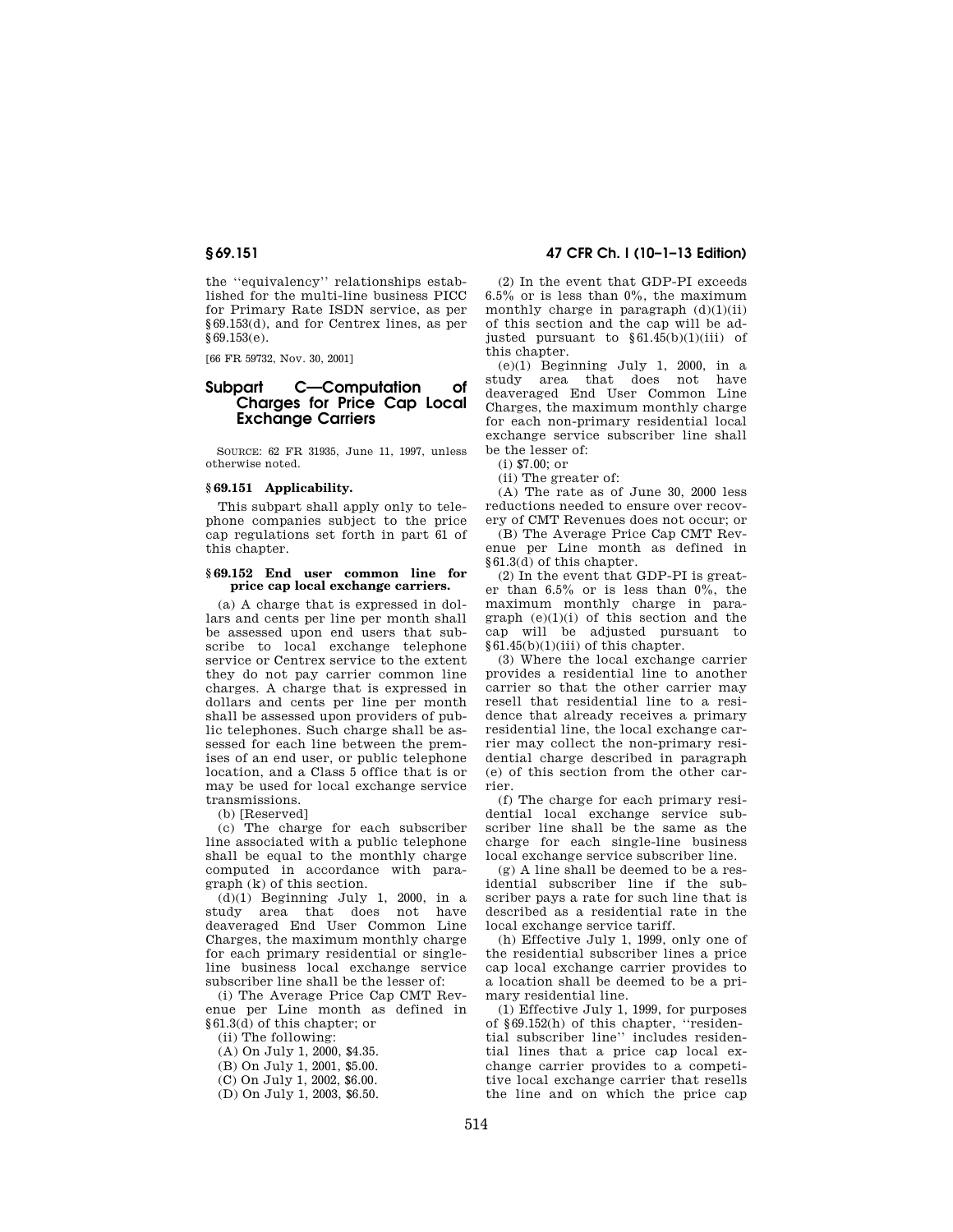local exchange carrier may assess access charges.

(2) Effective July 1, 1999, if a customer subscribes to residential lines from a price cap local exchange carrier and at least one reseller of the price cap local exchange carrier's lines, the line sold by the price cap local exchange carrier shall be the primary line, except that if a resold price cap LEC line is already the primary line, the resold line will remain the primary line should a price cap local exchange carrier subsequently sell an additional line to that residence.

(i) A line shall be deemed to be a single-line business subscriber line if the subscriber pays a rate that is not described as a residential rate in the local exchange service tariff and does not obtain more than one such line from a particular telephone company.

(j) No charge shall be assessed for any WATS access line.

 $(k)(1)$  Beginning on July 1, 2000, for any study area that does not have deaveraged End User Common Line charges and in the absence of voluntary reductions, the maximum monthly End User Common Line Charge for multi-line business lines will be the lesser of:

(i) \$9.20; or

(ii) The greater of:

(A) The rate as of June 30, 2000, less reductions needed to ensure over recovery of CMT Revenues does not occur; or

(B) The Average Price Cap CMT Revenue per Line month as defined in §61.3(d) of this chapter.

NOTE TO PARAGRAPH  $(k)(1)$ : Except when the local exchange carrier reduces the rate through voluntary reductions, the multi-line business End User Common Line charge will be frozen until the study area's multi-line business PICC and CCL charge are eliminated.

(2) In the event that GDP-PI is greater than 6.5% or is less than 0%, the maximum monthly charge in paragraph  $(k)(1)(i)$  of this section and the cap will be adjusted pursuant to §61.45(b)(1)(iii) of this chapter.

(l)(1) Beginning January 1, 1998, local exchange carrier shall assess no more than one End User Common Line charge as calculated under the applicable method under paragraph (e) of this section for Basic Rate Interface integrated services digital network (ISDN) service.

(2) Local exchange carriers shall assess no more than five End User Common Line charges as calculated under paragraph (k) of this section for Primary Rate Interface ISDN service.

(m) In the event the local exchange carrier charges less than the maximum End User Common Line charge for any subscriber lines, the local exchange carrier may not recover the difference between the amount collected and the maximum from carrier common line charges or PICCs.

 $(n)$ – $(p)$  [Reserved]

(q) *End User Common Line Charge De-Averaging.* Beginning on July 1, 2000, local exchange carriers may geographically deaverage End User Common Line charges subject to the following conditions:

(1) In order for a price cap local exchange carrier to be allowed to de-average End User Common Line charges within a study area, the price cap local exchange carrier must have state Commission approved geographically deaveraged rates for UNE loops within that study area. Except where a LEC geographically deaverages through voluntary reductions, before a price cap local exchange carrier may geographically deaverage its End User Common Line rates, its Originating and Terminating CCL and Multi-line Business PICC rates in that study area must equal \$0.00.

(2) All geographic deaveraging of End User Common Line charges by customer class within a study area must be according to the state commissionapproved UNE loop zone. Solely for the purposes of determining interstate subscriber line charges and the interstate access universal service support described in §§54.806 and 54.807 of this chapter, a price cap local exchange carrier may not have more than four geographic End User Common Line Charge/Universal Service zones absent a review by the Commission. Where a price cap local exchange carrier has more than four state-created UNE zones and the Commission has not approved use of additional zones, the price cap local exchange carrier will determine, at its discretion, which state-created UNE zones to consolidate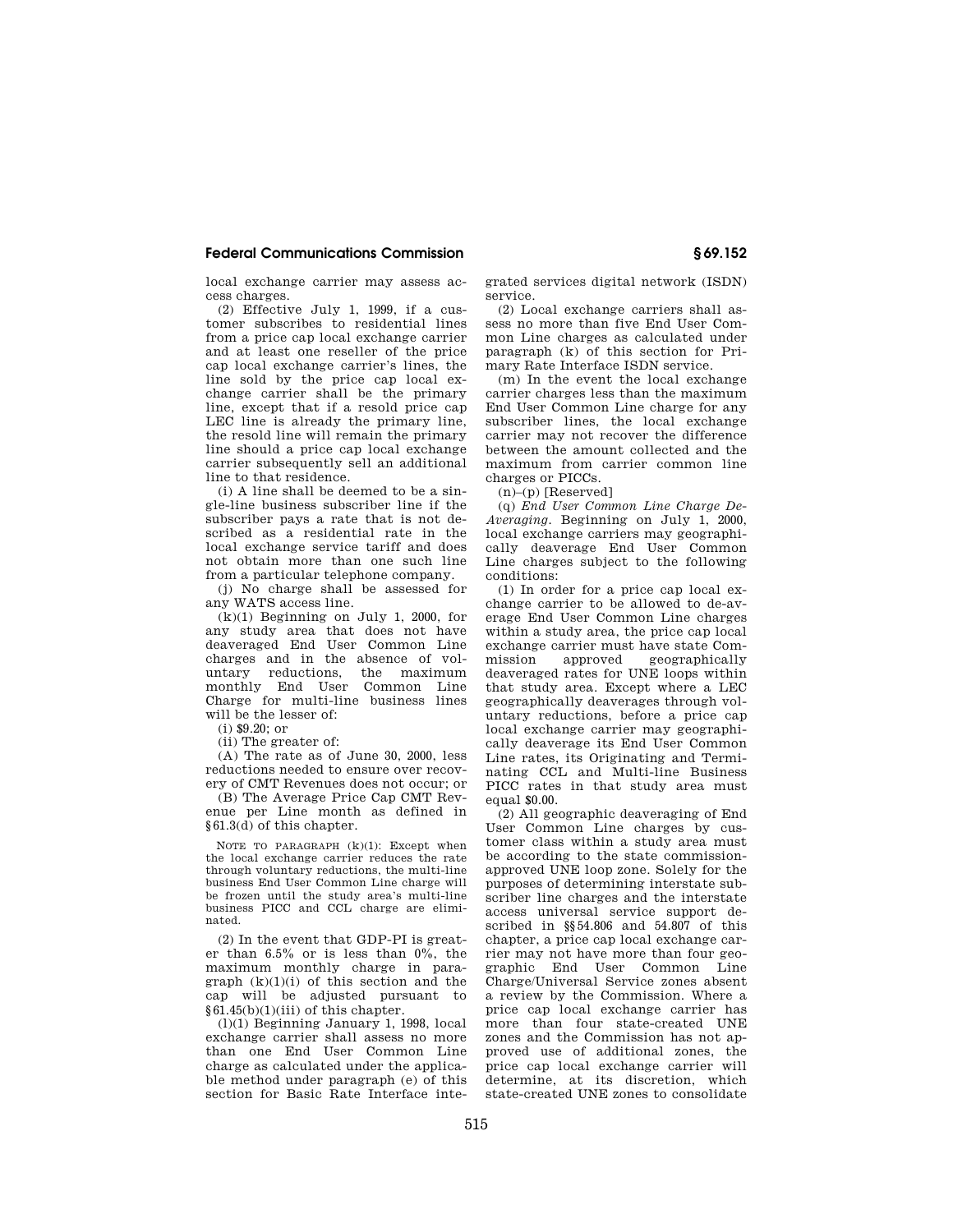so that it has no more than four zones for the purpose of determining interstate subscriber line charges and interstate access universal service support.

(3) Within a given zone, Multi-line Business End User Common Line rates cannot fall below Primary Residential and Single-Line Business or Non-Primary Residential End User Common Line charges. Non-Primary End User Common Line charges cannot fall below Primary Residential and Single-Line Business charges.

(4) For any given class of customer in any given zone, the Zone deaveraged End User Common Line Charge in that zone must be greater than or equal to the Zone deaveraged End User Common Line charge in the zone with the next lower Zone Average Revenue Per Line.

(5) The sum of all revenues per month that would be generated from all deaveraged End User Common Line charges in all zones within a study area plus Interstate Access Universal Service Support per Line month (as defined in §54.807 of this chapter) for the applicable customer classes and zones receiving such support multiplied by corresponding base period lines, divided by the number of base period lines in that study area cannot exceed Average Price Cap CMT Revenue per Line month as defined in  $§61.3(d)$  of this chapter for that study area. In addition, the sum of revenues per month that would be generated from all deaveraged End User Common Line charges in all End User Common Line charge deaveraging zones within a study area plus revenues per month from all End User Common Line charge, multi-line business PICC and CCL charges from study areas within that study area that have not geographically deaveraged End User Common Line charges plus the sum of all Interstate Access Universal Service Support per Line month (as defined in §54.807 of this chapter) for the applicable customer classes and zones receiving such support, multiplied by the corresponding base period lines for the applicable customer classes and zones within the study area, divided by the number of total base period lines in the study area cannot exceed Average Price Cap CMT Revenue per Line

# **§ 69.152 47 CFR Ch. I (10–1–13 Edition)**

month as defined in §61.3(d) of this chapter for the study area.

(6) *Maximum charge.* The maximum zone deaveraged End User Common Line Charge that may be charged in any zone is the applicable cap specified in §69.152(d)(1), §69.152(e)(1)(i) or §69.152 (k)(1)(i) Zone Average Revenue Per Line is the Average Price Cap CMT Revenue per Line month allocated to a particular state-defined zone used for deaveraging of UNE loop prices. The zone average revenue per line is computed pursuant to §61.3 (zz) of this chapter.

(7) *Minimum charge.* Except where a local exchange carrier chooses to lower the deaveraged End User Common Line charge through voluntary reductions, the minimum zone deaveraged End User Common Line charge in any zone in a study area is at least the Minimum End User Common Line charge. Minimum End User Common Line charge is Zone Average Revenue Per Line for the zone with the lowest Zone Average Revenue Per Line in that study area plus an amount per line calculated to recover the difference between Interstate Access Universal Service Support Per Line (as defined in §54.807 of this chapter) multiplied by base period lines for the applicable customer class and zones receiving such support and Study Area Above Benchmark Revenues, first from Zone 1 until the End User Common Line charges in Zone 1 equal the End User Common Line charges in Zone 2, and then from lines in Zones 1 and 2 equally until the End User Common Line charges in those Zones reach Zone 3 (with all End User Common Line charges subject to the applicable residential and multiline business lines nominal caps).

(i) For the purposes of this part, ''Study Area Above Benchmark Revenues'' is the sum of all Zone Above Benchmark Revenues.

(ii) For the purposes of this part, ''Zone Above Benchmark Revenues'' is calculated as follows:

Zone Above Benchmark Revenues is the sum of Zone Above Benchmark Revenues for Residential and Singleline Business lines and Zone Above Benchmark Revenues for Multi-line Business lines. Zone Above Benchmark Revenues for Residential and Single-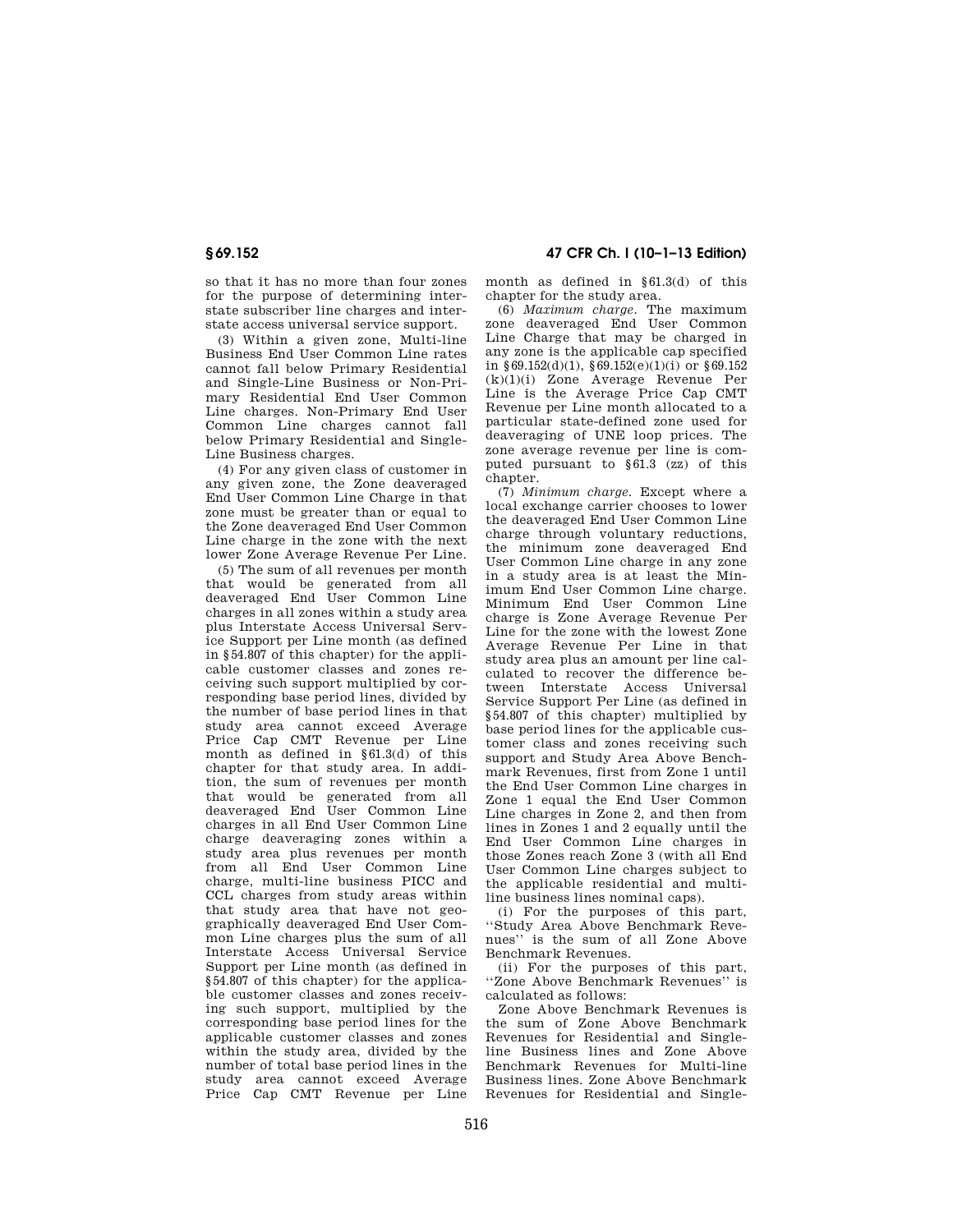line Business lines is, within each zone, (Zone Average Revenue Per Line minus \$7.00) multiplied by all eligible telecommunications carrier Base Period Residential and Single-line Business lines times 12. If negative, the Zone Above Benchmark Revenues for Residential and Single-line Business lines for the zone is zero. Zone Above Benchmark Revenues for Multi-line Business lines is, within each zone,

(Zone Average Revenue Per Line minus \$9.20) multiplied by all eligible telecommunications carrier zone Base Period Multi-line Business lines times 12. If negative, the Zone Above Benchmark Revenues for Multi-line Business lines for the zone is zero.

(8) *Voluntary Reductions.* A ''Voluntary Reduction'' is one in which the local exchange carrier reduces prices other than through offset of net increases in End User Common Line charge revenues or Interstate Access Universal Service support received pursuant to §54.807 of this chapter, or through increases in other zone deaveraged End User Common Line charges.

[65 FR 38701, June 21, 2000; 65 FR 57744, Sept. 26, 2000]

#### **§ 69.153 Presubscribed interexchange carrier charge (PICC).**

(a) A charge expressed in dollars and cents per line may be assessed upon the Multi-line business subscriber's presubscribed interexchange carrier to recover revenues totaling Average Price Cap CMT Revenues per Line month times the number of base period lines less revenues recovered through the End User Common Line charge established under §69.152 and Interstate Access Universal Service Support Per Line (as defined in §54.807 of this chapter) multiplied by base period lines for the applicable customer class and zones receiving such support, up to a maximum of \$4.31 per line per month. In the event the ceilings on the PICC prevent the PICC from recovering all the residual common line/marketing and residual interconnection charge revenues, the PICC shall recover all residual common line/marketing revenues before it recovers residual interconnection charge revenues.

(b) If an end-user customer does not have a presubscribed interexchange carrier, the local exchange carrier may collect the PICC directly from the end user.

(c) [Reserved]

(d) Local exchange carriers shall assess no more than five PICCs as calculated under paragraph (a) of this section for Primary Rate Interface ISDN service.

(e) The maximum monthly PICC for Centrex lines shall be one-ninth of the maximum charge determined under paragraph (a) of this section, except that if a Centrex customer has fewer than nine lines, the maximum monthly PICC for those lines shall be the maximum charge determined under paragraph (a) of this section divided by the customer's number of Centrex lines.

(f) The PICC shall not be applicable to any payphone lines.

 $(g)$ –(h) [Reserved]

[65 FR 38703, June 21, 2000; 65 FR 57744, Sept. 26, 2000, as amended at 68 FR 43329, July 22, 2003]

## **§ 69.154 Per-minute carrier common line charge.**

(a) Local exchange carriers may recover a per-minute carrier common line charge from interexchange carriers, collected on originating access minutes and calculated using the weighting method set forth in paragraph (c) of this section. The maximum such charge shall be the lower of:

(1) The per-minute rate using base period demand that would recover the maximum allowable carrier common line revenue as defined in §61.46(d) of this chapter; or

(2) The sum of the local switching, carrier common line and interconnection charge charges assessed on originating minutes on December 31, 1997, minus the local switching charges assessed on originating minutes.

(b) To the extent that paragraph (a) of this section does not recover from interexchange carriers all permitted carrier common line revenue, the excess may be collected through a perminute charge on terminating access calculated using the weighting method set forth in paragraph (c) of this section.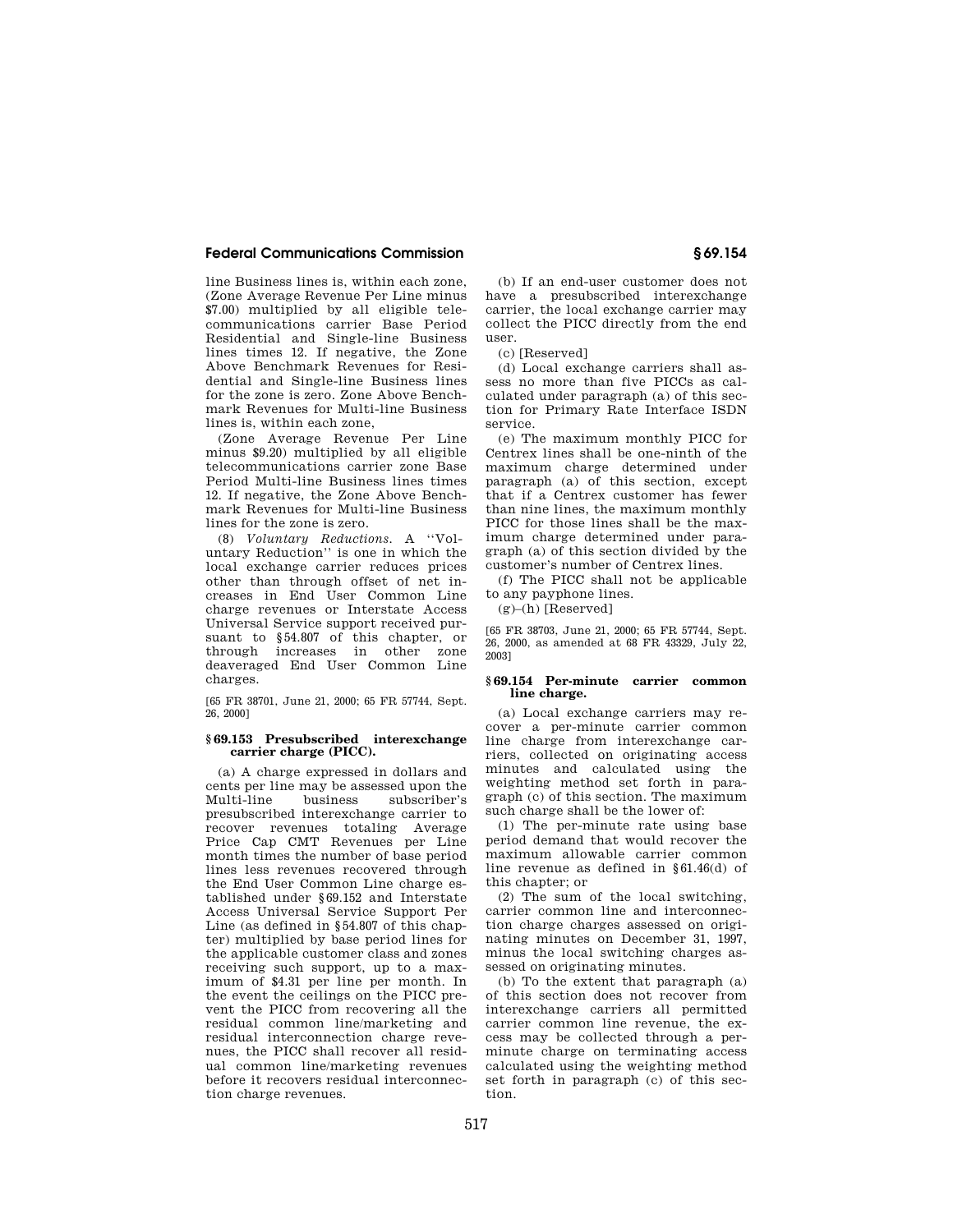(c) For each Carrier Common Line access element tariff, the premium originating Carrier Common Line charge shall be set at a level that recovers revenues allowed under paragraphs (a) and (b) of this section. The non-premium charges shall be equal to .45 multiplied by the premium charges.

[62 FR 31935, June 11, 1997, as amended at 65 FR 38703, June 21, 2000]

## **§ 69.155 Per-minute residual interconnection charge.**

(a) Local exchange carriers may recover a per-minute residual interconnection charge on originating access. The maximum such charge shall be the lower of:

(1) The per-minute rate that would recover the total annual residual interconnection charge revenues permitted less the portion of the residual interconnection charge allowed to be recovered under §69.153; or

(2) The sum of the local switching, carrier common line and residual interconnection charges assessed on originating minutes on December 31, 1997, minus the local switching charges assessed on originating minutes, less the maximum amount allowed to be recovered under §69.154(a).

(b) To the extent that paragraph (a) of this section prohibits a local exchange carrier from recovering all of the residual interconnection charge revenues permitted, the residual may be collected through a per-minute charge on terminating access.

 $(c)(1)$  No portion of the charge assessed pursuant to paragraphs (a) or (b) of this section that recovers revenues that the local exchange carrier anticipates will be reassigned to other, facilities-based rate elements, including the tandem-switching rate element described in  $§ 69.111(g)$ , the three-part tandem switched transport rate structure described in §69.111(a)(2), and port and multiplexer charges described in §69.111(l), shall be assessed upon minutes utilizing the local exchange carrier's local switching facilities, but not the local exchange carrier's transport service.

(2) If a local exchange carrier cannot recover its full residual interconnection charge revenues through the PICC mechanism established in §69.153, and

# **§ 69.155 47 CFR Ch. I (10–1–13 Edition)**

will consequently cover a portion of its residual interconnection charge revenues through per-minute charges assessed pursuant to paragraphs (a) and (b) of this section, then the local exchange carrier must allocate its residual interconnection charge revenues subject to the exemption established in paragraph (c)(1) of this section between the PICC and the per-minute residual interconnection charge in the same proportion as other residual interconnection charge revenues are allocated between these two recovery mechanisms.

[62 FR 31938, June 11, 1997; 62 FR 40460, July 29, 1997, as amended at 62 FR 56133, Oct. 29, 1997]

## **§ 69.156 Marketing expenses.**

Effective July 1, 2000, the marketing expenses formerly allocated to the common line and traffic sensitive baskets, and the switched services within the trunking basket pursuant to §32.6610 of this chapter and §69.403 will now be recovered in the CMT basket created pursuant to  $$61.42(d)(1)$  of this chapter. These marketing expenses will be recovered through the elements outlined in §§69.152, 69.153 and 69.154.

[65 FR 38703, June 21, 2000]

## **§ 69.157 Line port costs in excess of basic, analog service.**

To the extent that the costs of ISDN line ports, and line ports associated with other services, exceed the costs of a line port used for basic, analog service, local exchange carriers may recover the difference through a separate monthly end-user charge. As of June 30, 2000, these rates will be capped until June 30, 2005.

[65 FR 38704, June 21, 2000; 65 FR 57744, Sept. 26, 2000]

#### **§ 69.158 Universal service end user charges.**

To the extent the company makes contributions to the Universal Service Support Mechanisms pursuant to §§54.706 and 54.709 of this chapter and the local exchange carrier seeks to recover some or all of the amount of such contribution, the local exchange carrier shall recover those contributions through a charge to end users other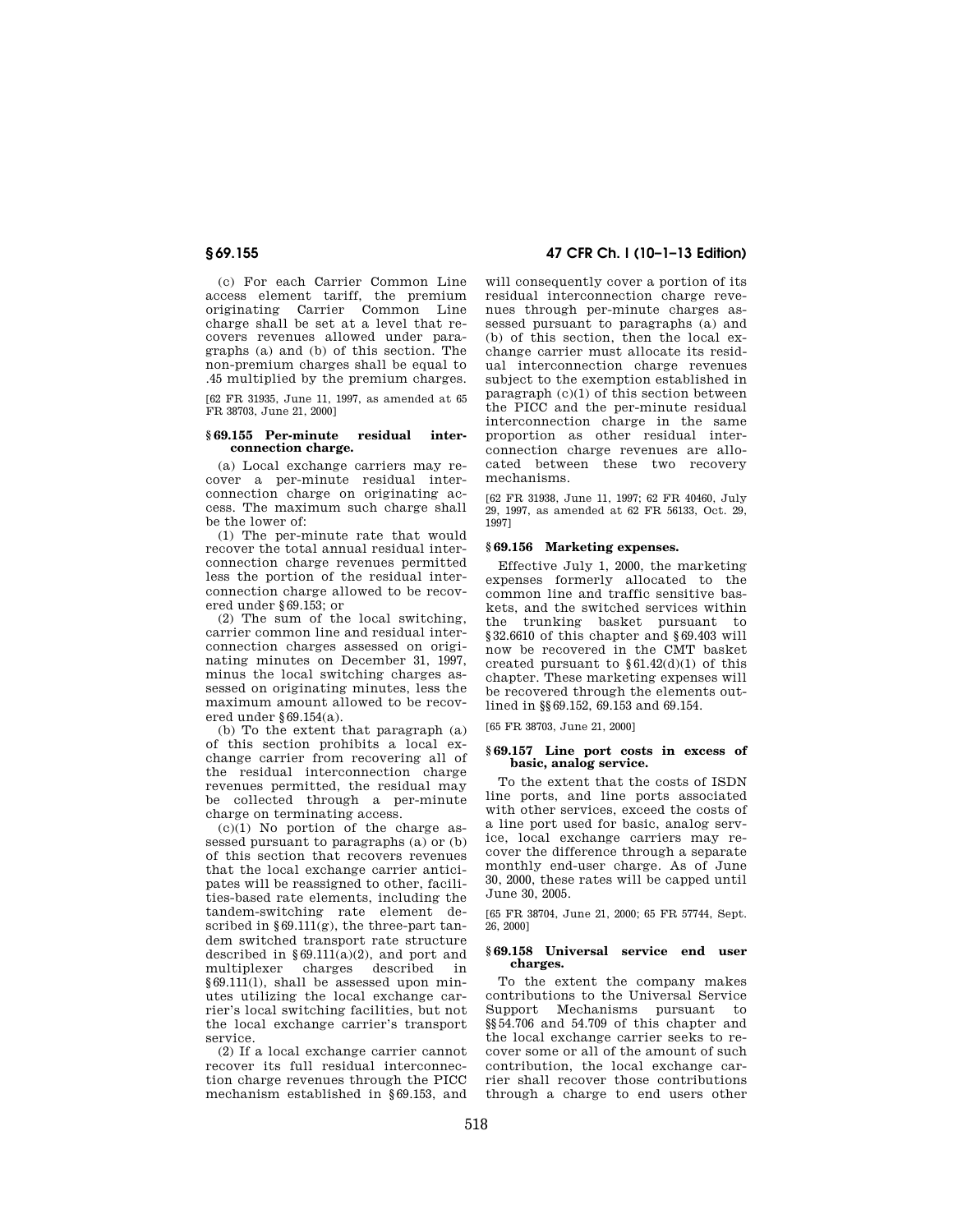than Lifeline users. These contributions are not a part of any price cap baskets, and the charge to recover these contributions is not part of any other element established pursuant to part 69. Such a charge may be assessed on a per-line basis or as a percentage of interstate retail revenues, and at the option of the local exchange carrier it may be combined for billing purposes with other end user retail rate elements. A local exchange carrier opting to assess the Universal Service enduser rate element on a per-line basis may apply that charge using the ''equivalency'' relationships established for the multi-line business PICC for Primary Rate ISDN service, as per §69.153(d), and for Centrex lines, as per §69.153(e).

[65 FR 38704, June 21, 2000; 65 FR 57744, Sept. 26, 2000]

# **Subpart D—Apportionment of Net Investment**

SOURCE: 52 FR 37312, Oct. 6, 1987, unless otherwise noted.

# **§ 69.301 General.**

(a) For purposes of computing annual revenue requirements for access elements net investment as defined in §69.2 (z) shall be apportioned among the interexchange category, the billing and collection category and access elements as provided in this subpart. For purposes of this subpart, local transport includes five elements: entrance <sub>-</sub><br>facilities, direct-trunked transport, tandem-switched transport, dedicated signaling transport, and the interconnection charge. Expenses shall be apportioned as provided in subpart E of this part.

(b) The End User Common Line and Carrier Common Line elements shall be combined for purposes of this subpart and subpart E of this part. Those elements shall be described collectively as the Common Line element. The Common Line element revenue requirement shall be segregated in accordance with subpart F of this part.

[52 FR 37312, Oct. 6, 1987, as amended at 57 FR 54722, Nov. 20, 1992]

# **§ 69.302 Net investment.**

(a) Investment in Accounts 2001, 1220 and Class B Rural Telephone Bank Stock booked in Account 1410 shall be apportioned among the interexchange category, billing and collection category and appropriate access elements as provided in §§69.303 through 69.309.

(b) Investment in Accounts 2002, 2003 and to the extent such inclusions are allowed by this Commission, Account 2005 shall be apportioned on the basis of the total investment in Account 2001, Telecommunications Plant in Service.

[52 FR 37312, Oct. 6, 1987, as amended at 54 FR 3456, Jan. 24, 1989; 67 FR 5703, Feb. 6, 2002]

## **§ 69.303 Information origination/termination equipment (IOT).**

Investment in all other IOT shall be apportioned between the Special Access and Common Line elements on the basis of the relative number of equivalent lines in use, as provided herein. Each interstate or foreign Special Access Line, excluding lines designated in §69.115(e), shall be counted as one or more equivalent lines where channels are of higher than voice bandwidth, and the number of equivalent lines shall equal the number of voice capacity analog or digital channels to which the higher capacity is equivalent. Local exchange subscriber lines shall be multiplied by the interstate Subscriber Plant Factor to determine the number of equivalent local exchange subscriber lines.

[52 FR 37312, Oct. 6, 1987, as amended at 62 FR 31938, June 11, 1997]

## **§ 69.304 Subscriber line cable and wire facilities.**

(a) Investment in local exchange subscriber lines shall be assigned to the Common Line element.

(b) Investment in interstate and foreign private lines and interstate WATS access lines shall be assigned to the Special access element.

[52 FR 37312, Oct. 6, 1987, as amended at 62 FR 31938, June 11, 1997]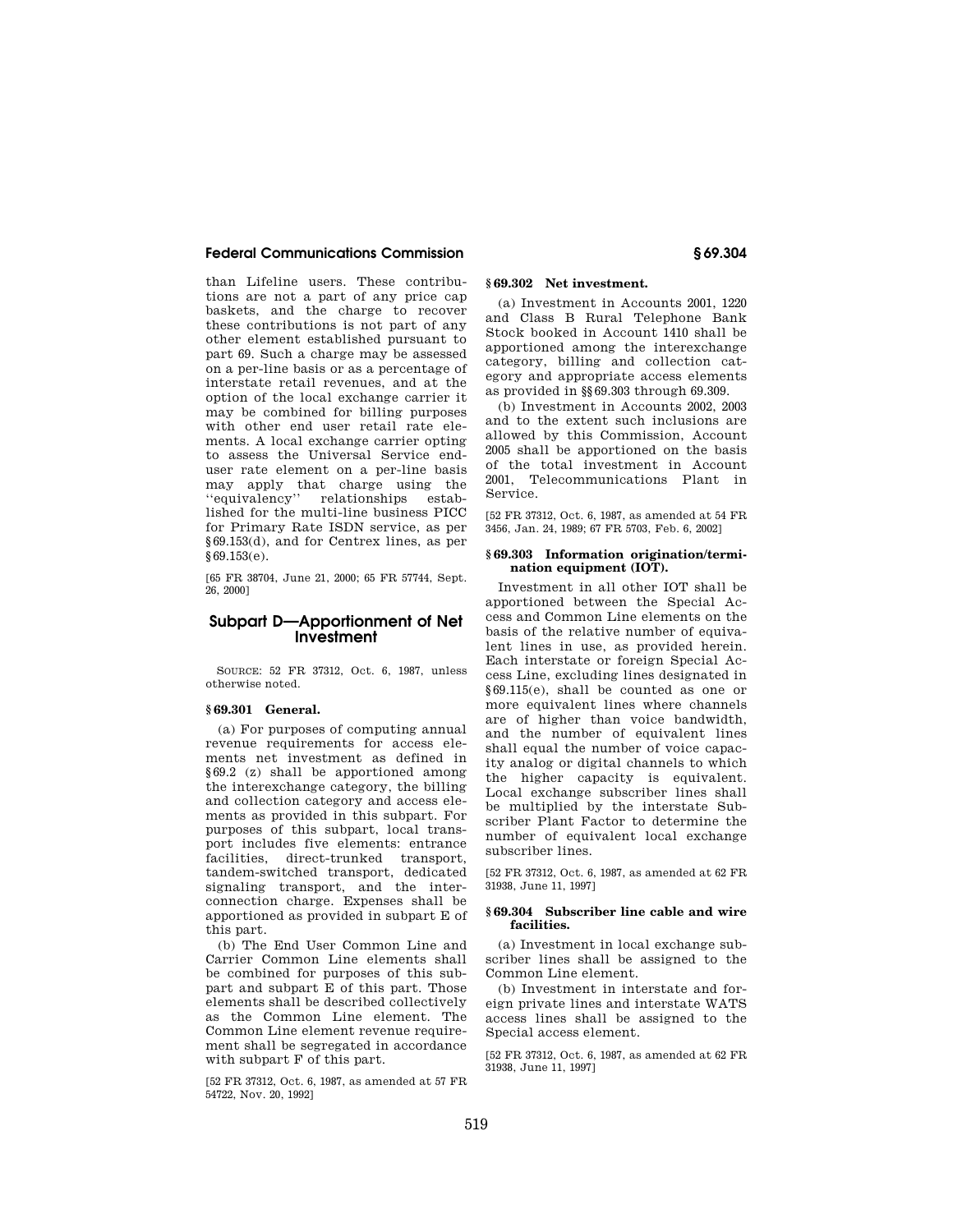# **§ 69.305 47 CFR Ch. I (10–1–13 Edition)**

**§ 69.305 Carrier cable and wire facilities (C&WF).** 

(a) Carrier C&WF that is not used for ''origination'' or ''termination'' as defined in  $§69.2(bb)$  and  $§69.2(cc)$  shall be assigned to the interexchange category.

(b) Carrier C&WF, other than WATS access lines, not assigned pursuant to paragraph (a), (c), or (e) of this section that is used for interexchange services that use switching facilities for origination and termination that are also used for local exchange telephone service shall be apportioned to the local Transport elements.

(c) Carrier C&WF that is used to provide transmission between the local exchange carrier's signalling transfer point and the database shall be assigned to the Line Information Database sub-element at §69.120(a).

(d) All Carrier C&WF that is not apportioned pursuant to paragraphs (a), (b), (c), and (e) of this section shall be assigned to the Special Access element.

(e) Carrier C&WF that is used to provide transmission between the local exchange carrier's signalling transfer point and the local switch shall be assigned to the local switching category.

[52 FR 37312, Oct. 6, 1987, as amended at 57 FR 24380, June 9, 1992; 58 FR 30995, May 28, 1993; 62 FR 31938, June 11, 1997]

## **§ 69.306 Central office equipment (COE).**

(a) The Separations Manual categories shall be used for purposes of apportioning investment in such equipment except that any Central office equipment attributable to local transport shall be assigned to the Transport elements.

(b) COE Category 1 (Operator Systems Equipment) shall be apportioned among the interexchange category and the access elements as follows: Category 1 that is used for intercept services shall be assigned to the Local Switching element. Category 1 that is used for directory assistance shall be assigned to the Information element. Category 1 other than service observation boards that is not assigned to the Information element and is not used for intercent services shall be assigned to the interexchange category. Service observation boards shall be apportioned among the interexchange category, and the Information and Transport access elements based on the remaining combined investment in COE Category 1, Category 2 and Category 3.

(c) COE Category 2 (Tandem Switching Equipment) that is deemed to be exchange equipment for purposes of the Modification of Final Judgment in *United States* v. *Western Electric Co.*  shall be assigned to the tandem switching charge subelement and the interconnection charge element. COE Category 2 which is associated with the signal transfer point function shall be assigned to the local switching category. COE Category 2 which is used to provide transmission facilities between the local exchange carrier's signalling transfer point and the database shall be assigned to the Line Information Database subelement at §69.120(a). All other COE Category 2 shall be assigned to the interexchange category.

(d) COE Category 3 (Local Switching Equipment) shall be assigned to the Local Switching element except as provided in paragraph (a) of this section; and that,

(1) For telephone companies subject to price cap regulation set forth in part 61 of this chapter, line-side port costs shall be assigned to the Common Line rate element; and

(2) Until June 30, 2012, for non-price cap local exchange carriers, line-side port costs shall be assigned to the Common Line rate element. Such amount shall be determined after any local switching support has been removed from the interstate Local Switching revenue requirement. Nonprice cap local exchange carriers may use thirty percent of the interstate Local Switching revenue requirement, minus any local switching support, as a proxy for allocating line port costs to the Common Line category.

(3) Beginning July 1, 2012, a non-price cap local exchange carrier shall assign line-side port costs to the Common Line rate element equal to the amount of line-side port costs it shifted in its 2011 projected Interstate Switched Access Revenue Requirement.

(e) COE Category 4 (Circuit Equipment) shall be apportioned among the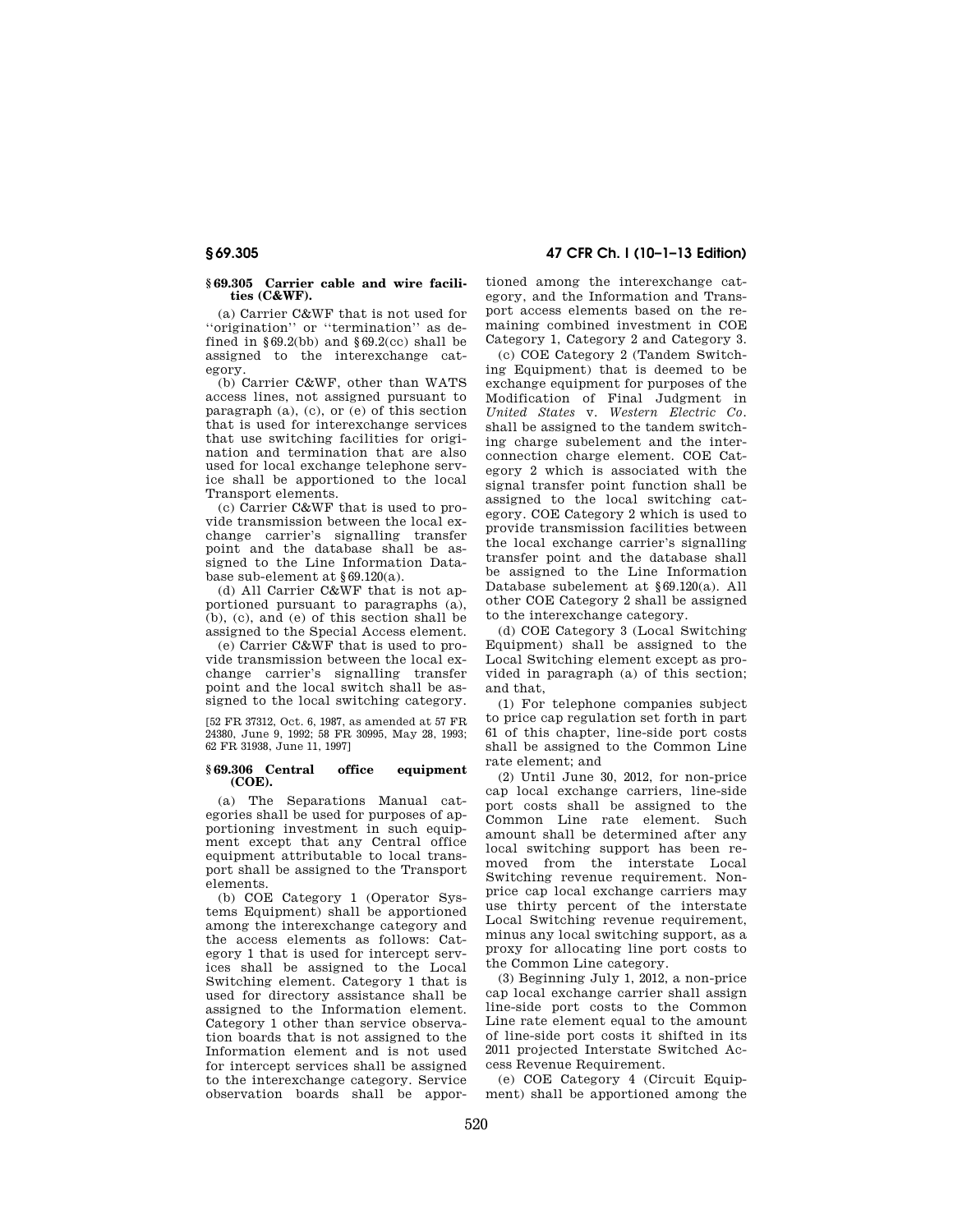interexchange category and the Common Line, Transport, and Special Access elements. COE Category 4 shall be apportioned in the same proportions as the associated Cable and Wireless Facilities; except that any DS1/voicegrade multiplexer investment associated with analog local switches and assigned to the local transport category by this section shall be reallocated to the local switching category.

[52 FR 37312, Oct. 6, 1987, as amended at 57 FR 54722, Nov. 20, 1992; 58 FR 30995, May 28, 1993; 62 FR 31938, June 11, 1997; 66 FR 59732, Nov. 30, 2001; 78 FR 26269, May 6, 2013]

## **§ 69.307 General support facilities.**

(a) General purpose computer investment used in the provision of the Line Information Database sub-element at §69.120(b) shall be assigned to that subelement.

(b) General purpose computer investment used in the provision of the billing name and address element at §69.128 shall be assigned to that element.

 $(c)(1)$  Until June 30, 2002, for all local exchange carriers not subject to price cap regulation and for other carriers that acquire all of the billing and collection services that they provide to interexchange carriers from unregulated affiliates through affiliate transactions, from unaffiliated third parties, or from both of these sources, all other General Support Facilities investments shall be apportioned among the interexchange category, the billing and collection category, and Common Line, Local Switching, Information, Transport, and Special Access elements on the basis of Central Office Equipment, Information Origination/Termination Equipment, and Cable and Wire Facilities, combined.

(2) Beginning July 1, 2002, for all local exchange carriers that acquire all of the billing and collection services that they provide to interexchange carriers from unregulated affiliates through affiliate transactions, from unaffiliated third parties, or from both of these sources, all other General Support Facilities investments shall be apportioned among the interexchange category, the billing and collection category, and Common Line, Local Switching, Information, Transport, and

Special Access elements on the basis of Central Office Equipment, Information Origination/Termination Equipment, and Cable and Wire Facilities, combined.

(d) For local exchange carriers subject to price cap regulation and not covered by Section 69.307(c), a portion of General purpose computer investment (Account 2124), investment in Land (Account 2111), Buildings (Account 2121), and Office equipment (Account 2123) shall be apportioned to the billing and collection category on the basis of the Big Three Expense Factors allocator, defined in Section 69.2 of this Part, modified to exclude expenses that are apportioned on the basis of allocators that include General Support Facilities investment. The remaining portion of investment in these four accounts together with all other General Support Facilities investments shall be apportioned among the interexchange category, the billing and collection category, and Common Line, Local Switching, Information, Transport, and Special Access Elements on the basis of Central Office Equipment, Information Origination/Termination Equipment, and Cable and Wire Facilities, combined.

(e) Beginning July 1, 2002, for nonprice cap local exchange carriers not covered by  $§69.307(c)(2)$ , a portion of General purpose computer investment shall be apportioned to the billing and collection category on the basis of the Big Three Expense Factors allocator, defined in §69.2, modified to exclude expenses that are apportioned on the basis of allocators that include General Support Facilities investment. The remaining General Support Facilities investments shall be apportioned among the interexchange category, the billing and collection category, and Common Line, Local Switching, Information, Transport, and Special Access Elements on the basis of Central Office Equipment, Information Origination/ Termination Equipment, and Cable and Wire Facilities, combined.

[58 FR 30995, May 28, 1993, as amended at 58 FR 36145, July 6, 1993; 62 FR 31939, June 11, 1997; 62 FR 40464, July 29, 1997; 62 FR 65622, Dec. 15, 1997; 66 FR 59732, Nov. 30, 2001]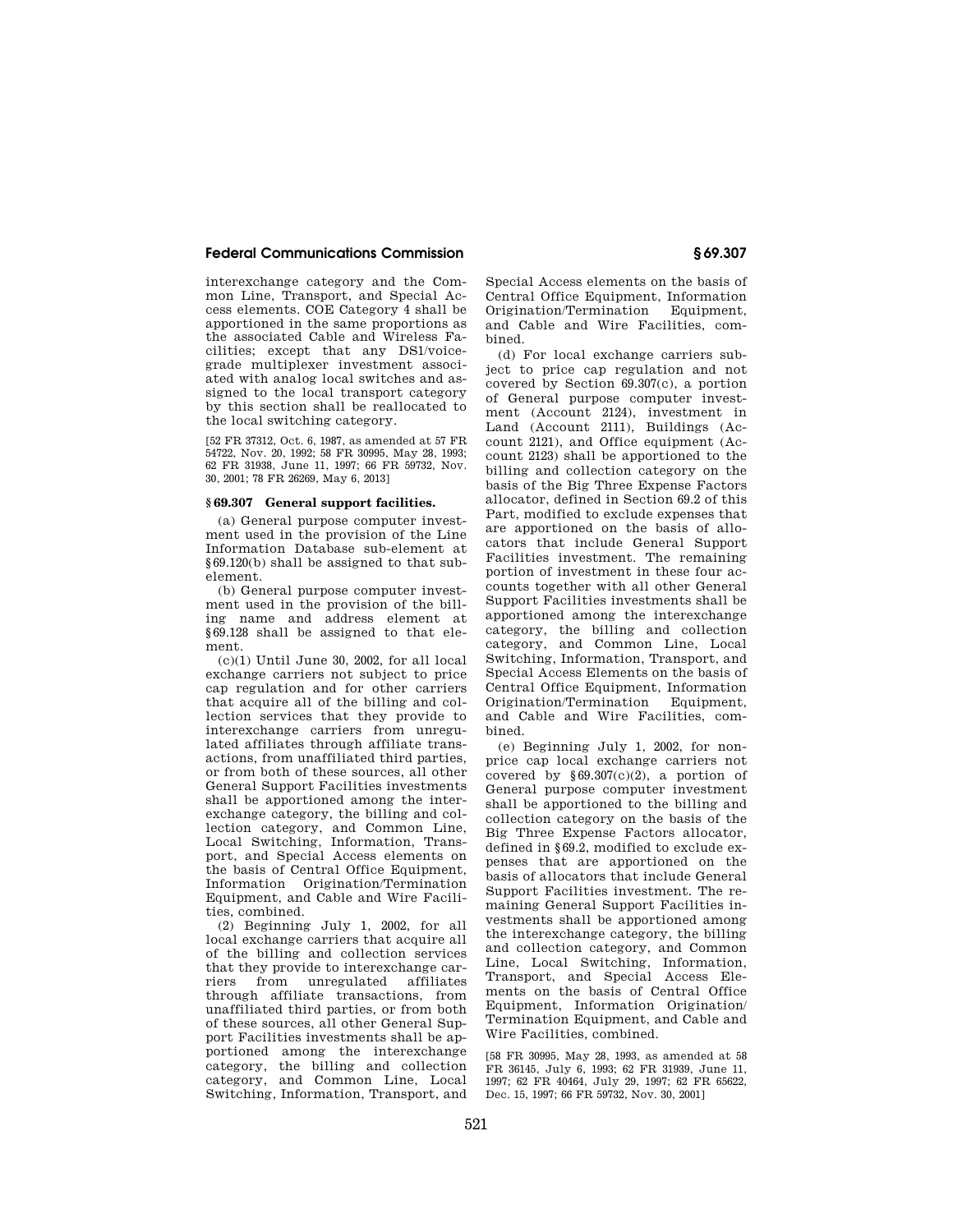## **§ 69.308 [Reserved]**

## **§ 69.309 Other investment.**

Investment that is not apportioned pursuant to §§69.302 through 69.307 shall be apportioned among the interexchange category, the billing and collection category and access elements in the same proportions as the combined investment that is apportioned pursuant to §§69.303 through 69.307.

[62 FR 31939, June 11, 1997]

## **§ 69.310 Capital leases.**

Capital Leases in Account 2680 shall be directly assigned to the appropriate interexchange category or access elements consistent with the treatment prescribed for similar plant costs or shall be apportioned in the same manner as Account 2001.

# **Subpart E—Apportionment of Expenses**

SOURCE: 52 FR 37313, Oct. 6, 1987, unless otherwise noted.

## **§ 69.401 Direct expenses.**

(a) Plant Specific Operations Expenses in Accounts 6110 and 6120 shall be apportioned among the interexchange category, the billing and collection category and appropriate access elements on the following basis:

(1) Account 6110—Apportion on the basis of other investment apportioned pursuant to §69.309.

(2) Account 6120—Apportion on the basis of General and Support Facilities investment pursuant to §69.307.

(b) Plant Specific Operations Expenses in Accounts 6210, 6220, and 6230, shall be apportioned among the interexchange category and access elements on the basis of the apportionment of the investment in Accounts 2210, 2220, and 2230, respectively; provided that any expenses associated with DS1/ voice-grade multiplexers, to the extent that they are not associated with an analog tandem switch, assigned to the local transport category by this paragraph shall be reallocated to the local switching category; provided further that any expenses associated with common channel signalling included in Ac-

**§ 69.308 47 CFR Ch. I (10–1–13 Edition)** 

count 6210 shall be assigned to the local transport category.

(c) Plant Specific Operations Expenses in Accounts 6310 and 6410 shall be assigned to the appropriate investment category and shall be apportioned among the interexchange category and access elements in the same proportions as the total associated investment.

(d) Plant Non Specific Operations Expenses in Accounts 6510 and 6530 shall be apportioned among the interchange category, the billing and collection category, and access elements in the same proportions as the combined investment in COE, IOT, and C&WF apportioned to each element and category.

(e) Plant Non Specific Operations Expenses in Account 6540 shall be assigned to the interexchange category.

(f) Plant Non Specific Operations Expenses in Account 6560 shall be apportioned among the interexchange category, the billing and collection category, and access elements in the same proportion as the associated investment.

(g) Amortization of embedded customer premises wiring investment shall be deemed to be associated with §69.303(b) IOT investment for purposes of the apportionment described in paragraph (c) of this section.

[52 FR 37313, Oct. 6, 1987, as amended at 62 FR 31939, June 11, 1997]

## **§ 69.402 Operating taxes (Account 7200).**

(a) Federal income taxes, state and local income taxes, and state and local gross receipts or gross earnings taxes that are collected in lieu of a corporate income tax shall be apportioned among the interexchange category, the billing and collection category and all access elements based on the approximate net taxable income on which the tax is levied (positive or negative) applicable to each element and category.

(b) All other operating taxes shall be apportioned among the interexchange category, the billing and collection category and all access elements in the same manner as the investment apportioned to each element and category pursuant to §69.309 Other Investment.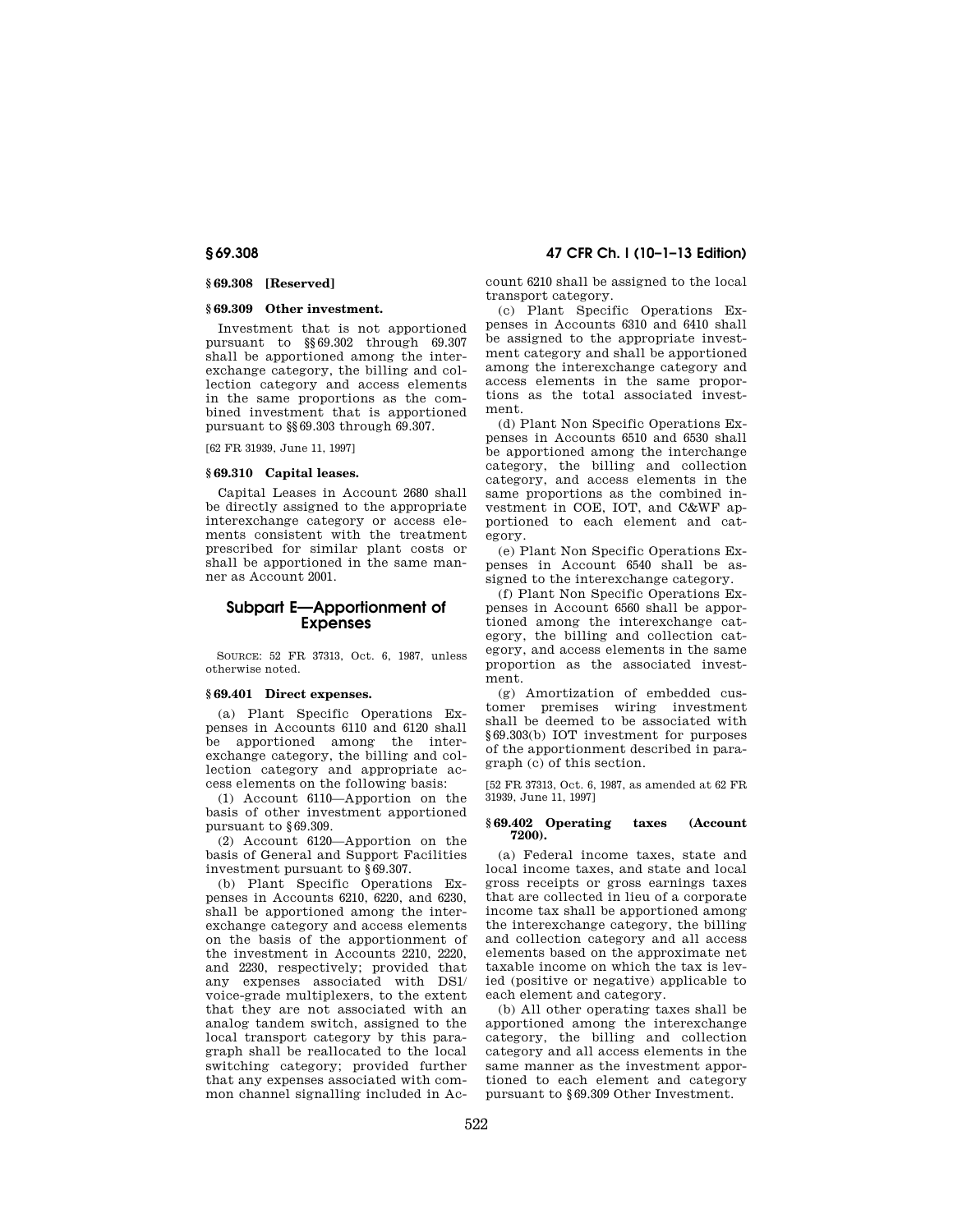## **§ 69.403 Marketing expense (Account 6610).**

Marketing expense shall be apportioned among the interexchange category and all access elements in the same proportions as the combined investment that is apportioned pursuant to §69.309.

## **§ 69.404 Telephone operator services expenses in Account 6620.**

Telephone Operator Services expenses shall be apportioned among the interexchange category, and the Local Switching and Information elements based on the relative number of weighted standard work seconds. For those companies who contract with another company for the provision of these services, the expenses incurred shall be directly assigned among the interexchange category and the Local Switching and Information elements on the basis of the bill rendered for the services provided.

## **§ 69.405 Published directory expenses in Account 6620.**

Published Directory expenses shall be assigned to the Information element.

## **§ 69.406 Local business office expenses in Account 6620.**

(a) Local business office expenses shall be assigned as follows:

(1) End user service order processing expenses attributable to presubscription shall be apportioned among the Common Line, Switching, and Transport elements in the same proportion as the investment apportioned to those elements pursuant to §69.309.

(2) End user service order processing, payment and collection, and billing inquiry expenses attributable to the company's own interstate private line and special access service shall be assigned to the Special Access element.

(3) End user service order processing, payment and collection, and billing inquiry expenses attributable to interstate private line service offered by an interexhange carrier shall be assigned to the billing and collection category.

(4) End user service order processing, payment and collection, and billing inquiry expenses attributable to the company's own interstate message toll service shall be assigned to the interexchange category. End user service order processing, payment and collection, and billing inquiry expenses attributable to interstate message toll service offered by an interexchange carrier shall be assigned to the billing and collection category. End user payment and collection and billing inquiry expenses attributable to End User Common Line access billing shall be assigned to the Common Line element.

(5) End user service order processing, payment and collection, and billing inquiry expenses attributable to TWX service shall be assigned to the Special Access element.

(6) Interexchange carrier service order processing, payment and collection, and billing inquiry expenses attributable to private lines and special access shall be assigned to the Special Access element.

(7) Interexchange carrier service order processing, payment and collection, and billing inquiry expenses attributable to interstate switched access and message toll, shall be apportioned among the Common Line, Local Switching and Transport elements in the same proportion as the investment apportioned to those elements pursuant to §69.309.

(8) Interexchange carrier service order processing, payment and collection, and billing inquiry expenses attributable to billing and collection service shall be assigned to the billing and collection category.

[52 FR 37313, Oct. 6, 1987, as amended at 62 FR 31939, June 11, 1997]

#### **§ 69.407 Revenue accounting expenses in Account 6620.**

(a) Revenue accounting expenses that are attributable to End User Common Line access billings shall be assigned to the Common Line element.

(b) Revenue Accounting Expenses that are attributable to carrier's carrier access billing and collecting expense shall be apportioned among all carrier's carrier access elements except the Common Line element. Such expenses shall be apportioned in the same proportion as the combined investment in COE, C&WF and IOT apportioned to those elements.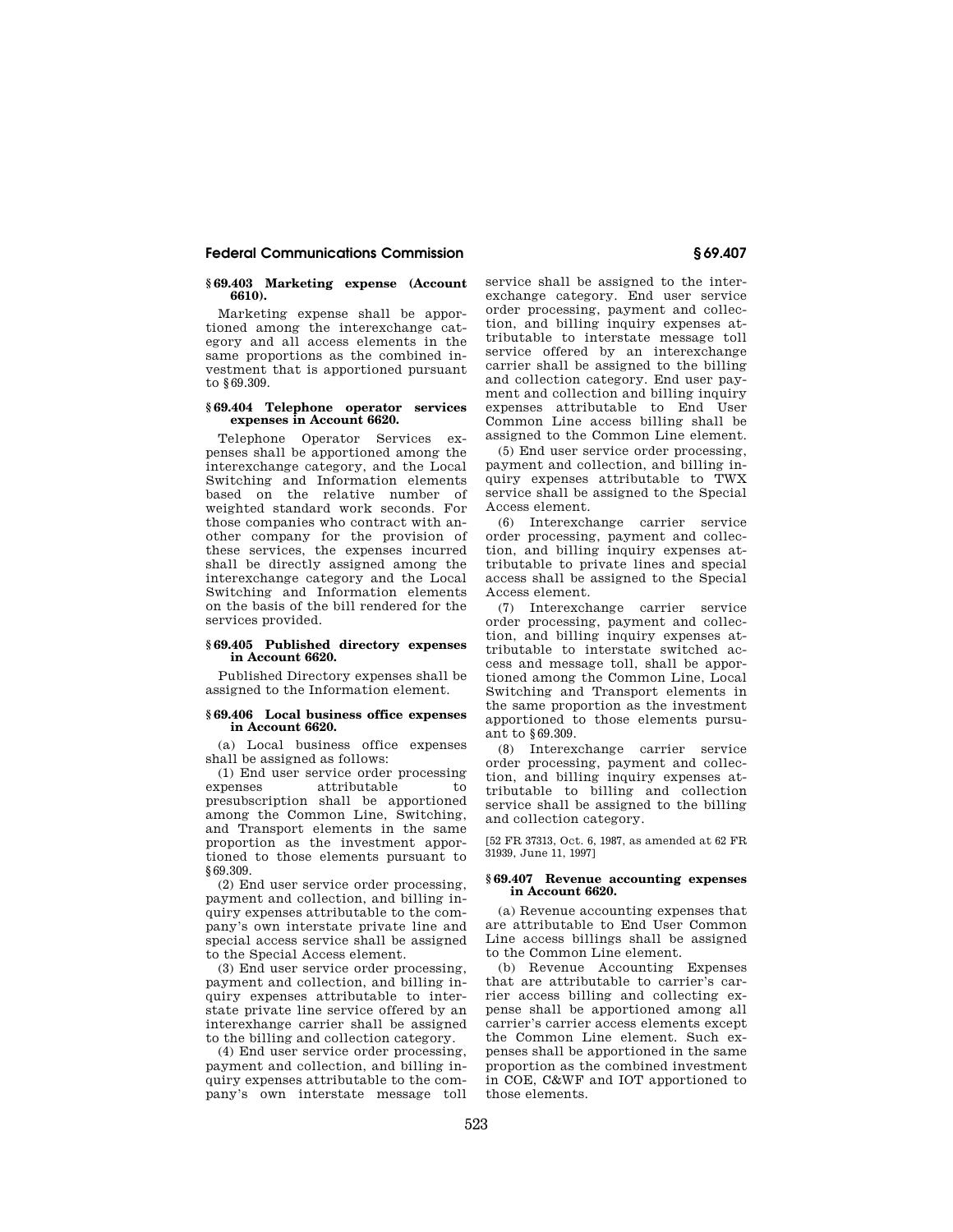(c) Revenue Accounting Expenses allocated to the interstate jurisdiction that are attributable to the provision of billing name and address information shall be assigned to the Billing Name and Address element.

(d) All other Revenue Accounting Expenses shall be assigned to the billing and collection category.

[52 FR 37313, Oct. 6, 1987, as amended at 58 FR 65671, Dec. 16, 1993]

## **§ 69.408 All other customer services expenses in Account 6620.**

All other customer services expenses shall be apportioned among the Interexchange category, the billing and collection category and all access elements based on the combined expenses in §§69.404 through 69.407.

[52 FR 37313, Oct. 6, 1987, as amended at 54 FR 3456, Jan. 24, 1989]

## **§ 69.409 Corporate operations expenses (included in Account 6720).**

All corporate operations expenses shall be apportioned among the interexchange category, the billing and collection category and all access elements in accordance with the Big 3 Expense Factor as defined in §69.2(f).

## **§ 69.411 Other expenses.**

Except as provided in §§69.412, 69.413, and 69.414, expenses that are not apportioned pursuant to §§69.401 through 69.409 shall be apportioned among the interexchange category and all access elements in the same manner as §69.309 Other investment.

[62 FR 31639, June 11, 1997]

## **§ 69.412 Non participating company payments/receipts.**

For telephone companies that are not association Common Line tariff participants, the payment or receipt of funds described in  $§69.612(a)$  and (b) shall be apportioned, respectively, as an addition to or a deduction from their common line revenue requirement.

#### **§ 69.413 Universal service fund expenses.**

Expenses allocated to the interstate jurisdiction pursuant to §§36.631 and 36.641 shall be assigned to the Carrier

# **§ 69.408 47 CFR Ch. I (10–1–13 Edition)**

Common Line Element until March 31, 1989. Beginning April 1, 1989, such expenses shall be assigned to the Universal Service Fund Element.

# **§ 69.414 Lifeline assistance expenses.**

Expenses allocated to the interstate jurisdiction pursuant to §36.741 shall be assigned to the Carrier Common Line element until March 31, 1989. Beginning April 1, 1989, such expenses shall be assigned to the Lifeline Assistance element.

## **§ 69.415 Reallocation of certain transport expenses.**

(a) Beginning January 1, 2002, nonprice cap local exchange carriers shall reallocate a portion of the costs otherwise assigned to the transport category to the common line, local switching, information, and special access elements.

(b) Until June 30, 2012, the amount to be reallocated is limited to the total revenues recovered through the interconnection charge assessed pursuant to §69.124 for the 12–month period ending June 30, 2001.

(c) Until June 30, 2012, the reallocation of the amount in paragraph (b) of this section shall be based on each access element's projected revenue requirement divided by the total revenue requirement of all the access elements, provided that:

(1) Local switching support shall not be included in the local switching category's projected revenue requirement, or in the total projected revenue requirement;

(2) A non-price cap local exchange carrier's universal service contribution shall not be included in the numerator or the denominator of the allocation formula;

(3) The amount determined in paragraph (b) of this section shall be excluded from the transport revenue requirement and from the total projected revenue requirement for purposes of the allocation calculations; and

(4) The common line revenue requirement shall include Interstate Common Line Support as provided in §54.901 of this chapter.

(d) Beginning July 1, 2012, the amount of the Transport Interconnection Charges to be reallocated to each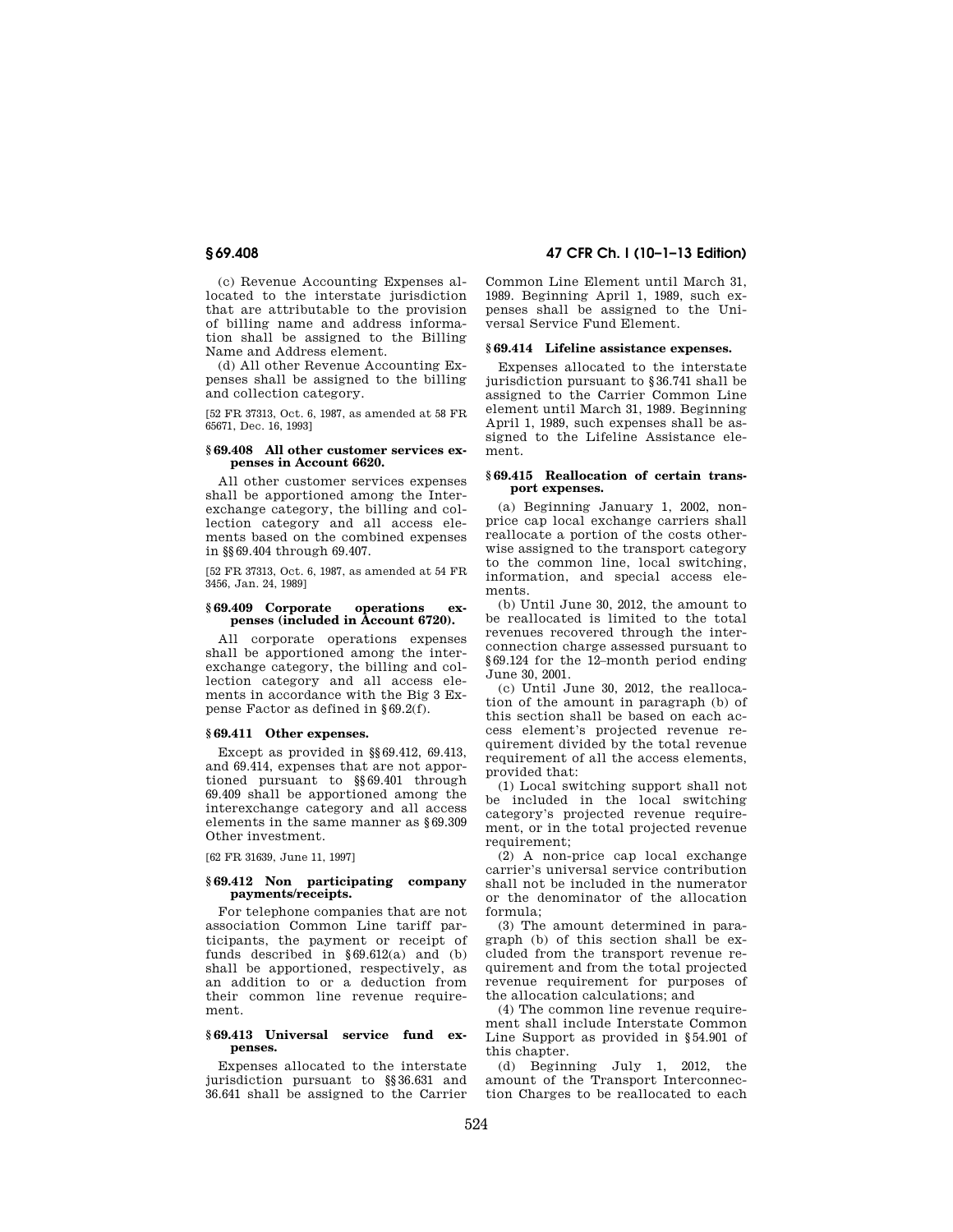category shall be equal to the amount of Transport Interconnection Charge costs the non-price cap local exchange carrier was projected to shift to each category in projecting its 2011 Interstate Switched Access Revenue Requirement.

[66 FR 59733, Nov. 30, 2001, as amended at 78 FR 5750, Jan. 28, 2013; 78 FR 26269, May 6, 2013]

# **Subpart F—Segregation of Common Line Element Revenue Requirement**

# **§ 69.501 General.**

(a) [Reserved]

(b) Until December 31, 2001, any portion of the Common Line element annual revenue requirement that is attributable to CPE investment or expense or surrogate CPE investment or expense shall be assigned to the Carrier Common Line element or elements.

(c) Until December 31, 2001, any portion of the Common Line element annual revenue requirement that is attributable to customer premises wiring included in IOT investment or expense shall be assigned to the Carrier Common Line element or elements.

(d) [Reserved]

(e) Until December 31, 2001, any portion of the Common Line element revenue requirement that is not assigned to Carrier Common Line elements pursuant to paragraphs (b) and (c) of this section shall be apportioned between End User Common Line and Carrier Common Line pursuant to §69.502. Such portion of the Common Line element annual revenue requirement shall be described as the base factor portion for purposes of this subpart.

(f) Beginning January 1, 2002, the Common Line element revenue requirement shall be apportioned between End User Common Line and Carrier Common Line pursuant to §69.502. The Common Line element annual revenue requirement shall be described as the base factor portion for purposes of this subpart.

[48 FR 10358, Mar. 11, 1983, as amended at 50 FR 18262, Apr. 30, 1985; 52 FR 21542, June 8, 1987; 52 FR 37314, Oct. 6, 1987; 61 FR 65364, Dec. 12, 1996; 62 FR 31939, June 11, 1997; 66 FR 59733, Nov. 30, 2001]

# **§ 69.502 Base factor allocation.**

Projected revenues from the following shall be deducted from the base factor portion to determine the amount that is assigned to the Carrier Common Line element:

(a) End User Common Line charges, less any marketing expense revenues recovered through end user common line charges pursuant to §69.156;

(b) Special Access surcharges; and

(c) Beginning July 1, 2002, the portion of per-line support that carriers receive pursuant to §54.901 of this chapter; and

(d) Line port costs in excess of basic analog service pursuant to §69.130.

[62 FR 31939, June 11, 1997, as amended at 62 FR 40464, July 29, 1997; 66 FR 59733, Nov. 30, 2001; 78 FR 5750, Jan. 28, 2013]

# **Subpart G—Exchange Carrier Association**

## **§ 69.601 Exchange carrier association.**

(a) An association shall be established in order to prepare and file access charge tariffs on behalf of all telephone companies that do not file separate tariffs or concur in a joint access tariff of another telephone company for all access elements.

(b) All telephone companies that participate in the distribution of Carrier Common Line revenue requirement, pay long term support to association Common Line tariff participants, or receive payments from the transitional support fund administered by the association shall be deemed to be members of the association.

(c) All data submissions to the association required by this title shall be accompanied by the following certification statement signed by the officer or employee responsible for the overall preparation for the data submission:

#### **CERTIFICATION**

I am (title of certifying officer or employee). I hereby certify that I have overall responsibility for the preparation of all data in the attached data submission for (name of carrier) and that I am authorized to execute this certification. Based on information known to me or provided to me by employees responsible for the preparation of the data in this submission, I hereby certify that the data have been examined and reviewed and are complete, accurate, and consistent with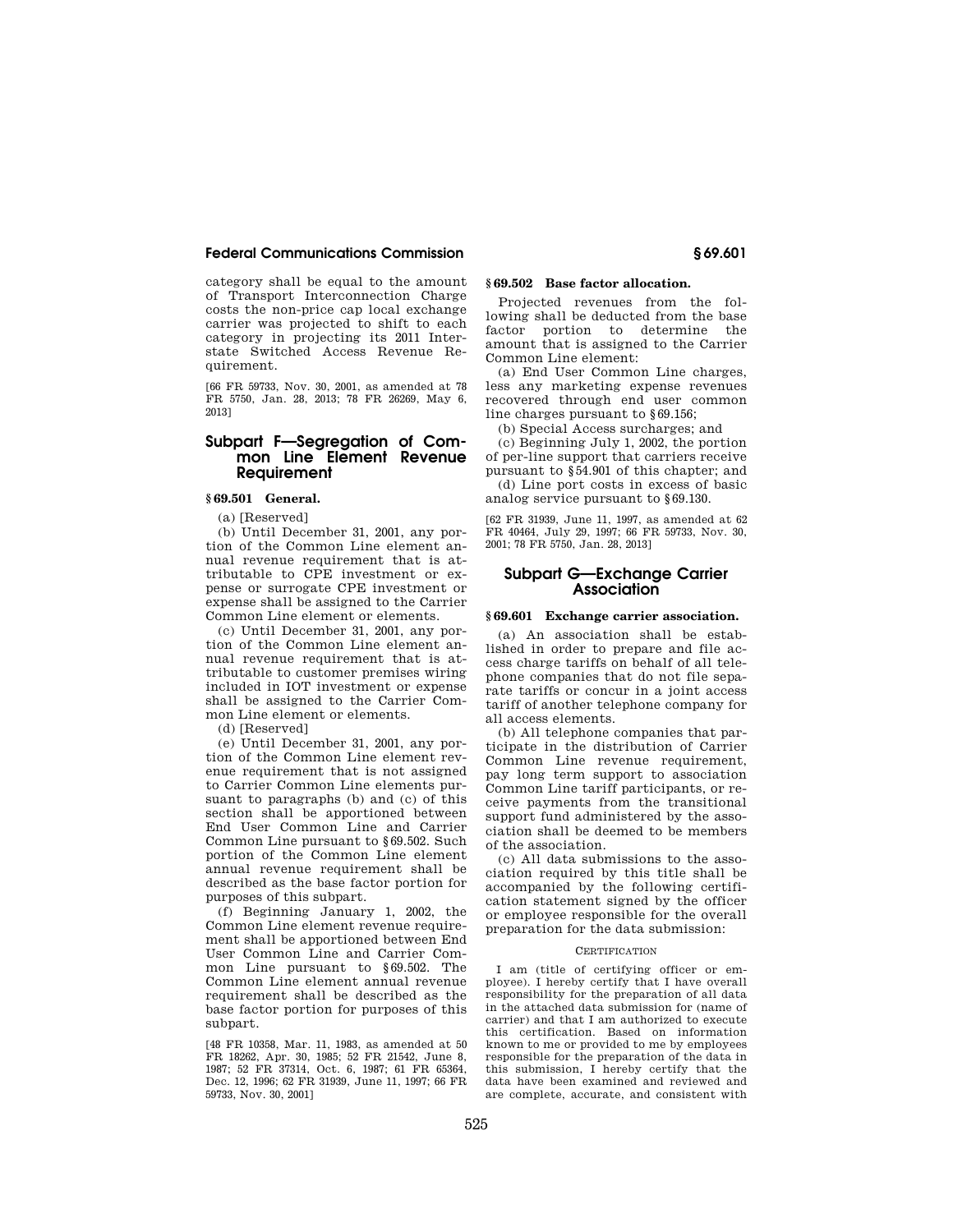the rules of the Federal Communications Commission.

 $\begin{array}{ccc} \text{Date:} & & \text{if} & \text{if} & \text{if} & \text{if} & \text{if} & \text{if} & \text{if} & \text{if} & \text{if} & \text{if} & \text{if} & \text{if} & \text{if} & \text{if} & \text{if} & \text{if} & \text{if} & \text{if} & \text{if} & \text{if} & \text{if} & \text{if} & \text{if} & \text{if} & \text{if} & \text{if} & \text{if} & \text{if} & \text{if} & \text{if} & \text{if} & \text{if} & \text{if} & \text{if} & \$ Name: llllllllllllllllllll Title:<br>(Persons making willful false statements in

this data submission can be punished by fine or imprisonment under the provisions of the U.S. Code, Title 18, Section 1001).

[48 FR 10358, Mar. 11, 1983, as amended at 52 FR 21542, June 8, 1987; 60 FR 19530, Apr. 19, 1995]

## **§ 69.602 Board of directors.**

(a) For purposes of this section, the association membership shall be divided into three subsets:

(1) The first subset shall consist of the telephone companies owned and operated by the seven Regional Bell Holding Companies;

(2) The second subset shall consist of all other telephone companies with annual operating revenues in excess of forty million dollars;

(3) The third subset shall consist of all other telephone companies. All commonly controlled companies shall be deemed to be one company for purposes of this section.

(b) There shall be fifteen directors of the association.

(c) Two directors shall represent the first subset, two directors shall represent the second subset, six directors shall represent the third subset, and five directors shall represent all three subsets.

(d) No director who represents all three subsets shall be a current or former officer or employee of the association or of any association member, or have a business relationship or other interest that could interfere with his or her exercise of independent judgment.

(e) Each subset of the association membership shall select the directors who will represent it through elections in which each member of the subset shall be entitled to one vote for each director position within that subset.

(f) The association membership shall select the directors who will represent all three subsets through an election in which each member of the association shall be entitled to one vote for each director position. No director representing all three subsets may serve

# **§ 69.602 47 CFR Ch. I (10–1–13 Edition)**

for more than six consecutive calendar years without standing for an election in which that director is opposed by at least one other candidate meeting the qualifications in paragraph (d) of this section.

(g) At least one director representing all three subsets shall be a member of each committee of association directors.

(h) For each access element or group of access elements for which voluntary pooling is permitted, there shall be a committee that is responsible for the preparation of charges for the associated access elements that comply with all applicable sections in this part.

[60 FR 19530, Apr. 19, 1995, as amended at 68 FR 46502, Aug. 6, 2003]

## **§ 69.603 Association functions.**

(a) The Association shall not engage in any activity that is not related to the preparation of access charge tariffs or the collection and distribution of access charge revenues or the operation of a billing and collection pool on an untariffed basis unless such activity is expressly authorized by order of the Commission.

(b) Participation in Commission or court proceedings relating to access charge tariffs, the billing and collection of access charges, the distribution of access charge revenues, or the operation of a billing and collection pool on an untariffed basis shall be deemed to be authorized association activities.

 $(c)$ – $(e)$  [Reserved]

(f) The association shall also prepare and file an access charge tariff containing terms and conditions for access service and form for the filing of rate schedules by telephone companies that choose to reference these terms and conditions while filing their own access rates.

(g) The association shall divide the expenses of its operations into two categories. The first category (''Category I Expenses'') shall consist of those expenses that are associated with the preparation, defense, and modification of association tariffs, those expenses that are associated with the administration of pooled receipts and distributions of exchange carrier revenues resulting from association tariffs, those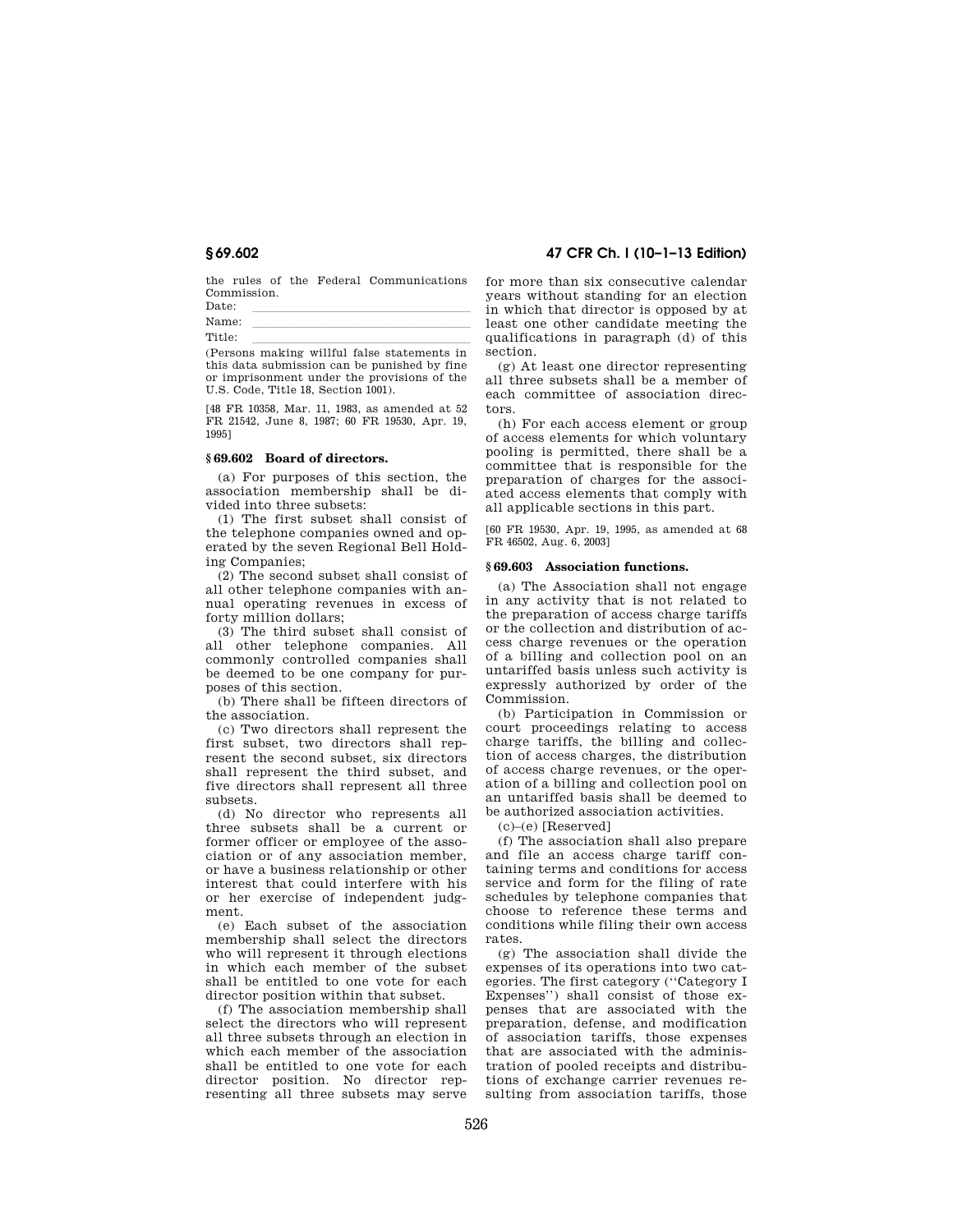expenses that are associated with association functions pursuant to §69.603  $(c)-(g)$ , and those expenses that pertain to Commission proceedings involving subpart G of part 69 of the Commission's rules. The second category (''Category II Expenses'') shall consist of all other association expenses. Category I Expenses shall be sub-divided into three components in proportion to the revenues associated with each component. The first component (''Category I.A Expenses'') shall be in proportion to the Universal Service Fund and Lifeline Assistance revenues. The second component (''Category I.B Expenses'') shall be in proportion to the sum of the association End User Common Line revenues, the association Carrier Common Line revenues, the association Special Access Surcharge revenues, the Long Term Support payments and the Transitional Support payments. Beginning July 1, 2002, Interstate Common Line Support revenues shall be included in the allocation base for Category I.B expenses. The third component (''Category I.C Expenses'') shall be in proportion to the revenues from all other association interstate access charges.

(h)(1) The revenue requirement for association tariffs filed pursuant to §69.4(c) shall not include any association expenses other than Category I.A Expenses.

(2) The revenue requirement for association tariffs filed pursuant to §69.4 (a) and (b)(2) shall not include any Association expenses other than Category I.B Expenses.

(3) The revenue requirement for association tariffs filed pursuant to §69.4(b) (1) and (3)–(7) shall not include any association expenses other than Category I.C Expenses.

(4) No distribution to an exchange carrier of Universal Service Fund and Lifeline Assistance revenues shall include adjustments for association expenses other than Category I.A Expenses.

(5) No distribution to an exchange carrier of revenues from association End User Common Line or Carrier Common Line charges, Special Access Surcharges or Long Term Support or Transitional Support payments shall include adjustments for association ex-

penses other than Category I.B Expenses. Beginning July 1, 2002, Interstate Common Line Support shall be subject to this provision.

(6) No distribution to an exchange carrier of revenues from association interstate access charges other than End User Common Line and Carrier Common Line charges and Special Access Surcharges shall include adjustments for association expenses other than Category I.C Expenses.

(7) The association shall separately identify all Category I.A, I.B and I.C expenses in cost support materials filed with each annual association access tariff filing.

[54 FR 8197, Feb. 27, 1989, as amended at 54 FR 8199, Feb. 27, 1989; 62 FR 41306, Aug. 1, 1997; 63 FR 70578, Dec. 21, 1998; 66 FR 59733, Nov. 30, 2001]

# **§ 69.604 Billing and collection of access charges.**

(a) Telephone companies shall bill and collect all access charges except those charges specified in §§69.116 and 69.117.

(b) All access charges shall be billed monthly.

[51 FR 9012, Mar. 17, 1986, as amended at 52 FR 21543, June 8, 1987]

#### **§ 69.605 Reporting and distribution of pool access revenues.**

(a) Access revenues and cost data shall be reported by participants in association tariffs to the association for computation of monthly pool revenues distributions in accordance with this subpart.

(b) Association expenses incurred during the month that are allowable access charge expenses shall be reimbursed before any other funds are disbursed.

(c) Except as provided in paragraph (b) of this section, payments to average schedule companies that are computed in accordance with §69.606 shall be disbursed before any other funds are disbursed. For purposes of this part, a telephone company that was participating in average schedule settlements on December 1, 1982, shall be deemed to be an average schedule company except that any company that does not join in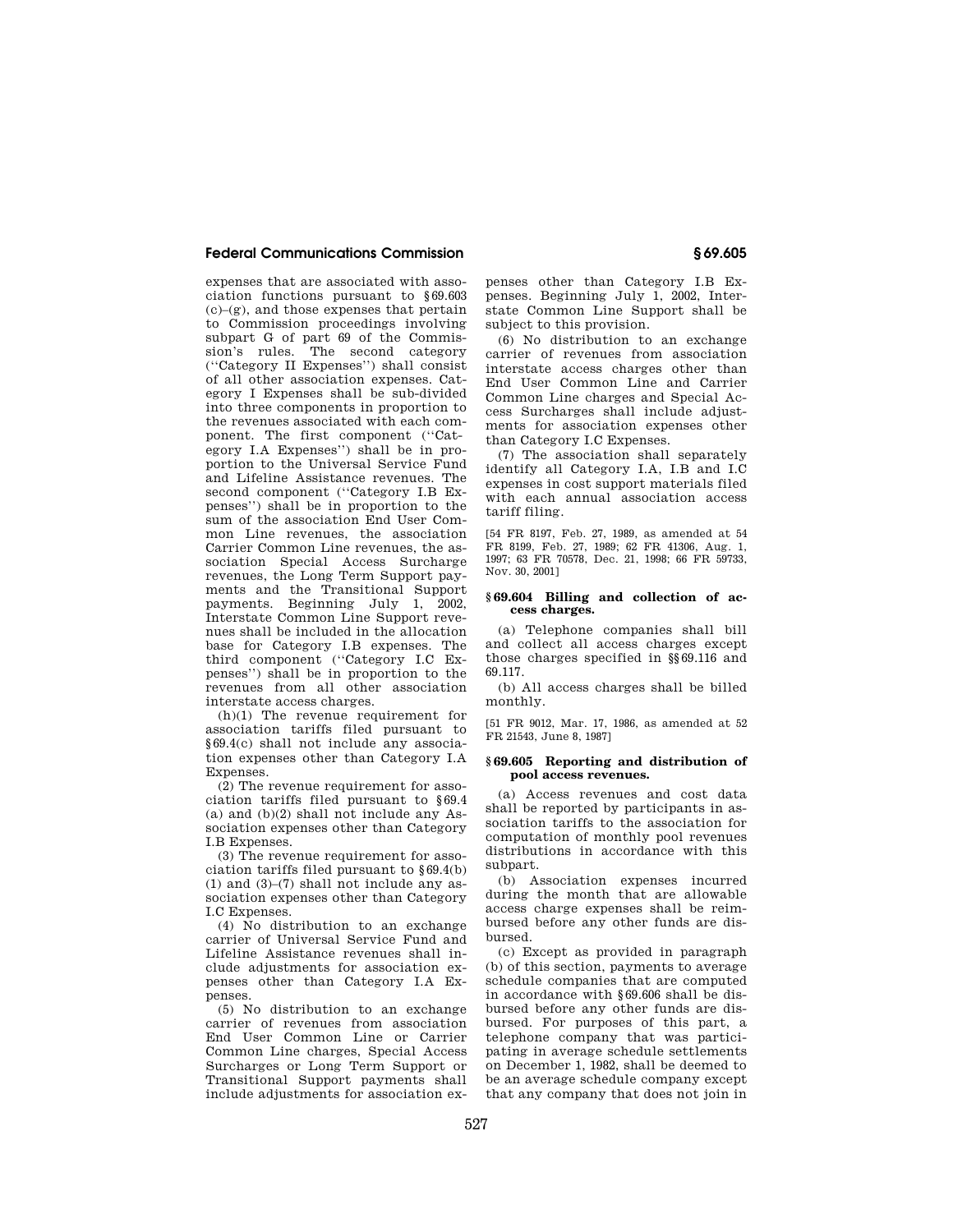association tariffs for all access elements shall not be deemed to be an average schedule company.

(d) The residue shall be disbursed to telephone companies that are not average schedule companies in accordance with §§69.607 through 69.610.

(e) The association shall submit a report on or before February 1 of each calendar year describing the association's cost study review process for the preceding calendar year as well as the results of that process. For any revisions to cost study results made or recommended by the association that would change the respective carrier's calculated annual common line or traffic sensitive revenue requirement by ten percent or more, the report shall include the following information:

(1) The name of the carrier;

(2) A detailed description of the revisions;

(3) The amount of the revisions;

(4) The impact of the revisions on the carrier's calculated common line and traffic sensitive revenue requirements; and

(5) The carrier's total annual common line and traffic sensitive revenue requirement.

[48 FR 10358, Mar. 11, 1983, as amended at 51 FR 17027, May 8, 1986; 52 FR 21543, June 8, 1987; 54 FR 11537, Mar. 21, 1989; 60 FR 19530, Apr. 19, 1995]

## **§ 69.606 Computation of average schedule company payments.**

(a) Payments shall be made in accordance with a formula approved or modified by the Commission. Such formula shall be designed to produce disbursements to an average schedule company that simulate the disbursements that would be received pursuant to §69.607 by a company that is representative of average schedule companies.

(b) The association shall submit a proposed revision of the formula for each annual period subsequent to December 31, 1986, or certify that a majority of the directors of the association believe that no revisions are warranted

**§ 69.606 47 CFR Ch. I (10–1–13 Edition)** 

for such period on or before December 31 of the preceding year.

(47 U.S.C. 154 (i) and (j), 201, 202, 203, 205, 218 and 403 and 5 U.S.C. 553)

[48 FR 10358, Mar. 11, 1983, as amended at 50 FR 41356, Oct. 10, 1985; 55 FR 6990, Feb. 28, 1990]

## **§ 69.607 Disbursement of Carrier Common Line residue.**

(a) The association shall compute a monthly net balance for each member telephone company that is not an average schedule company. If such a company has a negative net balance, the association shall bill that amount to such company. If such a company has a positive net balance, the association shall disburse that amount to such company.

(b) The net balance for such a company shall be computed by multiplying a hypothetical net balance for such a company by a factor that is computed by dividing the Carrier Common Line residue by the sum of the hypothetical net balances for such companies.

(c) The hypothetical net balance for each company shall be the sum of the hypothetical net balances for each access element. Such hypothetical net balances shall be computed in accordance with §§69.608 to 69.610.

[48 FR 10358, Mar. 11, 1983, as amended at 51 FR 42237, Nov. 24, 1986]

## **§ 69.608 Carrier Common Line hypothetical net balance.**

The hypothetical net balance shall be equal to a Carrier Common Line revenue requirement for each such company that is computed in accordance with subpart F of this part.

## **§ 69.609 End User Common Line hypothetical net balances.**

(a) If the company does not participate in the association tariff for such element, the hypothetical net balance shall be zero.

(b) If the company does participate in the association tariff for such element, the hypothetical net balance shall be computed by multiplying an amount that is computed by deducting access revenues collected by such company for such element from an End User Common Line revenue requirement for such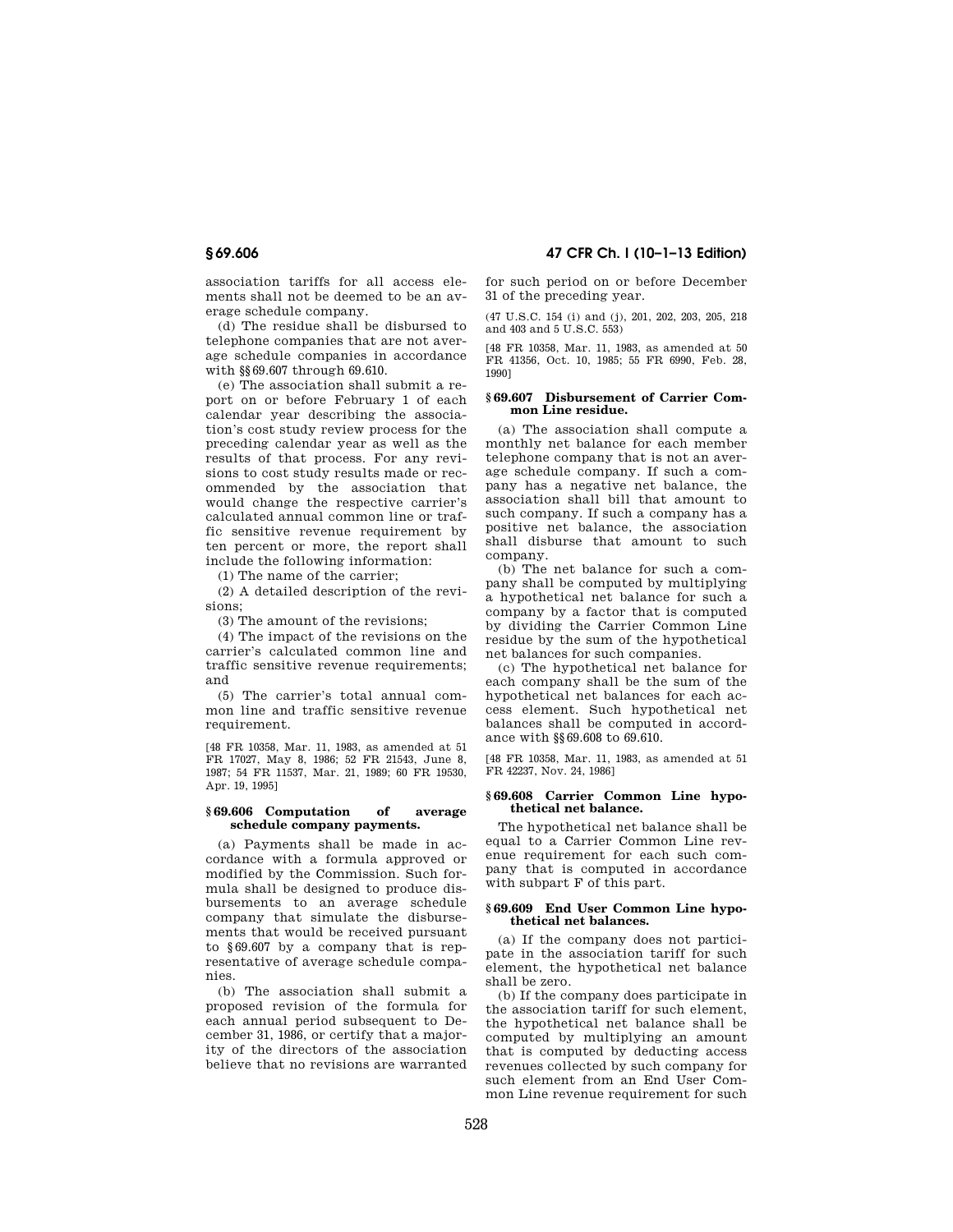company that is computed in accordance with subpart F of this part by a factor that is computed by dividing access revenues collected by all such companies for such element by an End User Common Line revenue requirement for all such companies that is computed in accordance with subpart F of this part. For purposes of this calculation, access revenues collected shall include any revenues foregone because of a voluntary reduction made pursuant to  $§69.104(r)(7)$ .

[48 FR 10358, Mar. 11, 1983, as amended at 66 FR 59733, Nov. 30, 2001]

#### **§ 69.610 Other hypothetical net balances.**

(a) The hypothetical net balance for an access element other than a Common Line element shall be computed as provided in this section.

(b) If the company does not participate in the association tariff for such element, the hypothetical net balance shall be zero.

(c) If the company does participate in the association tariff for such element, the hypothetical net balance shall be computed by deducting access revenues collected for such element from the sum of expense attributable to such element and the element residue apportioned to such company. The element residue shall be apportioned among such companies in the same proportions as the net investment attributable to such element.

(d) The element residue shall be computed by deducting expenses of all participating companies attributable to such element from revenues collected by all participating companies for such element.

[48 FR 10358, Mar. 11, 1983, as amended at 51 FR 42237, Nov. 24, 1986]

# **Subpart H—Pricing Flexibility**

SOURCE: 64 FR 51267, Sept. 22, 1999, unless otherwise noted.

#### **§ 69.701 Application of rules in this subpart.**

The rules in this subpart apply to all incumbent LECs subject to price cap regulation, as defined in  $§61.3(x)$  of this chapter, seeking pricing flexibility on the basis of the development of competition in parts of its service area.

## **§ 69.703 Definitions.**

For purposes of this subpart:

(a) *Channel terminations.* (1) A channel termination between an IXC POP and a serving wire center is a dedicated channel connecting an IXC POP and a serving wire center, offered for purposes of carrying special access traffic.

(2) A channel termination between a LEC end office and a customer premises is a dedicated channel connecting a LEC end office and a customer premises, offered for purposes of carrying special access traffic.<br>(b) *Metropolitan Statistical* 

(b) *Metropolitan Statistical Area (MSA).* This term shall have the definition provided in §22.909(a) of this chapter.

(c) *Interexchange Carrier Point of Presence (IXC POP).* The point of interconnection between an interexchange carrier's network and a local exchange carrier's network.

(d) *Wire center.* For purposes of this subpart, the term ''wire center'' shall refer to any location at which an incumbent LEC is required to provide expanded interconnection for special access pursuant to §64.1401(a) of this chapter, and any location at which an incumbent LEC is required to provide expanded interconnection for switched transport pursuant to §64.1401(b)(1) of this chapter.

(e) *Study area.* A common carrier's entire service area within a state.

## **§ 69.705 Procedure.**

Price cap LECs filing petitions for pricing flexibility shall follow the procedures set forth in §1.774 of this chapter.

## **§ 69.707 Geographic scope of petition.**

(a) *MSA.* (1) A price cap LEC filing a petition for pricing flexibility in an MSA shall include data sufficient to support its petition, as set forth in this subpart, disaggregated by MSA.

(2) A price cap LEC may request pricing flexibility for two or more MSAs in a single petition, provided that it submits supporting data disaggregated by MSA.

(b) *Non-MSA.* (1) A price cap LEC will receive pricing flexibility with respect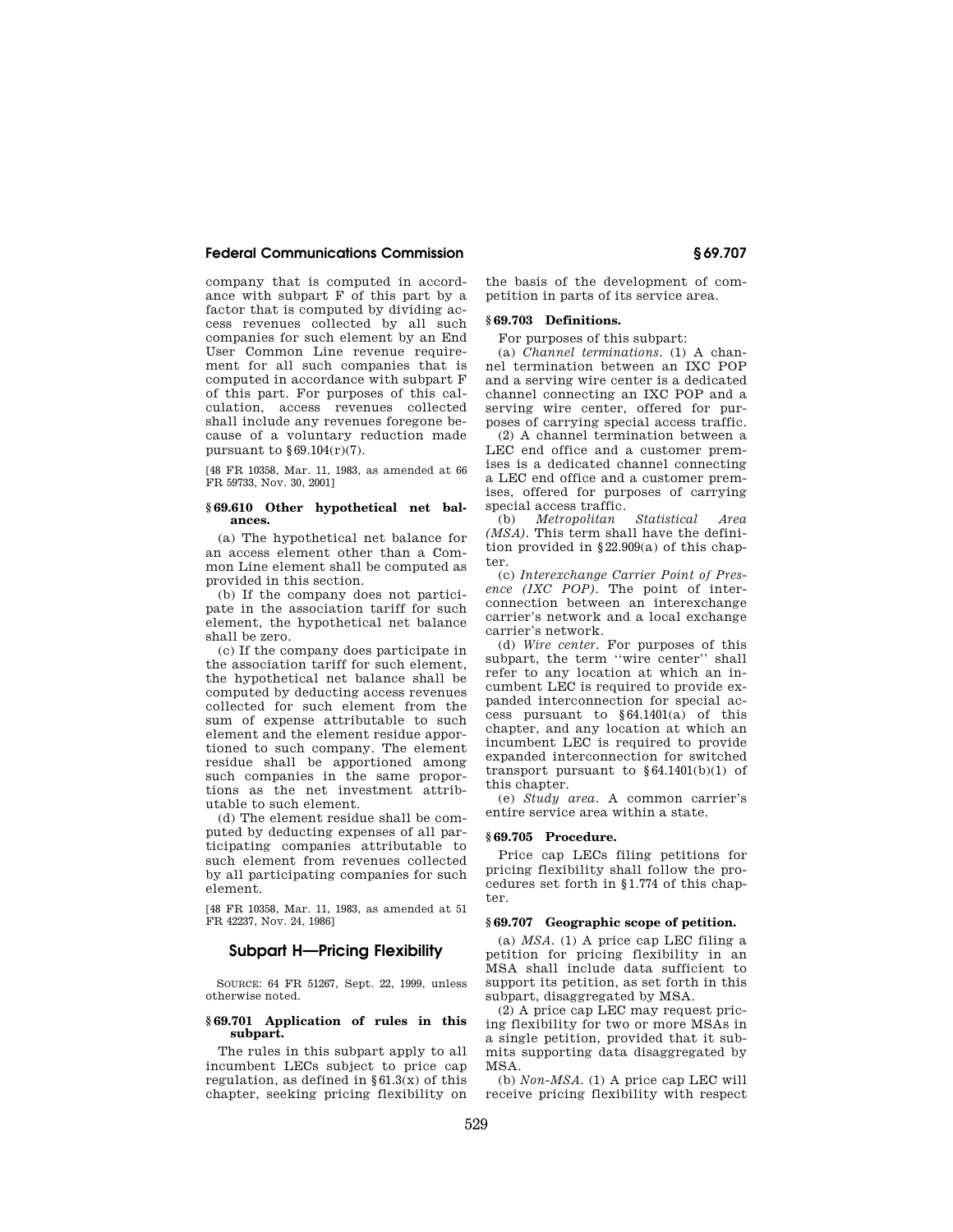to those parts of a study area that fall outside of any MSA, provided that it provides data sufficient to support a finding that competitors have collocated in a number of wire centers in that non-MSA region sufficient to satisfy the criteria for the pricing flexibility sought in the petition, as set forth in this subpart, if the region at issue were an MSA.

(2) The petitioner may aggregate data for all the non-MSA regions in a single study area for which it requests pricing flexibility in its petition.

(3) A petitioner may request pricing flexibility in the non-MSA regions of two or more of its study areas, provided that it submits supporting data disaggregated by study area.

#### **§ 69.709 Dedicated transport and special access services other than channel terminations between LEC end offices and customer premises.**

(a) *Scope.* This paragraph governs requests for pricing flexibility with respect to the following services:

(1) Entrance facilities, as described in §69.110.

(2) Transport of traffic over dedicated transport facilities between the serving wire center and the tandem switching office, as described in  $\S 69.111(a)(2)(iii)$ .

(3) Direct-trunked transport, as described in §69.112.

(4) Special access services, as described in §69.114, other than channel terminations as defined in  $\S 69.703(a)(2)$ of this part.

(b) *Phase I triggers.* To obtain Phase I pricing flexibility, as specified in  $§69.727(a)$  of this part, for the services described in paragraph (a) of this section, a price cap LEC must show that, in the relevant area as described in §69.707 of this part, competitors unaffiliated with the price cap LEC have collocated:

(1) In fifteen percent of the petitioner's wire centers, and that at least one such collocator in each wire center is using transport facilities owned by a transport provider other than the price cap LEC to transport traffic from that wire center; or

(2) In wire centers accounting for 30 percent of the petitioner's revenues from dedicated transport and special access services other than channel ter-

**§ 69.709 47 CFR Ch. I (10–1–13 Edition)** 

minations between LEC end offices and customer premises, determined as specified in §69.725 of this part, and that at least one such collocator in each wire center is using transport facilities owned by a transport provider other than the price cap LEC to transport traffic from that wire center.

(c) *Phase II triggers.* To obtain Phase II pricing flexibility, as specified in §69.727(b) of this part, for the services described in paragraph (a) of this section, a price cap LEC must show that, in the relevant area as described in §69.707 of this part, competitors unaffiliated with the price cap LEC have collocated:

(1) in 50 percent of the petitioner's wire centers, and that at least one such collocator in each wire center is using transport facilities owned by a transport provider other than the price cap LEC to transport traffic from that wire center; or

(2) in wire centers accounting for 65 percent of the petitioner's revenues from dedicated transport and special access services other than channel terminations between LEC end offices and customer premises, determined as specified in §69.725 of this part, and that at least one such collocator in each wire center is using transport facilities owned by a transport provider other than the price cap LEC to transport traffic from that wire center.

#### **§ 69.711 Channel terminations between LEC end offices and customer premises.**

(a) *Scope.* This paragraph governs requests for pricing flexibility with respect to channel terminations between LEC end offices and customer premises.

(b) *Phase I triggers.* To obtain Phase I pricing flexibility, as specified in §69.727(a) of this part, for channel terminations between LEC end offices and customer premises, a price cap LEC must show that, in the relevant area as described in §69.707 of this part, competitors unaffiliated with the price cap LEC have collocated:

(1) In 50 percent of the petitioner's wire centers, and that at least one such collocator in each wire center is using transport facilities owned by a transport provider other than the price cap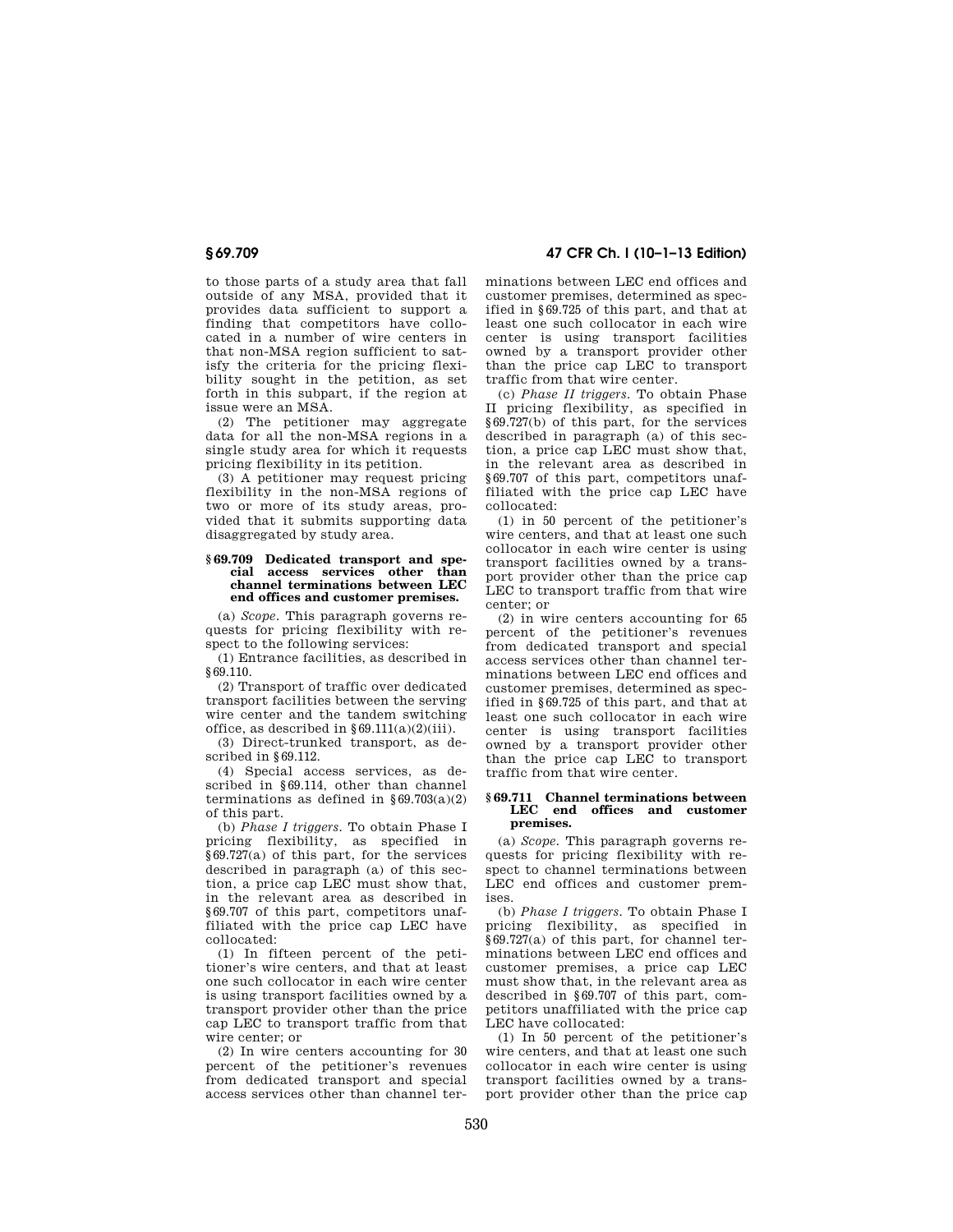LEC to transport traffic from that wire center; or

(2) In wire centers accounting for 65 percent of the petitioner's revenues from channel terminations between LEC end offices and customer premises, determined as specified in §69.725 of this part, and that at least one such collocator in each wire center is using transport facilities owned by a transport provider other than the price cap LEC to transport traffic from that wire center.

(c) *Phase II triggers.* To obtain Phase II pricing flexibility, as specified in §69.727(b) of this part, for channel terminations between LEC end offices and customer premises, a price cap LEC must show that, in the relevant area as described in §69.707, competitors unaffiliated with the price cap LEC have collocated:

(1) In 65 percent of the petitioner's wire centers, and that at least one such collocator in each wire center is using transport facilities owned by a transport provider other than the price cap LEC to transport traffic from that wire center; or

(2) In wire centers accounting for 85 percent of the petitioner's revenues from channel terminations between LEC end offices and customer premises, determined as specified in §69.725, and that at least one such collocator in each wire center is using transport facilities owned by a transport provider other than the price cap LEC to transport traffic from that wire center.

## **§ 69.713 Common line, traffic-sensitive, and tandem-switched transport services.**

(a) *Scope.* This paragraph governs requests for pricing flexibility with respect to the following services:

(1) Common line services, as described in §§69.152, 69.153, and 69.154.

(2) Services in the traffic-sensitive basket, as described in §61.42(d)(2) of this chapter.

(3) The traffic-sensitive components of tandem-switched transport services, as described in  $\$ 69.111(a)(2)(i) and (ii).

(b) *Phase I triggers.* (1) To obtain Phase I pricing flexibility, as specified in §69.727(a), for the services identified in paragraph (a) of this section, a price cap LEC must provide convincing evidence that, in the relevant area as described in §69.707, its unaffiliated competitors, in aggregate, offer service to at least 15 percent of the price cap LEC's customer locations.

(2) For purposes of the showing required by paragraph (b)(1) of this section, the price cap LEC may not rely on service the competitors provide solely by reselling the price cap LEC's services, or provide through unbundled network elements as defined in §51.5 of this chapter, except that the price cap LEC may rely on service the competitors provide through the use of the price cap LEC's unbundled loops.

(c) [Reserved]

## **§§ 69.714–69.724 [Reserved]**

#### **§ 69.725 Attribution of revenues to particular wire centers.**

If a price cap LEC elects to show, in accordance with §69.709 or §69.711, that competitors have collocated in wire centers accounting for a certain percentage of revenues from the services at issue, the LEC must make the following revenue allocations:

(a) For entrance facilities and channel terminations between an IXC POP and a serving wire center, the petitioner shall attribute all the revenue to the serving wire center.

(b) For channel terminations between a LEC end office and a customer premises, the petitioner shall attribute all the revenue to the LEC end office.

(c) For any dedicated service routed through multiple wire centers, the petitioner shall attribute 50 percent of the revenue to the wire center at each end of the transmission path, unless the petitioner can make a convincing case in its petition that some other allocation would be more representative of the extent of competitive entry in the MSA or the non-MSA parts of the study area at issue.

# **§ 69.727 Regulatory relief.**

(a) *Phase I relief.* Upon satisfaction of the Phase I triggers specified in §69.709(b), §69.711(b), or §69.713(b) for an MSA or the non-MSA parts of a study area, a price cap LEC will be granted the following regulatory relief in that area for the services specified in